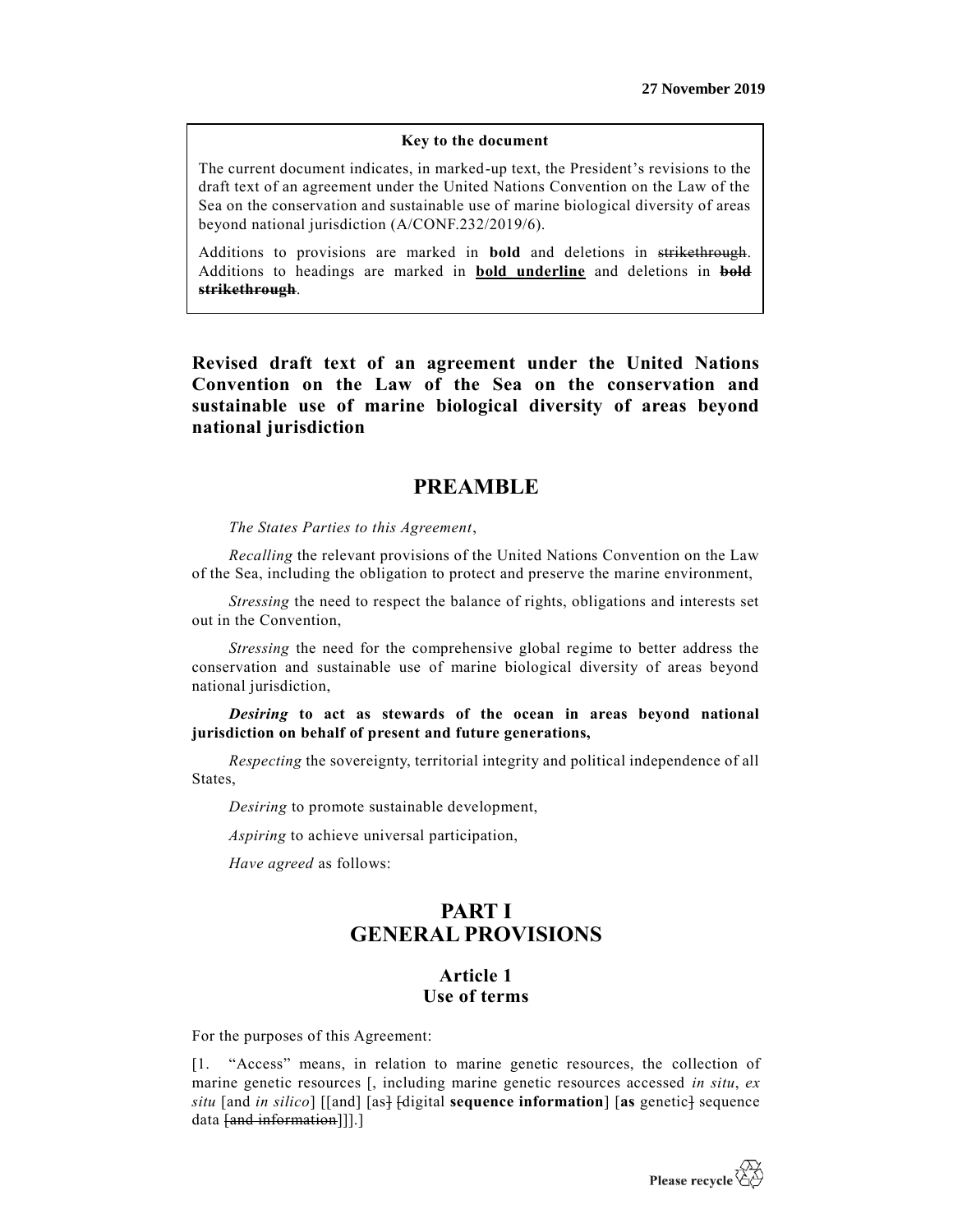2. "Activity under a State's jurisdiction or control" means an activity over which a State has effective control or exercises jurisdiction.

3. "Area-based management tool" means a tool**, including a marine protected area,** for a geographically defined area, **[**other than a marine protected area,**]** through which one or several sectors or activities are managed with the aim of achieving particular conservation and sustainable use objectives [and affording higher protection than that provided in the surrounding areas].

4. "Areas beyond national jurisdiction" means the high seas and the Area.

5. "Convention" means the United Nations Convention on the Law of the Sea of 10 December 1982.

[6. "Cumulative impacts" means impacts on the same ecosystems resulting from different activities, including past, present or reasonably foreseeable activities, or from the repetition of similar activities over time, including climate change, ocean acidification and related impacts.]

[7. Alt. 1. "Environmental impact assessment" means a process to evaluate the environmental impact of an activity [to be carried out in areas beyond national jurisdiction [, with an effect on areas within or beyond national jurisdiction]] [, taking into account [, inter alia,] interrelated [socioeconomic] [social and economic], cultural and human health impacts, both beneficial and adverse].]

[7. Alt. 2. "Environmental impact assessment" means a process for assessing the potential effects of planned activities, carried out in areas beyond national jurisdiction, under the jurisdiction or control of States Parties that may cause substantial pollution of or significant and harmful changes to the marine environment.]

[8. "Marine genetic material" means any material of marine plant, animal, microbial or other origin containing functional units of heredity **[collected from areas** beyond national jurisdiction] [; it does not include material made from material, such as derivatives, or information describing material, such as genetic sequence data].]

[9. Alt. 1. "Marine genetic resources" means any material of marine plant, animal, microbial or other origin, [found in or] originating from areas beyond national jurisdiction and containing functional units of heredity with actual or potential value of their genetic and biochemical properties.]

[9. Alt. 2. "Marine genetic resources" means marine genetic material of actual or potential value.]

10. "Marine protected area" means a geographically defined marine area that is designated and managed to achieve specific [long-term biodiversity] conservation and sustainable use objectives [and that affords higher protection than the surrounding areas].

[11. "Marine technology" means information and data, provided in a user-friendly format, on marine sciences and related marine operations and services; ma nuals, guidelines, criteria, standards, reference materials; sampling and methodology equipment; observation facilities and equipment (e.g., remote sensing equipment, buoys, tide gauges, shipboard and other means of ocean observation); equipment for *in situ* and laboratory observations, analysis and experimentation; computer and computer software, including models and modelling techniques; and expertise, knowledge, skills, technical, scientific and legal know-how and analytical methods related to marine scientific research and observation.]

12. (a) "States Parties" means States that have consented to be bound by this Agreement and for which this Agreement is in force.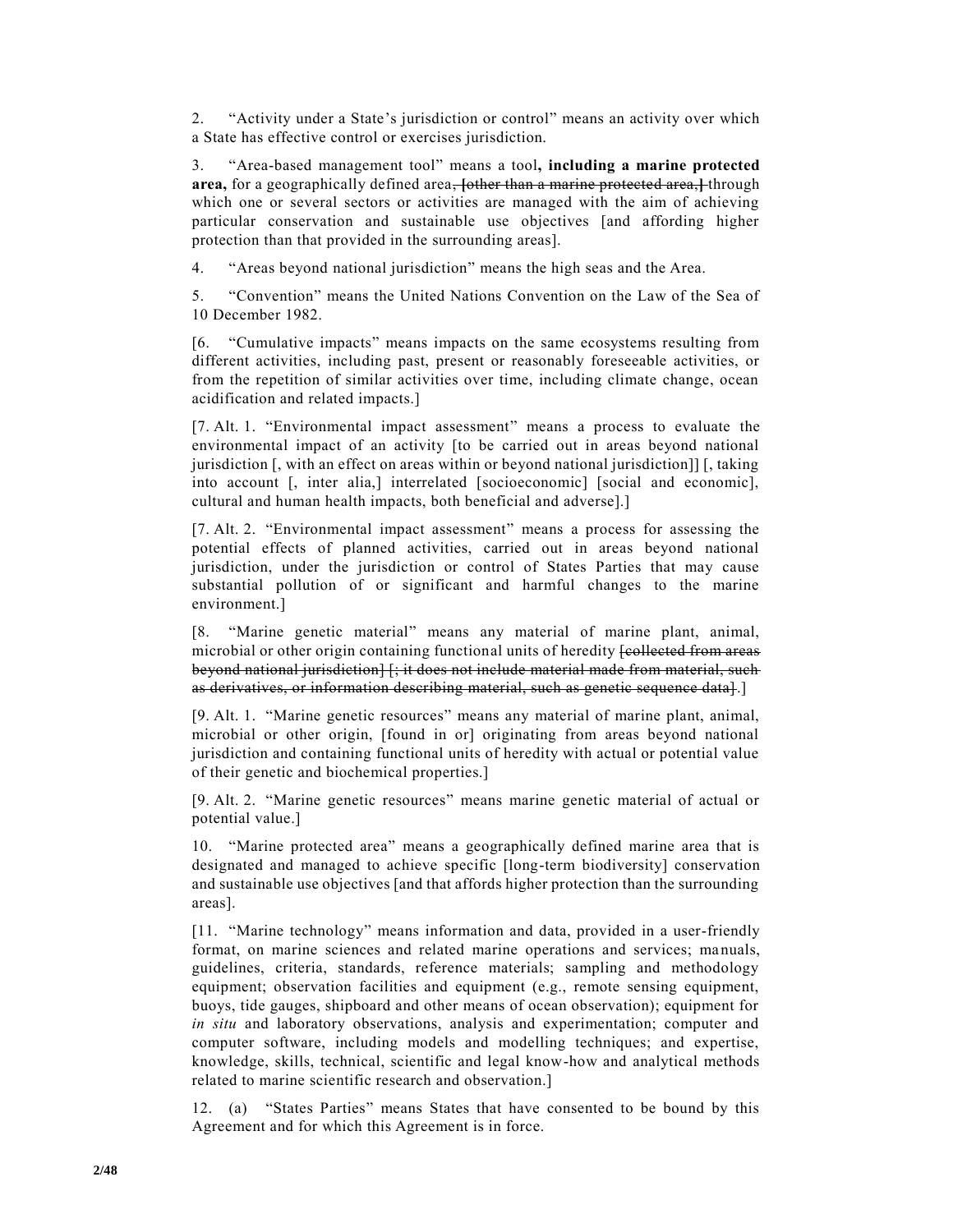(b) This Agreement applies mutatis mutandis:

(i) To any entity referred to in article 305, paragraph 1 (c), (d) and (e), of the Convention, and

(ii) Subject to article 67, to any entity referred to as an "international organization" in annex IX, article 1, of the Convention that becomes a Party to this Agreement, and to that extent "States Parties" refers to those entities.

[13. "Strategic environmental assessment" means the evaluation of the likely environmental, including health, effects, which comprises the determination of the scope of an environmental report and its preparation, the carrying out of public participation and consultations, and the taking into account of the environmental report and the results of the public participation and consultations in a plan or programme.]

[14. "Transfer of marine technology" means the transfer of the instruments, equipment, vessels, processes and methodologies required to produce and use knowledge to improve the study and understanding of the nature and resources of the ocean.]

[15. Alt. 1. "Utilization of marine genetic resources" means to conduct research and development on the genetic and/or biochemical composition of marine genetic resources [, as well as the exploitation thereof].]

[15. Alt. 2. "Utilization of resources" means the taking, harvesting, recovery, extraction, collection, analysis, processing or use for commercial purposes, or that results in commercial advantage, of or from resources of actual or potential value located in areas beyond national jurisdiction.]

# **Article 2 General objective**

The objective of this Agreement is to ensure the **[**long-term**]** conservation and sustainable use of marine biological diversity of areas beyond national jurisdiction through effective implementation of the relevant provisions of the Convention and further international cooperation and coordination.

#### **Article 3 Application**

1. The provisions of t**T**his Agreement apply**ies** to areas beyond national jurisdiction.

2. This Agreement does not apply to any warship, naval auxiliary, other vessels or aircraft owned or operated by a State and used, for the time being, only on government non-commercial service. However, each State **Party** shall ensure, by the adoption of appropriate measures not impairing the operations or operational capabilities of such vessels or aircraft owned or operated by it, that such vessels or aircraft act in a manner consistent, so far as is reasonable and practicable, with this Agreement.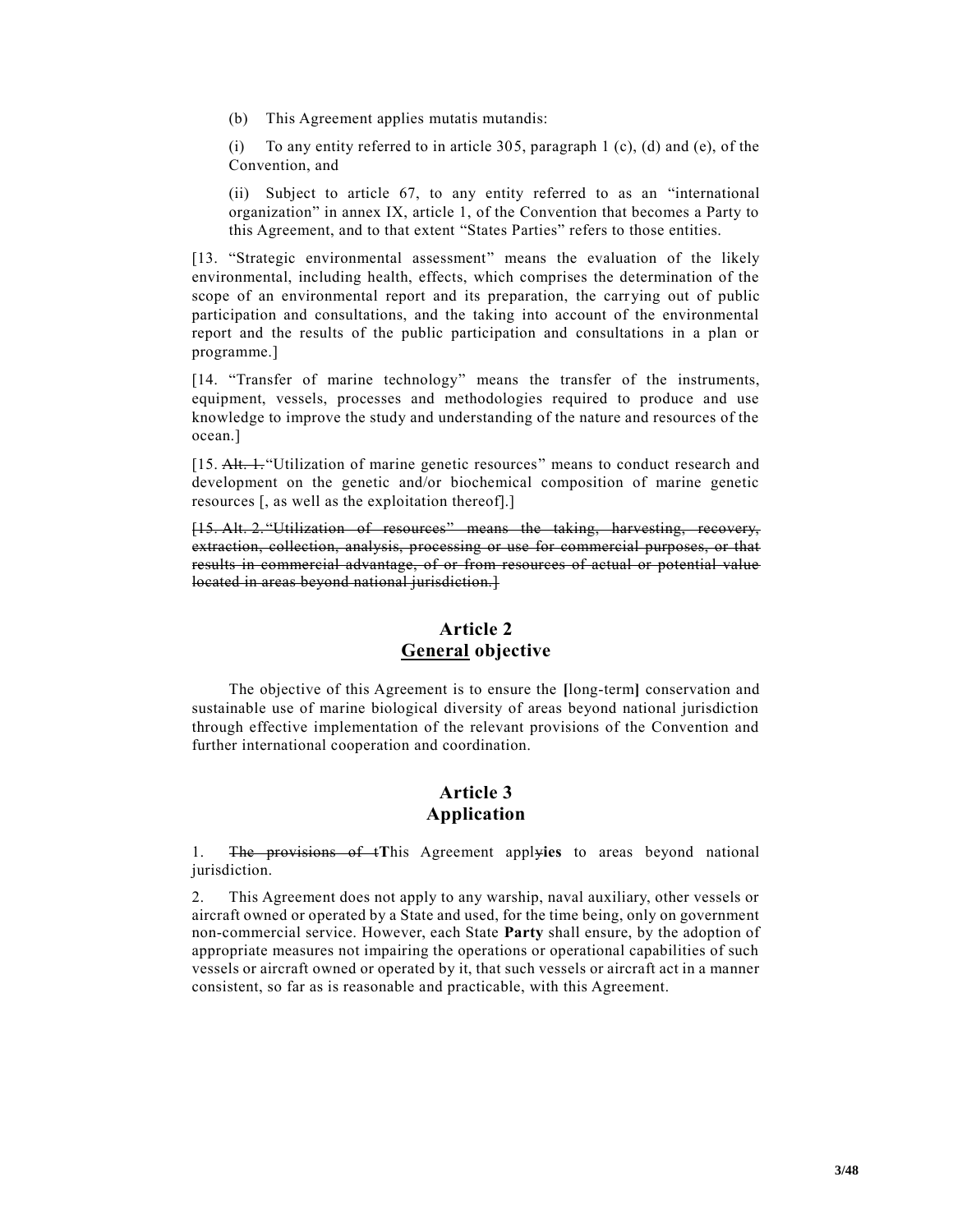#### **Article 4**

# **Relationship between this Agreement and the Convention and other [existing] relevant legal instruments and frameworks and relevant global, regional, subregional and sectoral bodies**

1. Nothing in this Agreement shall prejudice the rights, jurisdiction and duties of States under the Convention. This Agreement shall be interpreted and applied in the context of and in a manner consistent with the Convention.

2. The rights and jurisdiction of coastal States over **in** all areas under national jurisdiction, including the continental shelf within and beyond 200 nautical miles and the exclusive economic zone, shall be respected in accordance with the Convention.

3. This Agreement shall be interpreted and applied in a manner that [respects the competences of and] does not undermine [existing] relevant legal instruments and frameworks and relevant global, regional**, subregional** and sectoral bodies, and that promotes coherence and coordination with those instruments, frameworks and bodies, provided that they are supportive of and do not run counter to the objectives of the Convention and this Agreement.

[4. [The provisions of this Agreement are not intended to affect the legal status of non-Parties to the Convention or any other related agreements with regard to those instruments.] **The legal status of non-parties to the Convention or any other related agreements with regard to those instruments is not affected by this Agreement.**]

## **Article 5 General [principles] [and] [approaches]**

In order to achieve the objective of this Agreement, States Parties shall **be guided by the following**:

[(a) Be guided by t**T**he principle of non-regression;]

Apply an integrated approach [/principle];]

(b) **[The polluter pays principle] [The** E**e**ndeavour to promote the internalization of environmental costs and the use of economic instruments, taking into account the approach that the polluter should [, in principle,] bear the cost of pollution, with due regard to the public interest and without distorting international trade and investment**]**;

Apply an approach that builds ecosystem resilience to the adverse effects of climate change and ocean acidification and restores ecosystem integrity;

**[**(c) **The principle of the common heritage of mankind;]**

Act so as not to transfer, directly or indirectly, damage or hazards from one area to another or transform one type of pollution into another;

**[**(d) **The principle of equity;]**

Endeavour to promote the internalization of environmental costs and the use of economic instruments, taking into account the approach that the polluter should [, in principle,] bear the cost of pollution, with due regard to the public interest and without distorting international trade and investment;

(e) **The precautionary [principle] [approach];**

[Ensure accountability;]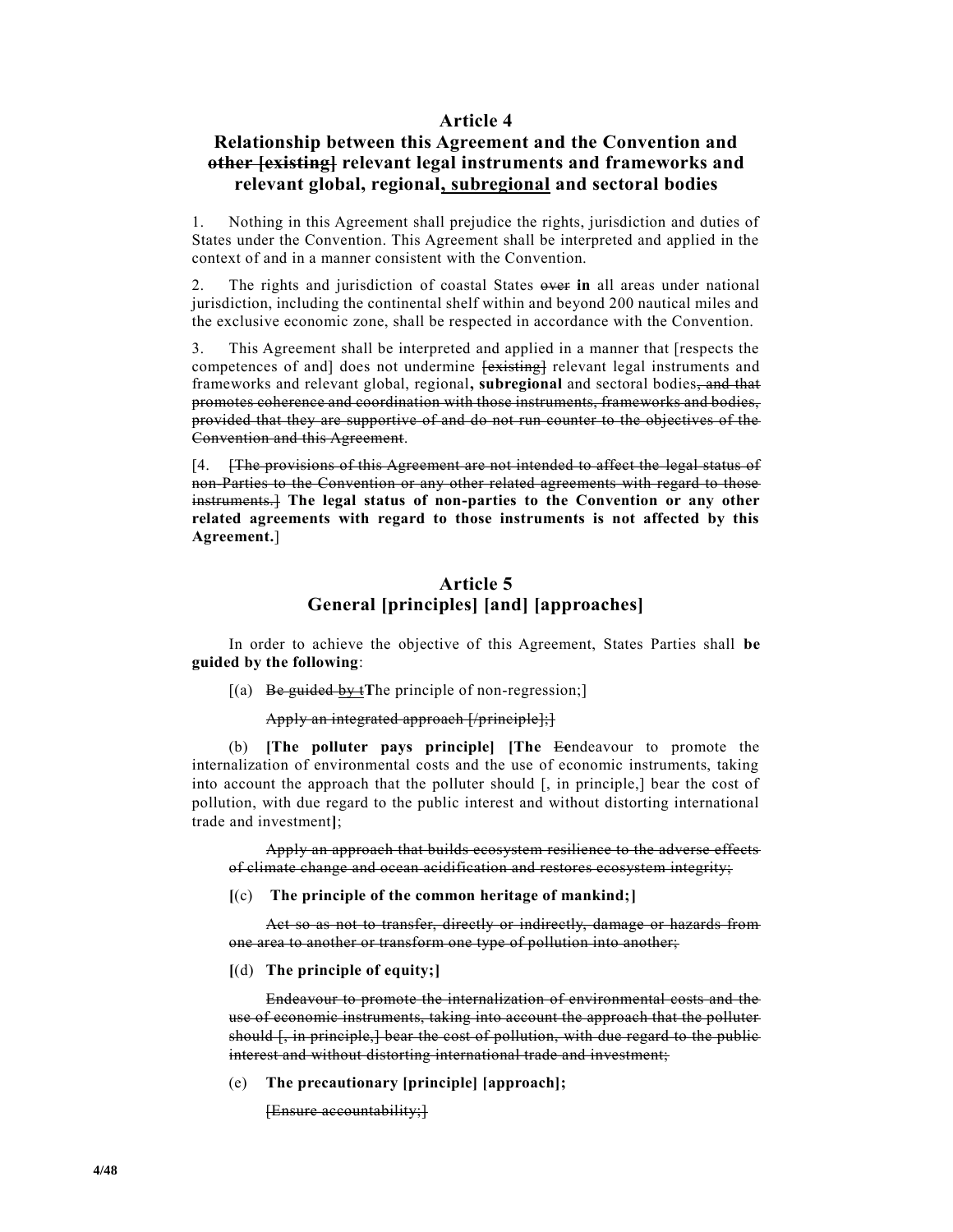#### (f) **An ecosystem approach;**

[Be guided by the principle of non-regression;]

 $[(g)$  Apply aAn integrated approach [principle];

[Take into consideration flexibility, pertinence and effectiveness.]

**(h)** Apply a**A**n approach that builds ecosystem resilience to the adverse effects of climate change and ocean acidification and restores ecosystem integrity;

**(i) The use of the best available [science] [scientific information and relevant traditional knowledge of indigenous peoples and local communities];**

**(j)** Act so as not to **The non-**transfer, directly or indirectly, **of** damage or hazards from one area to another or transform **and the non-transformation of** one type of pollution into another.

#### **Article 6 International cooperation**

1. States Parties shall cooperate **under this Agreement** for the conservation and sustainable use of marine biological diversity of areas beyond national jurisdiction, including through strengthening and enhancing cooperation **with and** among existing relevant legal instruments and frameworks and relevant global, regional**, subregional** and sectoral bodies **and members thereof** in the achievement of the objective of this Agreement.

2. States Parties shall promote international cooperation in marine scientific research in accordance with articles 242 to 244 of the Convention, and in the development and transfer of marine technology in accordance **consistent** with articles 270 to 274 of the Convention in the achievement **support** of the objective of this Agreement.

[3. States Parties shall cooperate to establish new global, regional and sectoral bodies, where necessary, to fill governance gaps.]

# **PART II MARINE GENETIC RESOURCES, INCLUDING QUESTIONS ON THE SHARING OF BENEFITS**

### **Article 7 Objectives**

The objectives of this Part are to:

[(c**a**) Promote the [fair and equitable] sharing of benefits arising from the **[collection of] [access to] [**utilization of**]** marine genetic resources of areas beyond national jurisdiction;]

[(a**b**) Build the capacity of developing States Parties, in particular least developed countries, landlocked developing countries, geographically disadvantaged States, small island developing States, coastal African States and developing middle income countries, to **[collect] [**access**]** and utilize marine genetic resources of areas beyond national jurisdiction;]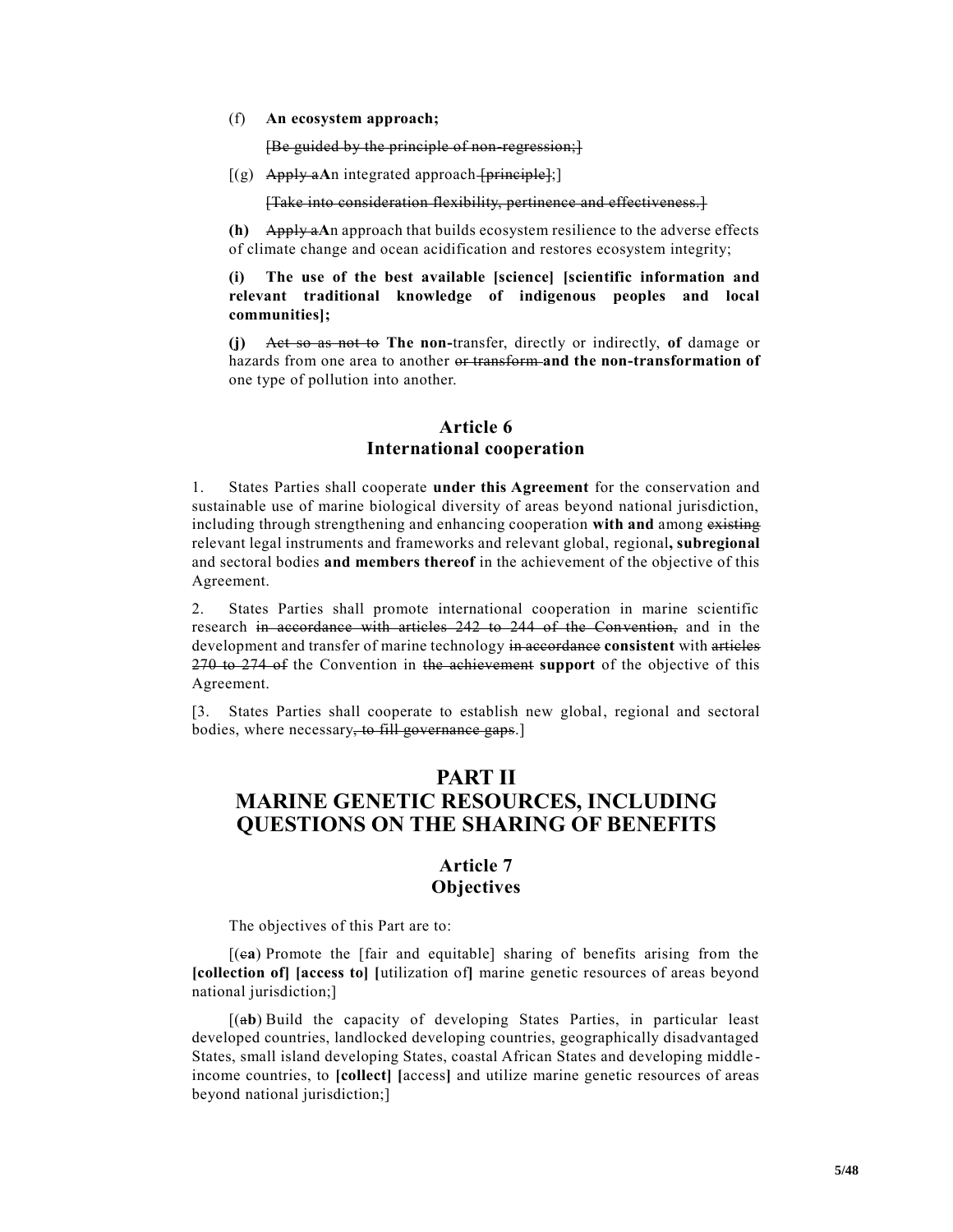[(b**c**) Promote the generation of knowledge and technological innovations, including by promoting and facilitating the development and conduct of marine scientific research in areas beyond national jurisdiction, in accordance with the Convention;]

[(d) Promote the development and transfer of marine technology [, subject to all legitimate interests, including, inter alia, the rights and duties of holders, suppliers and recipients of marine technology];**.**]

[(e) Contribute to the realization of a just and equitable international economic order.]

# **[Article 8 Application of the provisions of this [Part] [Agreement]]**

[1. The provisions of this [Part] [Agreement] shall apply to marine genetic resources [of] [accessed in] [originating from] areas beyond national jurisdiction.]

[**1**2. The provisions of this [Part] [Agreement] shall apply to:

[(a) [The use of fish [samples] and other biological resources for research into their genetic properties] [Marine genetic resources, including fish, insofar as they are collected for the purposes of being the subject of research into their genetic properties];]

(b) Marine genetic resources **[**collected**] [accessed]** *in situ***,** [and**]** [accessed] [obtained] *ex situ* [and [*in silico*] [[and] [as] [digital **sequence information**] [**as** genetic] sequence data [and information]]]] **[and their utilization]**;

[(c) Derivatives.]]

[**2**3. The provisions of this [Part] [Agreement] shall not apply to:

 $[(a)$   $[The use of fish and other biological resources as a commodity.]$ other biological resources that are collected beyond a threshold amount shall be considered as a commodity. The threshold amount shall be determined by the [Scientific and Technical [Body] [Network]].] [If a species of fish is found to have value for its genetic material, that species shall be treated as a marine genetic resource, regardless of the volume of the catch.] [If a species of fish or other biological resources are found to have value for their genetic material, that species or those resources, where utilized for their genetic material, shall be treated as a marine genetic resource;]]

[(b) Marine genetic resources [accessed] [obtained] *ex situ* [or [*in silico*] [[and] [as] [digital **sequence information**] [as genetic] sequence data [and information]] **[and their utilization]**;]

- [(c) Derivatives;]
- [(d) Marine scientific research.]]

[4**3**. The provisions of this Agreement shall apply to marine genetic resources **[collected] [**accessed**]** *in situ,* **[and] [accessed]** *ex situ* [and *in silico*] [[and] [as] [digital **sequence information**] [**as** genetic] sequence data [and information]] **[and their utilization]** after its entry into force, including those resources **[collected] [**accessed**]** *in situ* before its entry into force, but [accessed] [or utilized] *ex situ* or [*in silico*] [[and] [as] [digital **sequence information**] [as genetic] sequence data [*and*] information]] **[or utilized]** after it.]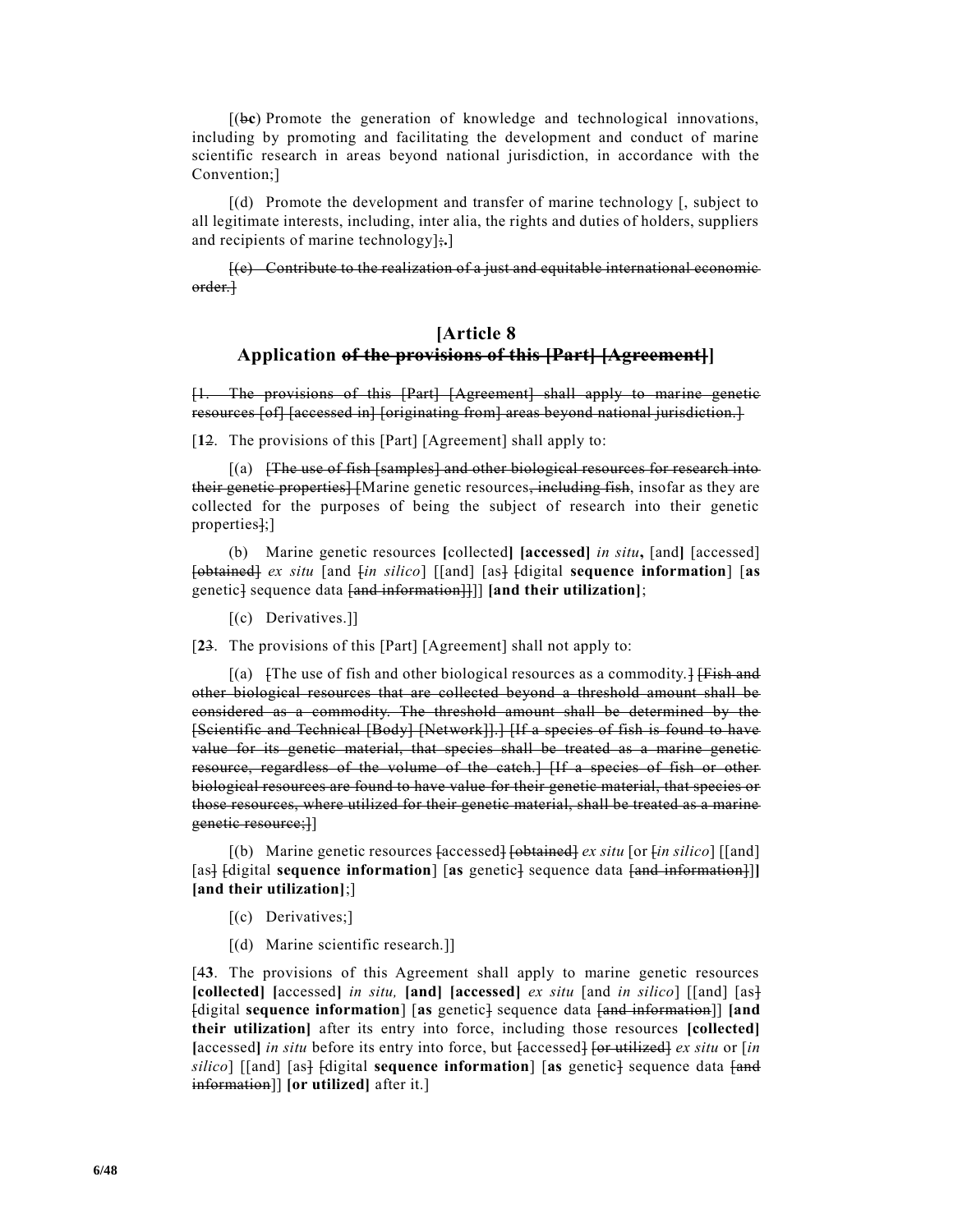### **[Article 9**

# **Activities with respect to marine genetic resources of areas beyond national jurisdiction]**

[1. Activities with respect to marine genetic resources of areas beyond national jurisdiction may be carried out by all States **Parties** and their natural or juridical persons under the conditions laid down in this Agreement and with due regard for the rights, obligations and interests under the Convention.]

[2. In cases where marine genetic resources of areas beyond national jurisdiction are also found in areas within national jurisdiction, activities with respect to those resources shall be conducted with due regard for the rights and legitimate interests of any coastal State under the jurisdiction of which such resources are found.]

[3. No State shall claim or exercise sovereignty or sovereign rights over marine genetic resources of areas beyond national jurisdiction [, nor shall any State or natural or juridical person appropriate any part thereof]. No such claim or exercise of sovereignty or sovereign rights [nor such appropriation] shall be recognized.]

[4. The utilization of marine genetic resources of areas beyond national jurisdiction shall be for the benefit of mankind as a whole, taking into consideration the interests and needs of developing States, in particular the least developed countries, landlocked developing countries, geographically disadvantaged States, small island developing States, coastal African States and developing middle-income countries.]

[5. Activities with respect to marine genetic resources of areas beyond national jurisdiction shall be carried out exclusively for peaceful purposes.]

### **[Article 10**

# **[Collection of] [and] [Access to] marine genetic resources of areas beyond national jurisdiction]**

[1. *In situ* **[collection of] [**access to**]** marine genetic resources within the scope of this Part shall be subject to [Alt. 1. [prior] **[and] [post-cruise]** notification to the secretariat [, which shall include an indication of the location and date of [ **collection]** [access**]**, the resources to be [**collected] [**accessed**]**, the purposes for which the resources will be utilized and the entity that will [**collect] [**access**]** the resources] [of [**collection of] [**access to**]** marine genetic resources of areas beyond national jurisdiction].]

[Alt. 2. a [permit] [licence] issued in the manner and under the terms and conditions set forth in paragraph 2.]]

[2. States Parties shall take the necessary legislative, administrative or policy measures, as appropriate, to ensure that *in situ* [**collection of] [**access to**]** marine genetic resources within the scope of this Part shall be subject to:

(a) An indication of the geographical coordinates of the location where marine genetic resources were [**collected] [**accessed**]**;

- (b) Capacity-building;
- (c) The transfer of marine technology;

(d) The deposit of samples, data and related information in open source platforms, such as databases, repositories or gene banks;

- (e) Contributions to the special fund;
- (f) Environmental impact assessments;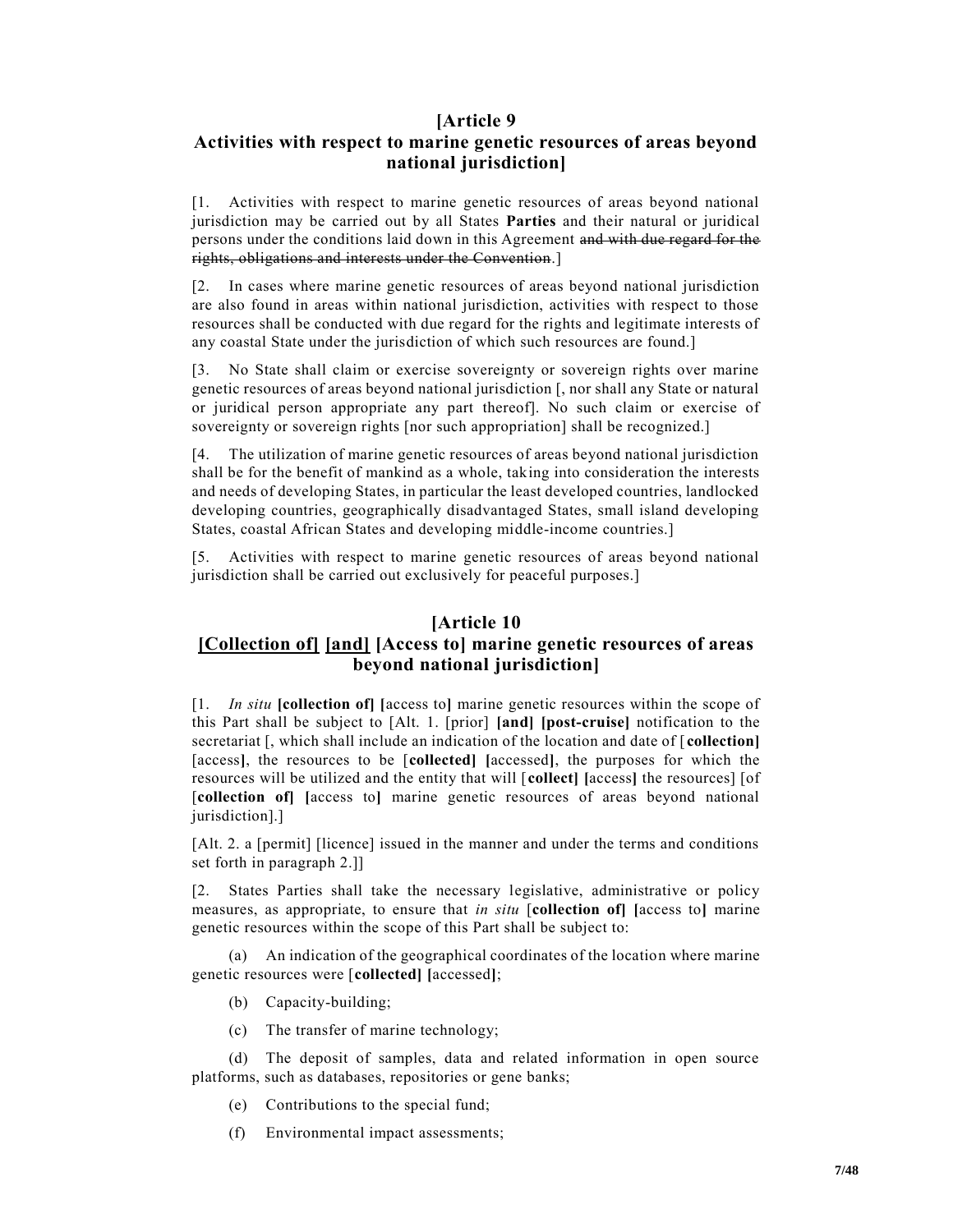(g) Other relevant terms and conditions as may be determined by the Conference of the Parties, including in relation to **[the collection of] [**access to**]** marine genetic resources in ecologically and biologically significant areas, vulnerable marine ecosystems and other specially protected areas, in order to ensure the conservation and sustainable use of the resources therein.]

[3. States Parties shall take the necessary legislative, administrative or policy measures, as appropriate, to ensure that *ex situ* access to marine genetic resources within the scope of this Part is free and open [, subject to articles 11 and 13].]

[4. States Parties shall take the necessary legislative, administrative or policy measures, as appropriate, to ensure that access to [**marine genetic resources** *in silico* information and data] [[and] [digital **sequence information**] [genetic] sequence data [and information]] is facilitated [, subject to articles 11 and 13].]

[5. States Parties shall take the necessary legislative, administrative or policy measures, as appropriate, to ensure that activities with respect to marine genetic resources of areas beyond national jurisdiction that may result in the utilization of marine genetic resources found in areas both within and beyond national jurisdiction are subject to the prior  $\overline{\text{feonsent}}$  [, ][notification and consultation] of the coastal States [and any other relevant State] concerned, with a view to avoiding infringement of the rights and legitimate interests of [that] [those] State[s].]

[6. States Parties shall take the necessary legislative, administrative or policy measures, as appropriate, with the aim of ensuring that traditional knowledge [associated with marine genetic resources of areas beyond national jurisdiction that is held by indigenous peoples and local communities] [of indigenous peoples and local communities that is useful for unlocking the value of marine genetic resources of areas beyond national jurisdiction] is accessed with the prior informed consent or approval and involvement of those indigenous peoples and local communities, and that mutually agreed terms have been established.]

[7**6**. States Parties shall take the necessary legislative, administrative or policy measures, as appropriate, to ensure that marine genetic resources of areas beyond national jurisdiction utilized within their jurisdiction have been **[collected] [and] [**accessed**]** in accordance with this Part.]

#### **[Article 10bis**

# **Access to traditional knowledge of indigenous peoples and local communities associated with marine genetic resources [collected] [accessed] in areas beyond national jurisdiction]**

**[States Parties shall take legislative, administrative or policy measures, as appropriate, with the aim of ensuring that traditional knowledge associated with marine genetic resources [collected] [accessed] in areas beyond national jurisdiction that is held by indigenous peoples and local communities shall only be accessed with the prior and informed consent or approval and involvement of these indigenous peoples and local communities. The clearing-house mechanism may act as an intermediary to facilitate access to such traditional knowledge. Access to such traditional knowledge shall be on mutually agreed terms.]** 

# **[Article 11 [Fair and equitable] sharing of benefits]**

[1. States Parties, including their nationals, that have **[collected] [**accessed**]** [utilized] marine genetic resources of areas beyond national jurisdiction [shall] [may]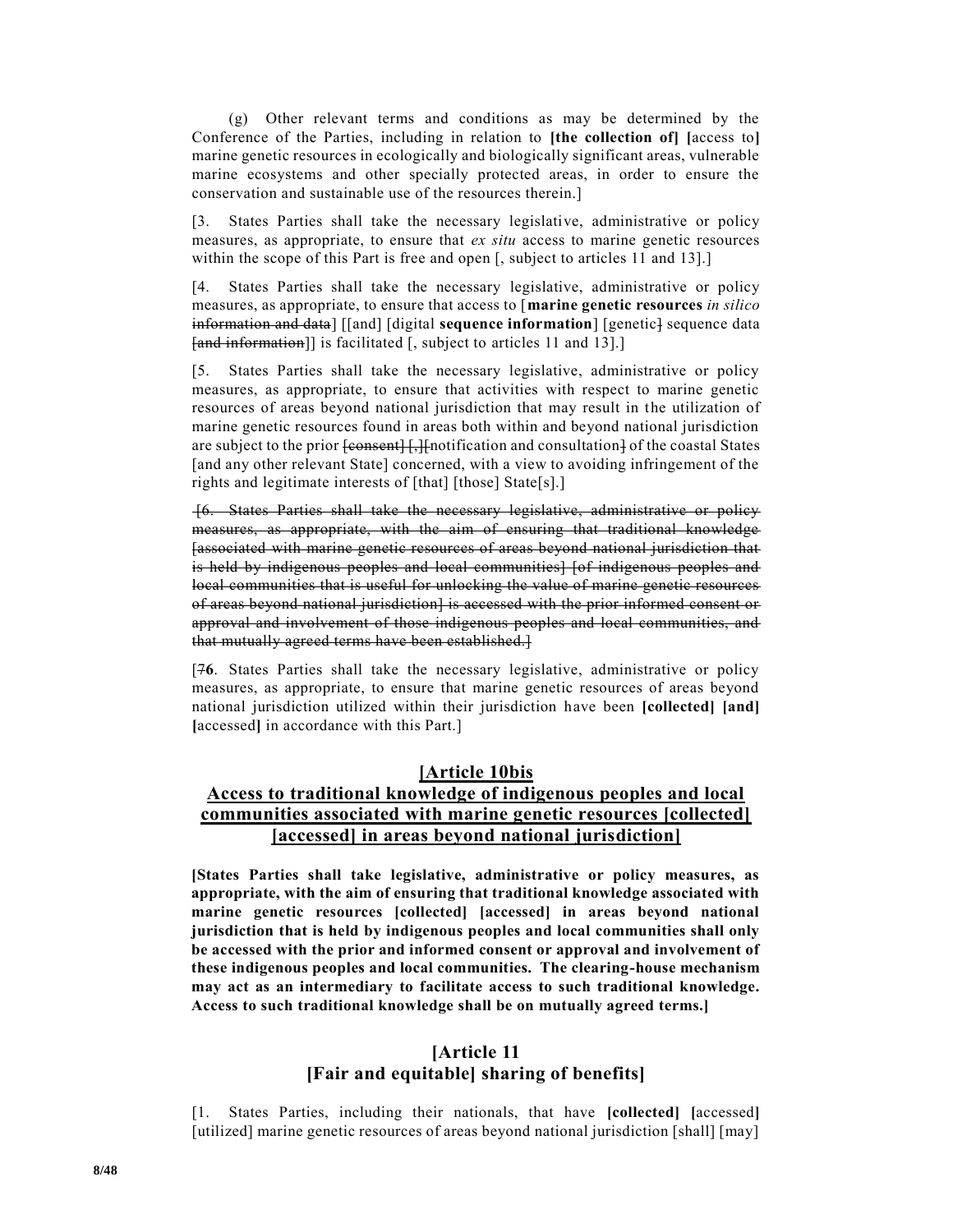share benefits arising therefrom [in a fair and equitable manner] with other States Parties, with consideration for the special requirements of developing States Parties, in particular least developed countries, landlocked developing countries, geographically disadvantaged States, small island developing States, coastal African States and developing middle-income countries [,  $\varphi$  [in accordance with this Part]  $\varphi$  [and] [modalities to be determined by the Conference of the Parties]].]

[2. Benefits **[shall] [**may**]** include [monetary and] non-monetary benefits.]

[3. Benefits arising from the **[collection of]** [access to] [utilization of] marine genetic resources of areas beyond national jurisdiction **[**shall**] [may]** be shared at different stages, in accordance with the following provisions:

[(a) Monetary benefits [shall] [may] be shared against an embargo period for **[marine genetic resources** *in silico***]** [digital **sequence information**] [genetic] sequence data] or upon the commercialization of products that are based on marine genetic resources of areas beyond national jurisdiction [in the form of milestone payments]. The rate of payments of monetary benefits shall be determined by the Conference of the Parties. [Payments shall be made to the special fund];]

[(b) Non-monetary benefits [, such as access to samples and sample collections, sharing of information, such as pre-cruise or pre-research information, post-cruise or post-research notification, transfer of technology and capacitybuilding,] [shall] [may] be shared upon **[collection of] [**access to**]**, research on and **[**utilization**]** of marine genetic resources of areas beyond national jurisdiction. Samples, data and related information **[**shall**] [may]** be made available in open access [through the clearing-house mechanism [upon **[collection] [**access**]** [after […] years]]**]**. [**[Marine genetic resources** *in silico***]** [Digital **sequence information**] [Genetic] sequence data <del>[and information</del>] related to marine genetic resources of areas beyond national jurisdiction **[**shall**] [may]** be published and used taking into account current international practice in the field.]]

[4. Benefits shared in accordance with this Part shall be used in the manner determined by the Conference of the Parties, which may include using the benefits for the following purposes:

[(a) To contribute to the conservation and sustainable use of marine biological diversity of areas beyond national jurisdiction;]

[(b) To promote scientific research and facilitate **[the collection of] [**access to**]** marine genetic resources of areas beyond national jurisdiction;

[(c) To build capacity to **[collect] [**access**]** and utilize marine genetic resources of areas beyond national jurisdiction [, including through common funding or pool funding for research cruises and collaboration in sample collection and data access where adjacent coastal States **[shall] [**may**]** be invited to participate, taking into account the varying economic circumstances of States that wish to participate];]

[(d) To create and strengthen the capacity of States Parties to conserve and use sustainably marine biological diversity of areas beyond national jurisdiction, with a focus on small island developing States;]

 $[(e)$  To support the transfer of marine technology;

[(f) To assist developing States Parties in attending the meetings of the Conference of the Parties.]]

[5. States Parties shall take the necessary legislative, administrative or policy measures, as appropriate, with the aim of ensuring that benefits arising from **[the collection of] [**access to**]** and **[**the utilization**]** of marine genetic resources of areas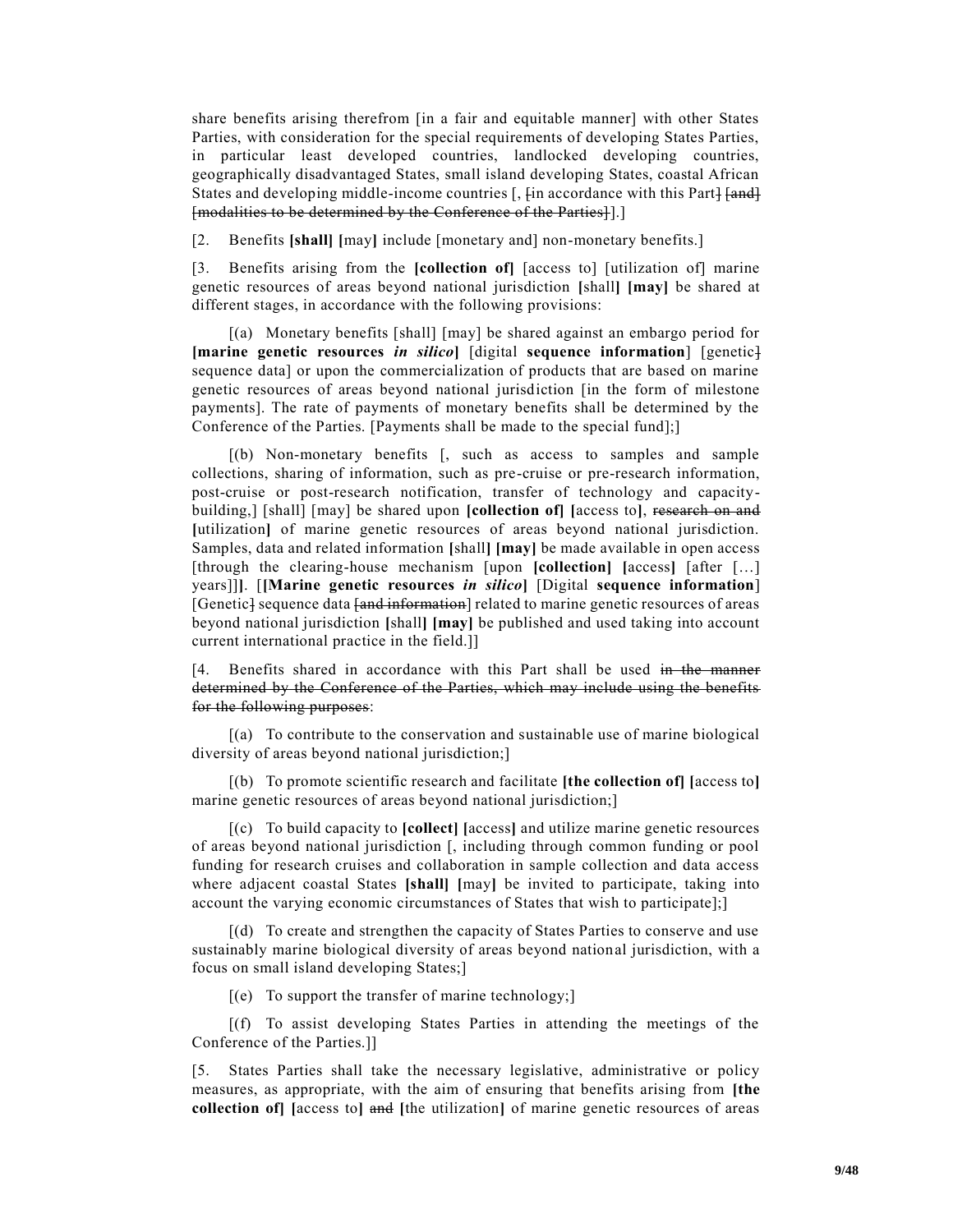beyond national jurisdiction by natural or judicial **juridical** persons under their jurisdiction are shared in accordance with this Agreement.]

[6. States Parties shall take the necessary legislative, administrative or policy measures, as appropriate, in order that the benefits arising from the utilization of traditional knowledge referred to in article 10, paragraph 6, are shared in a fair and equitable way with indigenous peoples and local communities holding such knowledge.]

# **[Article 12 Intellectual property rights]**

[1. States Parties shall implement this Agreement in a manner consistent with the rights and obligations of States under the relevant agreements concluded under the auspices of the World Intellectual Property Organization and the World Trade Organization.]

[2**1**. States Parties shall cooperate to ensure that intellectual property rights are supportive of and do not run counter to the objectives of this Agreement [, and that no action is taken in the context of intellectual property rights that would undermine benefit-sharing and the traceability of marine genetic resources of areas beyond national jurisdiction].]

[3**2**. [Marine genetic resources [**collected]** [accessed] [utilized] in accordance with this Agreement shall not be subject to patents except where such resources are modified by human intervention resulting in a product capable of industrial application.] [Unless otherwise stated in a patent application or other official filing or recognized public registry, the origin of marine genetic resources utilized in patented applications shall be presumed to be of areas beyond national jurisdiction.]]

[4**3**. States Parties shall take the necessary legislative, administrative or policy measures, as appropriate, to ensure that:

(a) [Users of] [Applicants for patents on inventions that utilize or have utilized] marine genetic resources of areas beyond national jurisdiction disclose the origin of the marine genetic resources that they utilize;

(b) When [applying for patents, entities] [applications for patents on inventions that utilize or have utilized marine genetic resources of areas beyond national jurisdiction are made, applicants] consult the Scientific and Technical [Body] [Network] and propose benefit-sharing agreements in accordance with this Part [and comply with the decisions on benefit-sharing delivered by that [Body] [Network]];

(c**b**) Intellectual property rights applications related to the utilization of marine genetic resources of areas beyond national jurisdiction that do not comply with this Part are not approved.]

## **[Article 13 Monitoring]**

[1. The Conference of the Parties shall adopt appropriate rules, guidelines or a code of conduct for the utilization of marine genetic resources of areas beyond national jurisdiction.]

[2. Monitoring of the utilization of marine genetic resources of areas beyond national jurisdiction shall be carried out through the [clearing-house mechanism] [Scientific and Technical [Body] [Network]] [obligatory prior electronic notification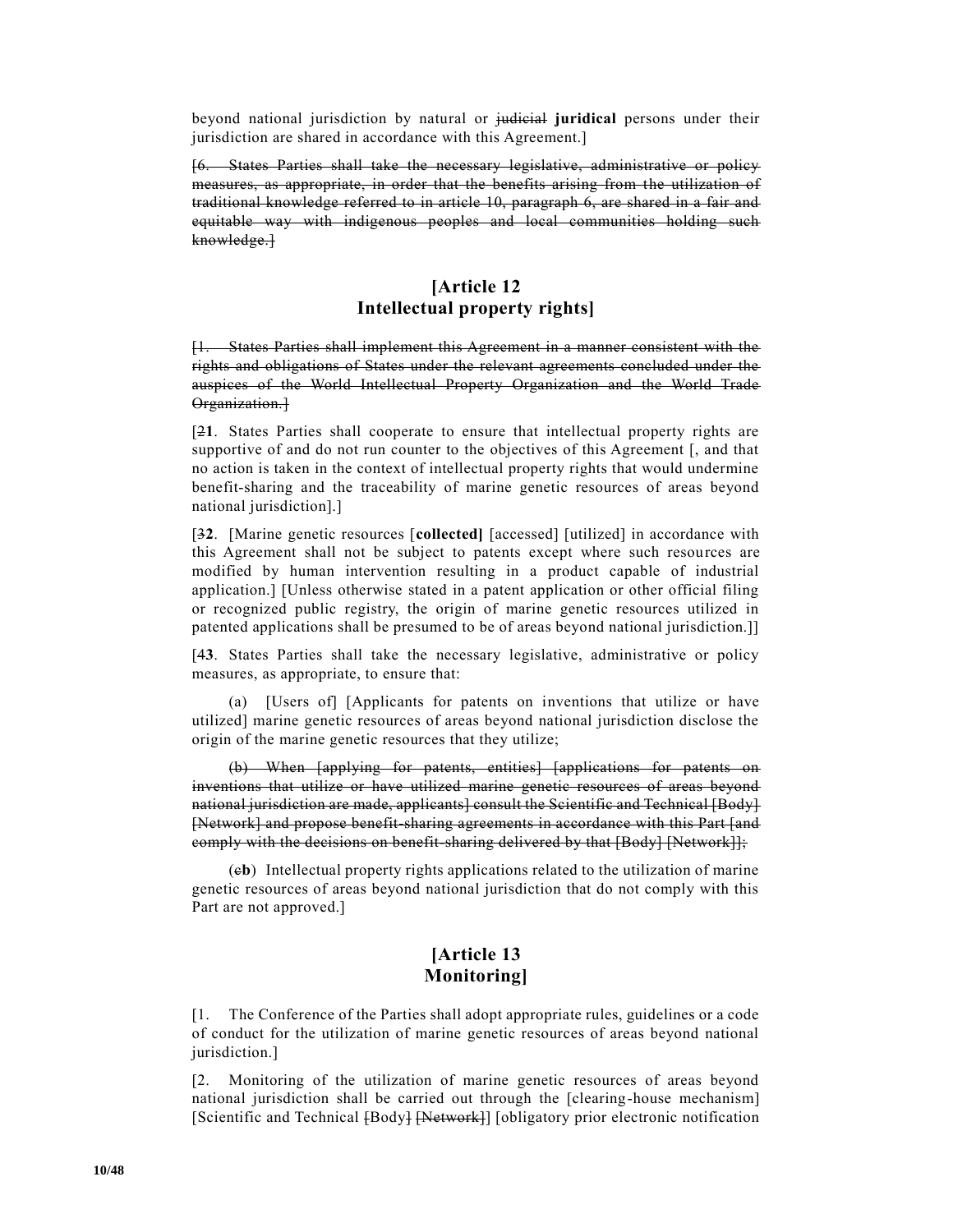system managed by <del>[the secretariat]</del> [the secretariat and mandated existing international institutions set forth in Part [...]]].]

[3. States Parties shall take the necessary legislative, administrative or policy measures, as appropriate, to ensure that:

[(a) An identifier is assigned to marine genetic resources **[**collected**] [accessed]** *in situ*. In the case of marine genetic resources accessed *ex situ* [and *in*  silico] [[and] [as] [digital **sequence information**] [as genetic] sequence data [and information]], such identifier shall be assigned when databases, repositories and gene banks submit the list mentioned in article 51 (3) (b) to the clearing-house mechanism;

[(b) Databases, repositories and gene banks within their jurisdiction are required to [notify the [clearing-house mechanism] [Scientific and Technical [Body] [Network]] [send a notification through the obligatory prior electronic notification system managed by [the secretariat] [the secretariat and mandated existing international institutions set forth in Part […]]] when marine genetic resources of areas beyond national jurisdiction, including derivatives, are accessed;]

[(c) Proponents of marine scientific research in areas beyond national jurisdiction submit periodic status reports [to the clearing-house mechanism] [to the Scientific and Technical [Body] [Network]] [through the obligatory prior electronic notification system managed by [the secretariat] [the secretariat and mandated existing international institutions set forth in Part […]]], as well as research findings, including data collected and all associated documentation.]]

[4. States Parties shall make available to the clearing-house mechanism information on the legislative, administrative and policy measures that have been adopted in accordance with this Part.]

[5. States Parties shall submit reports to the Conference of the Parties about their utilization of marine genetic resources of areas beyond national jurisdiction. The Conference shall review such reports and make recommendations.]

#### **PART III**

# **MEASURES SUCH AS AREA-BASED MANAGEMENT TOOLS, INCLUDING MARINE PROTECTED AREAS**

## **Article 14 Objectives**

1. Depending on the type of tool, specific objectives of area-based management tools, including marine protected areas, may include, as appropriate **The objectives of this Part are to**:

[(a) Enhanc**e**ing cooperation and coordination in the use of area-based management tools, including marine protected areas, among States, [existing] relevant legal instruments and frameworks and relevant global, regional**, subregional** and sectoral bodies**, which will also promote a holistic and cross-sectoral approach to [ocean management] [conservation and sustainable use of marine biological diversity of areas beyond national jurisdiction]**;]

[(b) Implementing effectively obligations under the Convention and other existing **relevant** international obligations and commitments;]

**[**(c) Promoting a holistic and cross-sectoral approach to ocean management;**]**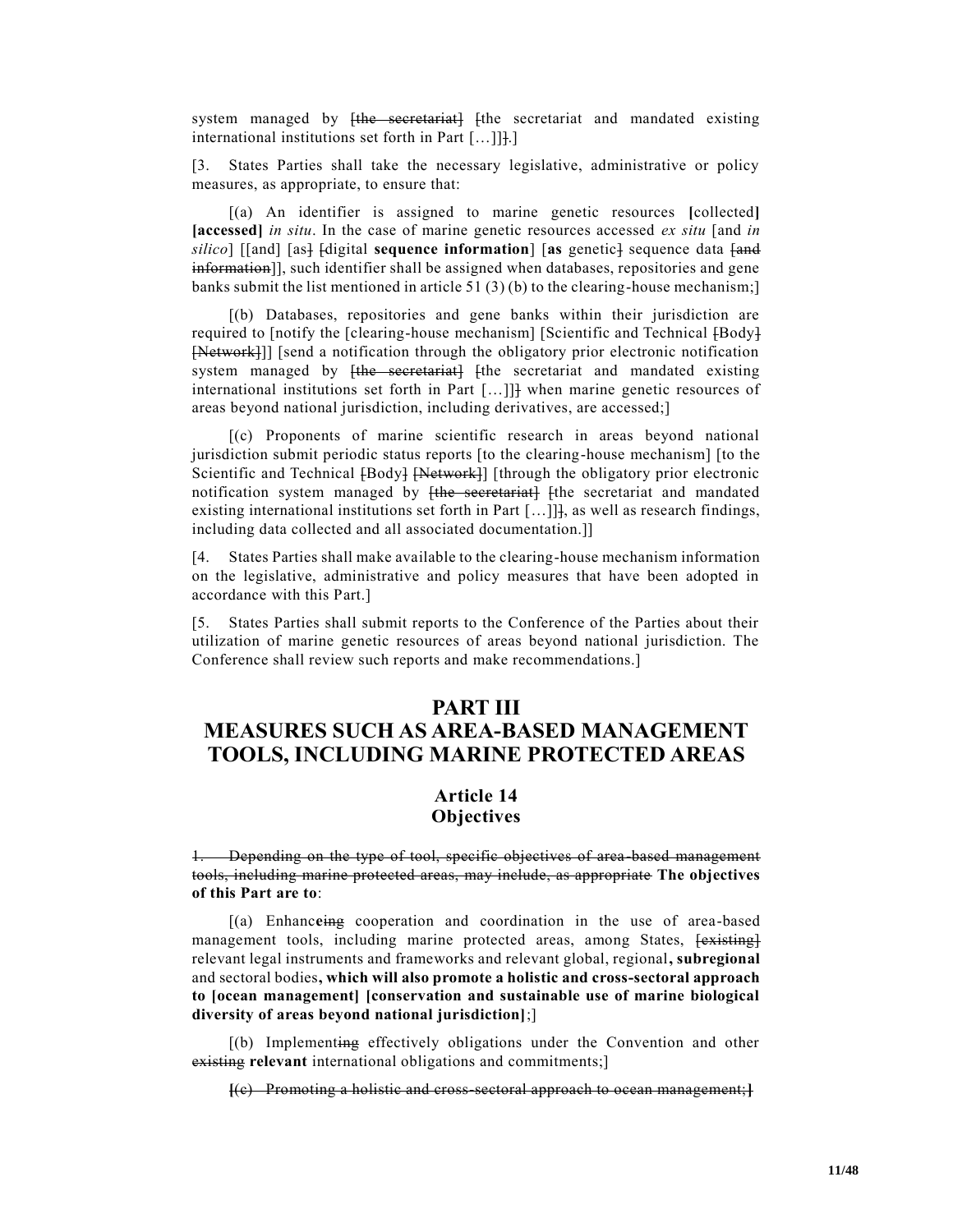[(d**c**) Conserv**e**ing and sustainably us**e**ing areas requiring protection**, including by establishing a comprehensive system of area-based management tools, including marine protected areas** [under [existing] relevant legal instruments and frameworks and relevant global, regional and sectoral bodies];]

[(e**d**) Establishing a system of ecologically representative marine protected areas that are connected [and effectively and equitably managed];]

[(f**e**) Rehabilitat**e**ing and restor**e**ing biodiversity and ecosystems, including with a view to enhancing their productivity and health and building resilience to stressors, including those related to climate change, ocean acidification and marine pollution;]

[(g**f**) Supporting food security and other socioeconomic objectives, including the protection of cultural values;]

[(hg) Createing scientific reference areas for baseline research;]

[(i**h**) Safeguarding aesthetic, natural or wilderness values;]

[(j) Establishing a comprehensive system of area-based management tools, including marine protected areas;}

[(ki) Promoteing coherence and complementarity;.]

[(l) Promoting cooperation under the Convention.]

**[**2. The objectives specified in paragraph 1 shall be further elaborated by the Scientific and Technical [Body] [Network], for consideration by the Conference of the Parties.**]**

#### **Article 15 International cooperation and coordination**

1. **[**To further international cooperation and coordination with respect to the conservation and sustainable use of marine biological diversity of areas beyond national jurisdiction,**]** States Parties shall promote coherence and complementarity in the festablishment. [designation] of area-based management tools, including marine protected areas, through:

[(a) [Existing] **R**elevant legal instruments and frameworks and relevant global, regional**, subregional** and sectoral bodies, without prejudice to their respective mandates, in accordance with this Part;]

[(b) The process in relation to area-based management tools, including marine protected areas, set out in this Part, including by:

(i) Adopting conservation and **[**management**] [sustainable use]** measures to complement measures designated under  $\frac{1}{x}$  relevant legal instruments and frameworks and relevant global, regional**, subregional** or sectoral bodies;

[(ii) [Establishing] [Designating] area-based management tools, including marine protected areas, and adopting conservation and **[**management**] [sustainable use]** measures where there is no relevant legal instrument or framework or relevant global, regional**, subregional** or sectoral body.]]

[2. Alt. to para. 1. (b) (ii) Where there is no  $\frac{existing}{existing}$  relevant legal instrument or framework or relevant global, regional, **subregional** or sectoral body to  $\{\text{establish}\}$ [designate] area-based management tools, including marine protected areas, States Parties shall cooperate to establish such an instrument, framework or body and shall participate in its work to ensure the conservation and sustainable use of marine biological diversity of areas beyond national jurisdiction.]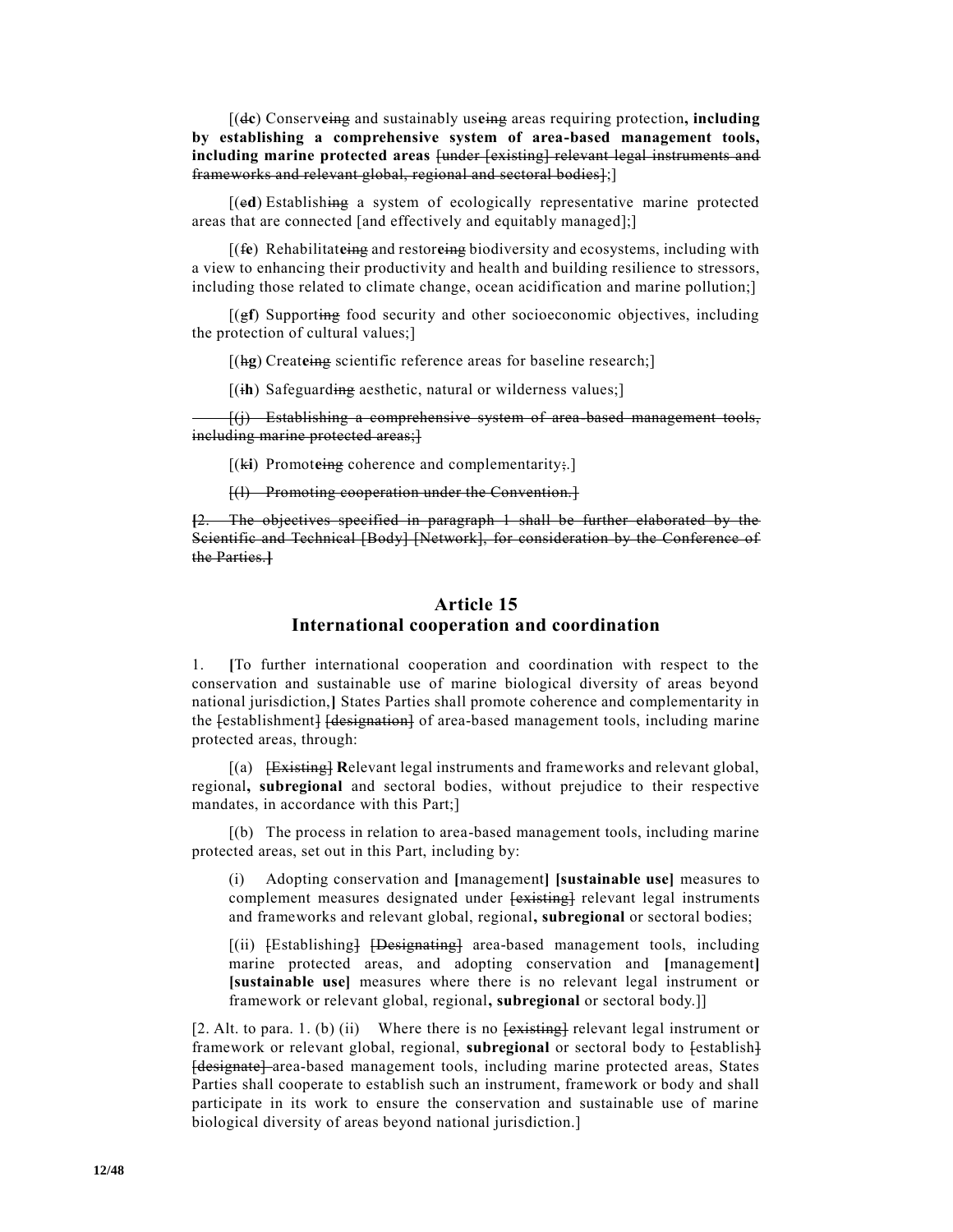3. States Parties shall establish [coordination and collaboration mechanisms] [consultation processes] at the [global] [and] [regional] level[s] **make arrangements for consultation and coordination** to enhance cooperation **with** and coordination among  $\{$ existing} relevant legal instruments and frameworks and relevant global, regional**, subregional** and sectoral bodies with regard to area-based management tools, including marine protected areas, as well as coordination among associated conservation and **[**management**] [sustainable use]** measures adopted under such instruments and frameworks and by such bodies.

4. In promoting cooperation and coordination under this article, States Parties shall not undermine [existing] relevant legal instruments and frameworks and relevant global, regional and sectoral bodies.

5**4**. Measures adopted in accordance with this Part shall not undermine the effectiveness of measures adopted by coastal States in adjacent areas within national jurisdiction and shall have due regard for the rights, duties and legitimate interests of all States, as reflected in relevant provisions of the Convention. Consultations shall be undertaken to this end, in accordance with the provisions of this Part.

6**5**. In cases where an area-based management tool, including a marine protected area, [established] [designated] under this Part subsequently falls under the national jurisdiction of a coastal State, either wholly or in part, that area based management tool or marine protected area **it** shall be amended **adapted** to cover any remaining area beyond national jurisdiction or otherwise cease to be in forc e.

#### **Article 16 Identification of areas [requiring protection]**

1. Areas requiring protection through the festablishment. Here is a fareabased management tools, including marine protected areas, shall be identified on the basis of the best available **[**science**] [scientific information and relevant traditional knowledge of indigenous peoples and local communities],** the precautionary [approach] [principle] and an ecosystem approach and take into account relevant traditional knowledge of indigenous peoples and local communities.

2. **Indicative** Ccriteria for the identification of areas requiring protection through the festablishment. [designation] of area-based management tools, including marine protected areas, under this Part**,** may include: **those specified in annex I.**

3. The **indicative** criteria specified in paragraph 2 **annex I [**shall**] [may]** be further developed and revised **as necessary** by the Scientific and Technical  $\{Body\}$ [Network], as necessary, for consideration and adoption by the Conference of the Parties.

**[**4. The **indicative** criteria specified in paragraph 2 **annex I**, as well as any that may be further developed and revised in accordance with paragraph 3, shall be applied, as **relevant,** by the **proponents of a proposal under this Part and shall be taken into account by the** Scientific and Technical [Body] [Network]**, as relevant,** in the **review of a proposal** identification of areas requiring protection through the [establishment] [designation] of area-based management tools, including marine protected areas, under this Part. **[**Such criteria shall also be [applied] [taken into account] by States Parties in the festablishment] [designation] of area-based management tools, including marine protected areas, under  $\overline{\text{lexical}}$  relevant legal instruments and frameworks and relevant global, regional**, subregional** and sectoral bodies.**]]**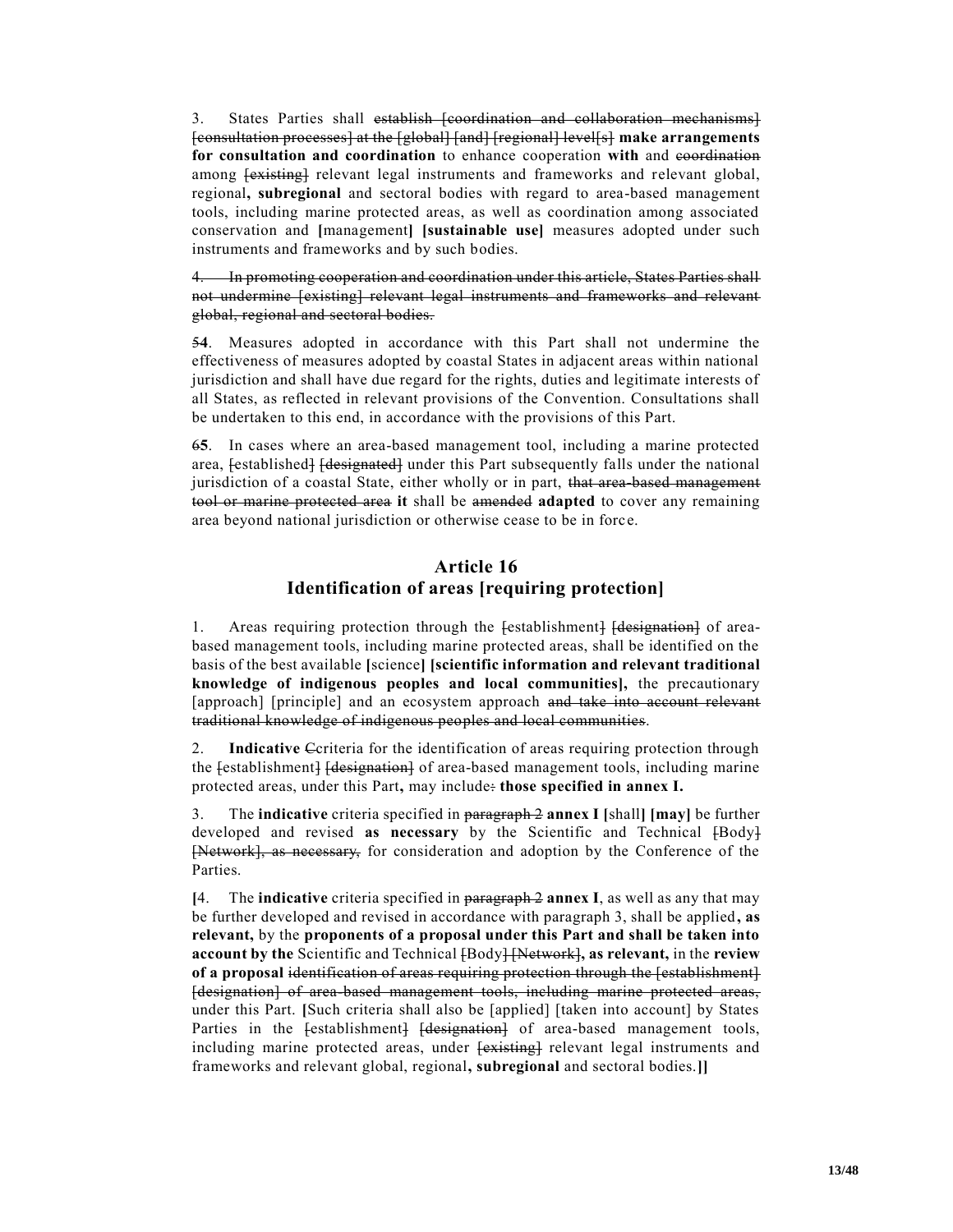# **Article 17 Proposals**

1. Proposals in relation to  $\frac{1}{1}$  [the establishment]  $\frac{1}{1}$  [the designation] of] area-based management tools, including marine protected areas, under this Part shall be submitted by States Parties, individually or collectively, to the secretariat.

**[**2. States Parties may collaborate with relevant stakeholders in the development of proposals.**]**

3. Proposals shall be **formulated on the basis specified in paragraph 1 of article 16** based on the best available science, apply the precautionary [approach] [principle] and an ecosystem approach and take into account the relevant traditional knowledge of indigenous peoples and local communities.

4. Proposals shall include**, at a minimum,** the following elements:

(a) A geographic or spatial description of the area that is the subject of the proposal;

(b) Information on **any of** the **indicative** standards and criteria **specified in annex I, as well as any criteria that may be further developed and revised in accordance with paragraph 3 of article 16,** applied in identifying the area;

(c) Specific human activities in the area, including uses by **indigenous peoples and** local communities in adjacent coastal States;

(d) Elements on **A description of** the state of the marine environment and biodiversity in the identified area;

(e) A description of the **specific** conservation and sustainable use objectives set out in paragraph 1 of article 14 that are to be applied to the area;

[(f) A description of the proposed [conservation and **[**management**] [sustainable use]** measures] [**priority elements for a** management plan] to be adopted to achieve the specified objectives;<sup>}</sup>

[**(g) A duration for the proposed area and measures;]**

(g**h**) A monitoring, research and review plan, including priority elements;

(h**i**) Information on any consultations undertaken with adjacent coastal States and/or relevant global, regional, **subregional** and sectoral bodies.

5. Further requirements regarding the contents of proposals **[**shall**] [may]** be elaborated by the Scientific and Technical [Body] [Network] as necessary, for consideration and adoption by the Conference of the Parties.

#### **Article 18 Consultation on and assessment of proposals**

1. Consultations on proposals submitted under article 17 shall be inclusive, transparent and open to all relevant stakeholders.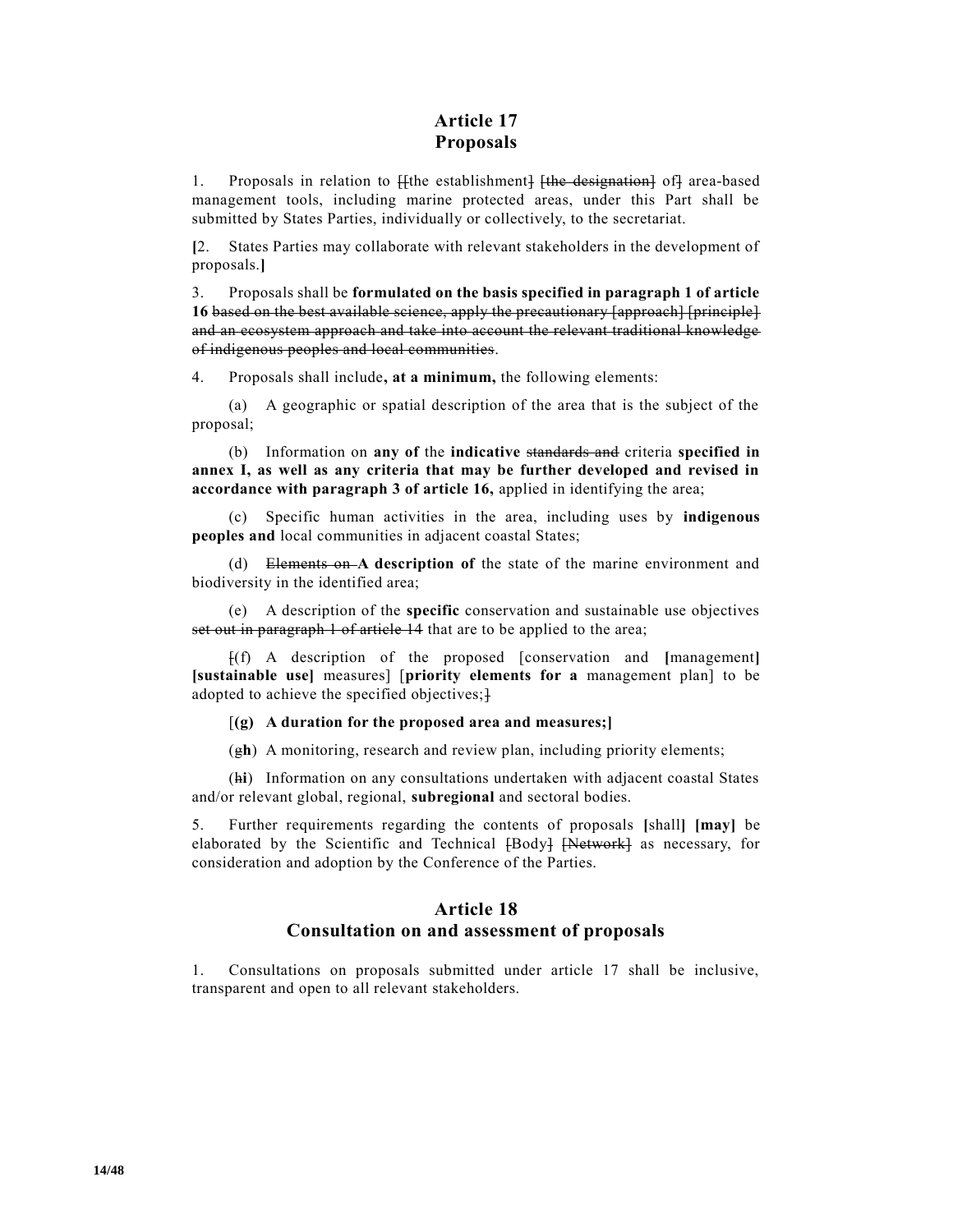2. Upon receipt of a proposal, the secretariat shall **transmit it to the Scientific and Technical Body for a preliminary review. The outcome of such review shall be conveyed by the secretariat to the proponent. The proponent shall retransmit any revisions to the proposal to the secretariat, having taken into account the preliminary review of the Scientific and Technical Body. The secretariat shall**  make that proposal publicly available and shall facilitate consultations thereon as follows:

(a) States, in particular adjacent coastal States, shall be invited to submit views, including, *inter alia*:

- (i) Views on the merits of the proposal;
- (ii) Any relevant **[**additional**]** scientific inputs;

(iii) Information regarding any existing measures in adjacent areas within national jurisdiction;

(iv) Views on the potential implications of the proposal on sovereign rights of coastal States in **for** areas within their **under** national jurisdiction, including the continental shelf within and beyond 200 nautical miles and the exclusive economic zone;

(v) Any other relevant information;

(b) [Existing] **Bodies of** relevant legal instruments and frameworks and relevant global, regional and sectoral bodies shall be invited to submit views, including, *inter alia*:

- (i) Views on the merits of the proposal;
- (ii) Any relevant **[**additional**]** scientific inputs;

(iii) Information regarding any existing measures adopted by that instrument, framework or body for the relevant area or for adjacent areas;

(iv) Views regarding any aspects of the [conservation and **[**management**] [sustainable use]** measures**] [priority elements for a management plan]** identified in the proposal that fall within the competence of that body;

(v) Views regarding any relevant additional measures that fall within the competence of that instrument, framework or body;

(vi) Any other relevant information;

(c) Indigenous peoples and local communities with relevant traditional knowledge, the scientific community, civil society and other relevant stakeholders shall be invited to submit views, including, *inter alia*:

- (i) Views on the merits of the proposal;
- (ii) Any relevant **[**additional**]** scientific inputs;

(iii) Any relevant traditional knowledge **of indigenous peoples and local communities**;

(iv) Any other relevant information.

3. Any Contributions received pursuant to paragraph 2 shall be made publicly available by the secretariat.

4. The proponent shall consider the contributions received during the consultation period and shall either revise the proposal accordingly or continue the consultation process.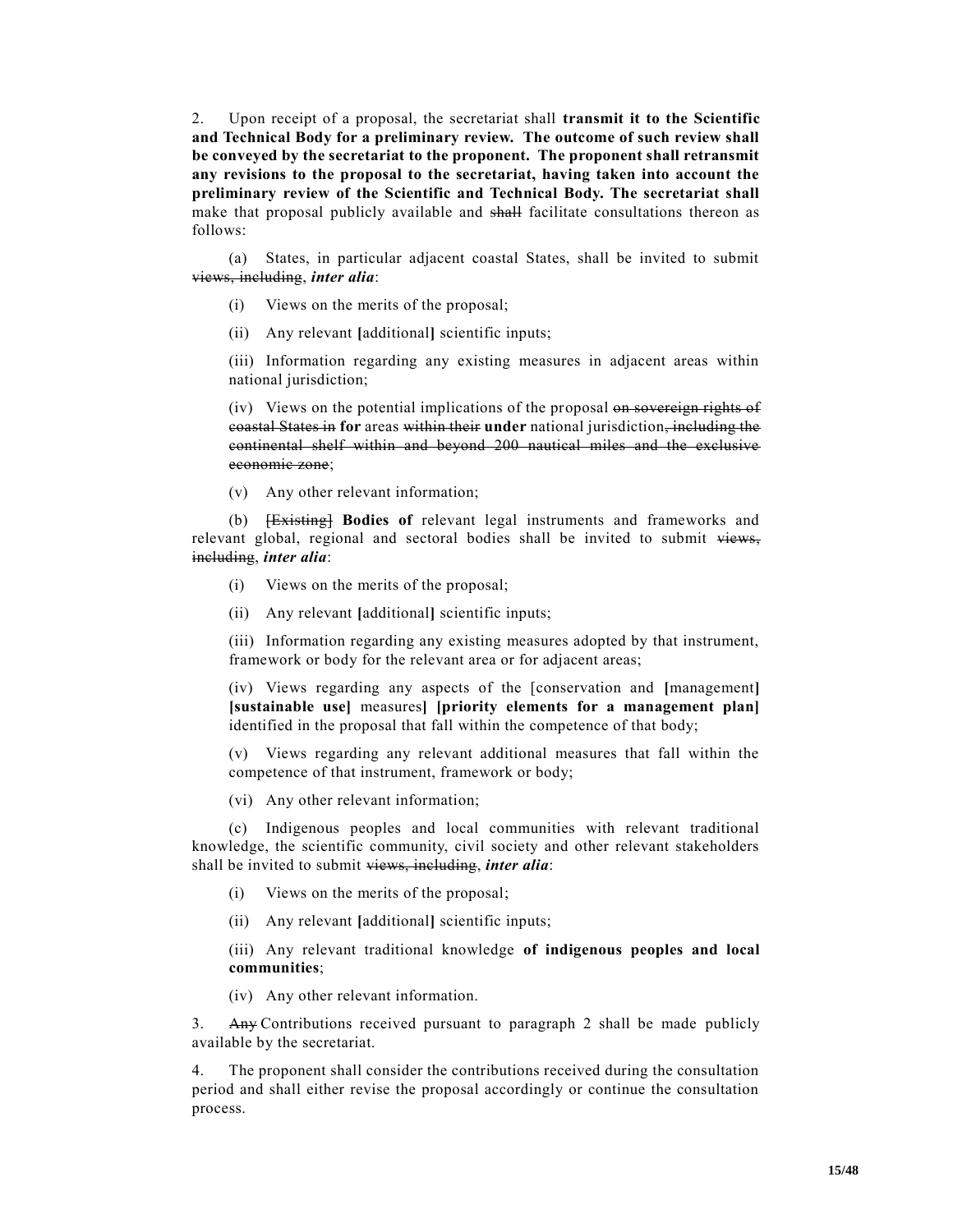5. The consultation period shall be time-bound.

6. The revised proposal shall be submitted to the Scientific and Technical [Body] [Network], which shall assess the proposal, and make recommendations to the Conference of the Parties.

7. The modalities of the consultation and assessment process shall be further elaborated by the [Scientific and Technical [Body] [Network]] [Conference of the Parties], as necessary [, and shall take into account the special circumstances of small island developing States].

### **Article 19 Decision-making**

[1. While respecting [existing] relevant legal instruments and frameworks and relevant global, regional and sectoral bodies in the [establishment] [designation] of area-based management tools, including marine protected areas, **tT**he Conference of the Parties **[**shall**] [may**] take decisions on matters related to area-based management tools, including marine protected areas, with respect to:

**[**(a) Objectives, criteria, modalities and requirements, as provided for under articles 14, 16[,] [and] 17 [ and 18];**]**

 $[Alt. 1]$ 

(b) Proposals submitted under this Part, on a case-by-case basis and taking into account the scientific advice or recommendations and the contributions received during the consultation and assessment process, including in relation to:

(i) The identification of areas requiring protection;

(ii) The festablishment} [designation] of area-based management tools, including marine protected areas, and related conservation and **[**management**] [sustainable use]** measures to be adopted to achieve the specified objectives, [taking into account] [recognizing] existing measures under relevant legal instruments and frameworks and relevant global, regional and sectoral bodies, as appropriate;

(c) Where there are  $\overline{\text{|\text{existing}|}}$  relevant legal instruments or frameworks or relevant global, regional or sectoral bodies:

(i) Whether to recommend that States Parties to this Agreement promote the adoption of relevant **conservation and [management] [sustainable use]**  measures through such instruments, frameworks and bodies, in accordance with their respective mandates;

(ii) Whether to adopt **conservation and** [**management] [sustainable use]**  measures complementary to those adopted under such instruments, frameworks and bodies;

(d) Where there are no  $\frac{1}{x}$  relevant legal instruments or frameworks or relevant global, regional or sectoral bodies, the adoption of conservation and **[**management**] [sustainable use]** measures.]

[Alt. 2

(b) Matters related to identifying potential area-based management tools, including marine protected areas;

(c) Recommendations relating to the implementation of related management measures, while recognizing the primary authority for the adoption of such measures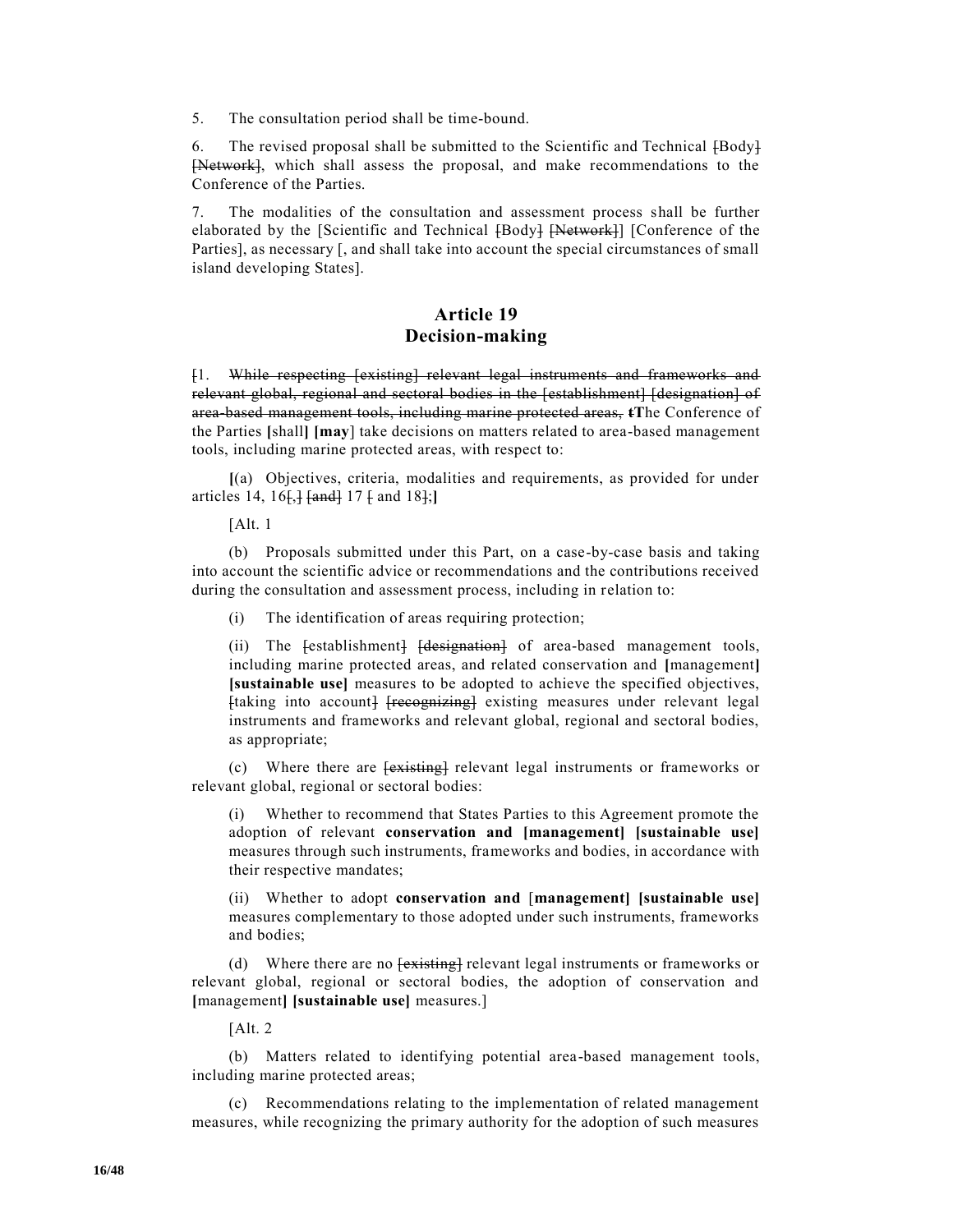within the respective mandates of  $\overline{\text{|\text{existing}|}}$  relevant legal instruments and frameworks and relevant global, regional and sectoral bodies;**.**]

2. As a general rule, the decisions of the Conference of the Parties referred to in paragraph 1 shall be taken by consensus. If all efforts to reach consensus have been exhausted, the procedure established in the rules of procedure adopted by the Conference shall apply.

3. Decisions of the Conference of the Parties shall be made publicly available by the secretariat and shall be transmitted, in particular, to adjacent coastal States and [existing] relevant legal instruments and frameworks and relevant global, regional, and sectoral bodies.

#### **Article 20 Implementation**

1. States Parties shall ensure that activities under their jurisdiction or control that take place in areas beyond national jurisdiction are conducted consistently with the decisions adopted under this Part.

2. Nothing in this Agreement shall prevent a State Party from adopting stricter **more stringent** measures with respect to its vessels or with regard to activities under its jurisdiction or control in addition to those adopted under this Part, in conformity with international law.

[3. States Parties shall ensure compliance by vessels flying their flags and enforcement of the measures adopted in conformity with this Part [by their nationals].]

[4**3**. The implementation of the measures adopted under this Part shall not impose a disproportionate burden on small island developing States Parties**, directly or indirectly**.]

[54. States Parties shall promote the adoption of measures within  $\frac{1}{1}$  relevant legal instruments and frameworks and relevant global, regional, **subregional** and sectoral bodies of which they are members to support the implementation of the conservation and management objectives of the measures adopted under this Part.]

[6**5**. States Parties shall encourage those States that are entitled to become Parties to this Agreement, in particular those whose activities, vessels, or nationals operate in the area that is the subject of  $a_{n}$  [established] [designated] area-based management tool, including a marine protected area, to adopt measures supporting the conservation and management objectives of the measures adopted and area-based management tools [established] [designated] under this Part.]

[7. The [existing] relevant legal instruments and frameworks and relevant global, regional or sectoral bodies are responsible for the implementation and enforcement of the conservation and management measures established by those bodies in relation to area-based management tools, including marine protected areas.]

[86. A State Party that is not a participant in a<sup>[n]</sup> [existing] relevant legal instrument or framework, or a member of a relevant global, regional, **subregional** or sectoral body, and that does not otherwise agree to apply the conservation and management measures [established] [designated] under such instruments, frameworks or bodies is not discharged from the obligation to cooperate, in accordance with the Convention and this Agreement, in the conservation and sustainable use of marine biological diversity of areas beyond national jurisdiction. **[**Such State Party shall ensure that activities under its jurisdiction or control are conducted consistently with measures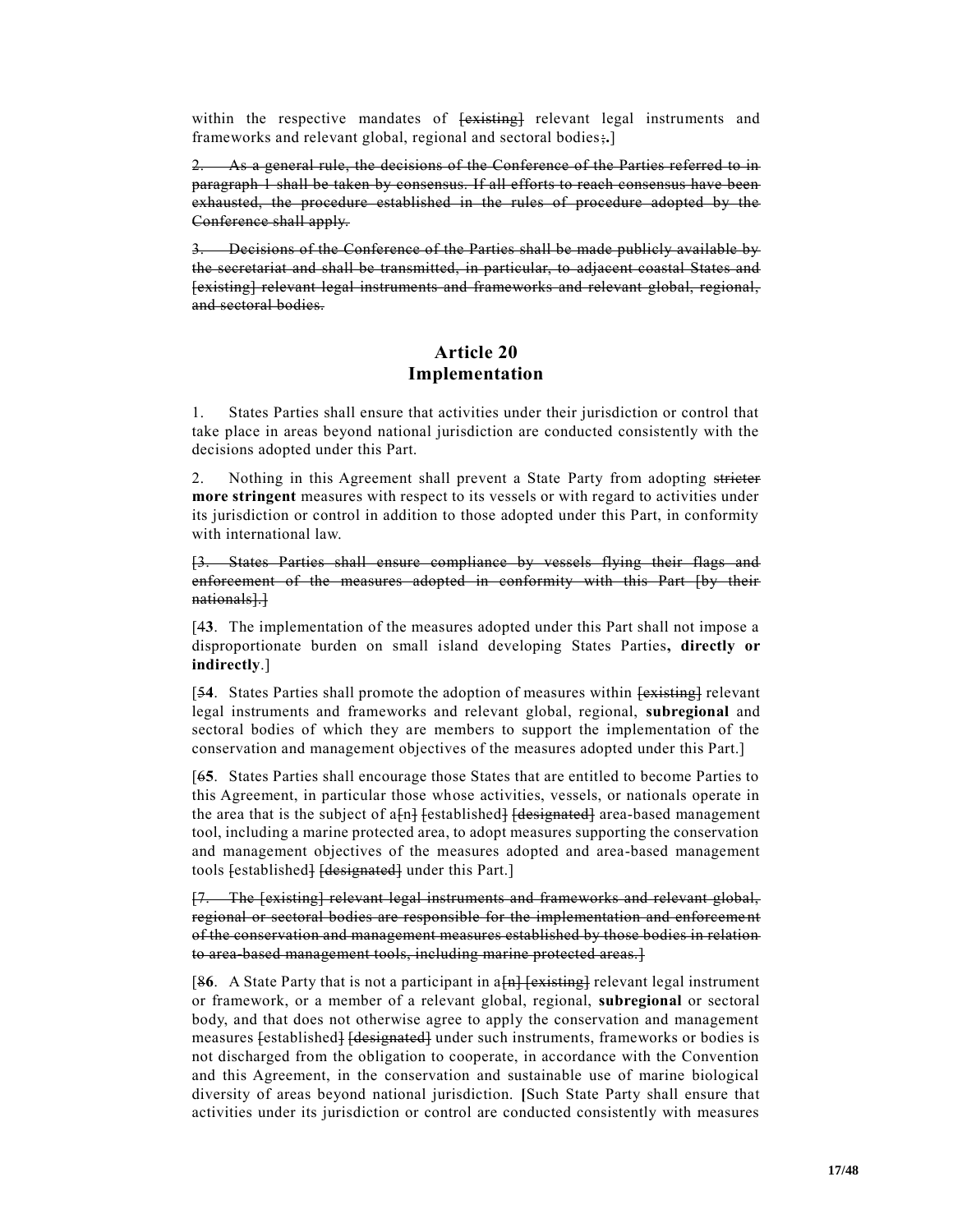related to area-based management tools, including marine protected areas, [established] [designated] under relevant frameworks, instruments and bodies**.]**]

# **Article 21 Monitoring and review**

#### [Alt.1

1. States Parties, individually or collectively, shall report to the Conference of the Parties on the implementation of [area-based management tools, including marine protected areas] [relevant elements of the decisions of the Conference on area -based management tools, including marine protected areas], [established] [designated] under this Part. Such reports shall be made publicly available by the secretariat.

2. Area-based management tools, including marine protected areas, [established] [designated] under this Part, including related conservation and **[**management**] [sustainable use]** measures, shall be monitored and periodically reviewed by the Scientific and Technical [Body] [Network].

3. The review referred to in paragraph 2 shall assess the effectiveness of measures and the progress made in achieving their objectives and provide advice and recommendations to the Conference of the Parties.

4. Following the review, the Conference of the Parties shall, as necessary, take decisions on the amendment or revocation of area-based management tools, including marine protected areas, including any associated conservation and **[**management**] [sustainable use]** measures, **[as well as the extension of time-bound area-based management tools, including marine protected areas, which would otherwise automatically expire,]** on the basis of an adaptive management approach and taking into account the best available **[science] [**scientific information and knowledge, including **relevant** traditional knowledge **of indigenous peoples and local communities**], the precautionary [approach] [principle] and an ecosystem approach.]

#### [Alt.2

States Parties shall monitor the implementation of measures and report to the secretariat on the relevant activities with associated data within the required time frame after the monitoring activity. The State submitting the proposals should take the lead in monitoring the measures, while other States Parties may monitor them and report thereon. The duration of marine protected areas and related conservation and management measures shall be specified. These areas and related measures shall terminate automatically upon the expiration of the time period, unless otherwise decided by the same body that decided on the initial [establishment] [designation]. Any decision on their extension shall take into account the results of monitoring and review and be informed by the best available scientific information and knowledge, including traditional knowledge.]

#### [Alt.3

**5.** The  $\frac{1}{1}$  **FextEX FixtEX** relevant legal instruments and frameworks and relevant global, regional, **subregional** and sectoral bodies are responsible for monitoring and reviewing the measures that they have established and **[**shall**] [may]** be invited to report to the Conference of the Parties on the implementation of such measures **that they have established**.]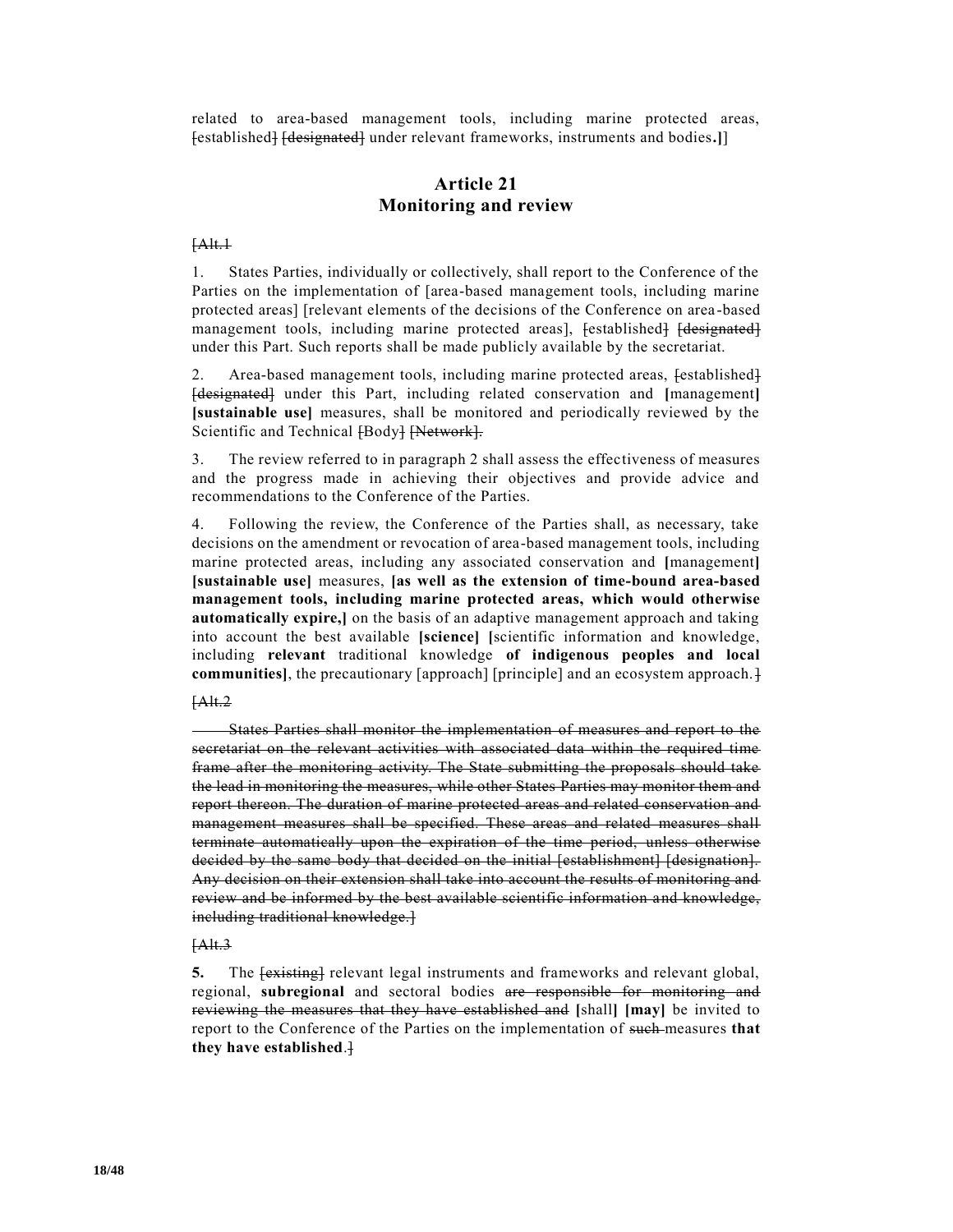# **PART IV ENVIRONMENTAL IMPACT ASSESSMENTS**

# **Article 21bis Objectives**

**The objectives of this Part are to:**

**[(a) Operationalise the provisions of the Convention on environmental impact assessment, by establishing processes, thresholds and guidelines for conducting and reporting assessments by States;]**

**[(b) Enable consideration of cumulative impacts;]**

**[(c) Provide for Strategic Environmental Assessments;]**

**[(d) Achieve a coherent environmental impact assessment framework for activities in areas beyond national jurisdiction.]**

#### **Article 22 Obligation to conduct environmental impact assessments**

1. States Parties shall [as far as practicable] assess the potential effects of planned activities under their jurisdiction or control [on the marine environment] [in accordance with their obligations under articles 204 to 206 of the Convention].

2. On the basis of articles 204 to 206 of the Convention, States Parties shall take the necessary legal, administrative or policy measures, as appropriate, to implement the provisions [of this Part] **[**[and any further measures [on the conduct of environmental impact assessments] decided **adopted** by the Conference of the Parties**]**[, including, but not limited to, requiring any proponent of a planned activity falling under its jurisdiction or control to conduct an environmental impact assessment for an activity that meets the threshold requirement for such an assessment, as set out in this Part]].

3. The requirement in this Part to conduct an environmental impact assessment applies [only to activities conducted in areas beyond national jurisdiction] [to all activities that have an impact in areas beyond national jurisdiction].

# **Article 23**

# **Relationship between this Agreement and environmental impact assessment processes under other [existing] relevant legal instruments and frameworks and relevant global, regional, subregional and sectoral bodies**

1. The conduct of environmental impact assessments pursuant to this Agreement shall be consistent with **[**the obligations under**]** the Convention.

2. The environmental impact assessment process set out in this Agreement shall not undermine existing relevant legal instruments and frameworks and relevant global, regional and sectoral bodies. [To that end, the provisions of this Agreement shall be interpreted in such a manner as to respect the obligations under other [existing] relevant legal instruments and frameworks and relevant global, regional and sectoral bodies, and be mutually supportive, in order to achieve a coherent environmental impact assessment framework for activities in areas beyond national jurisdiction.]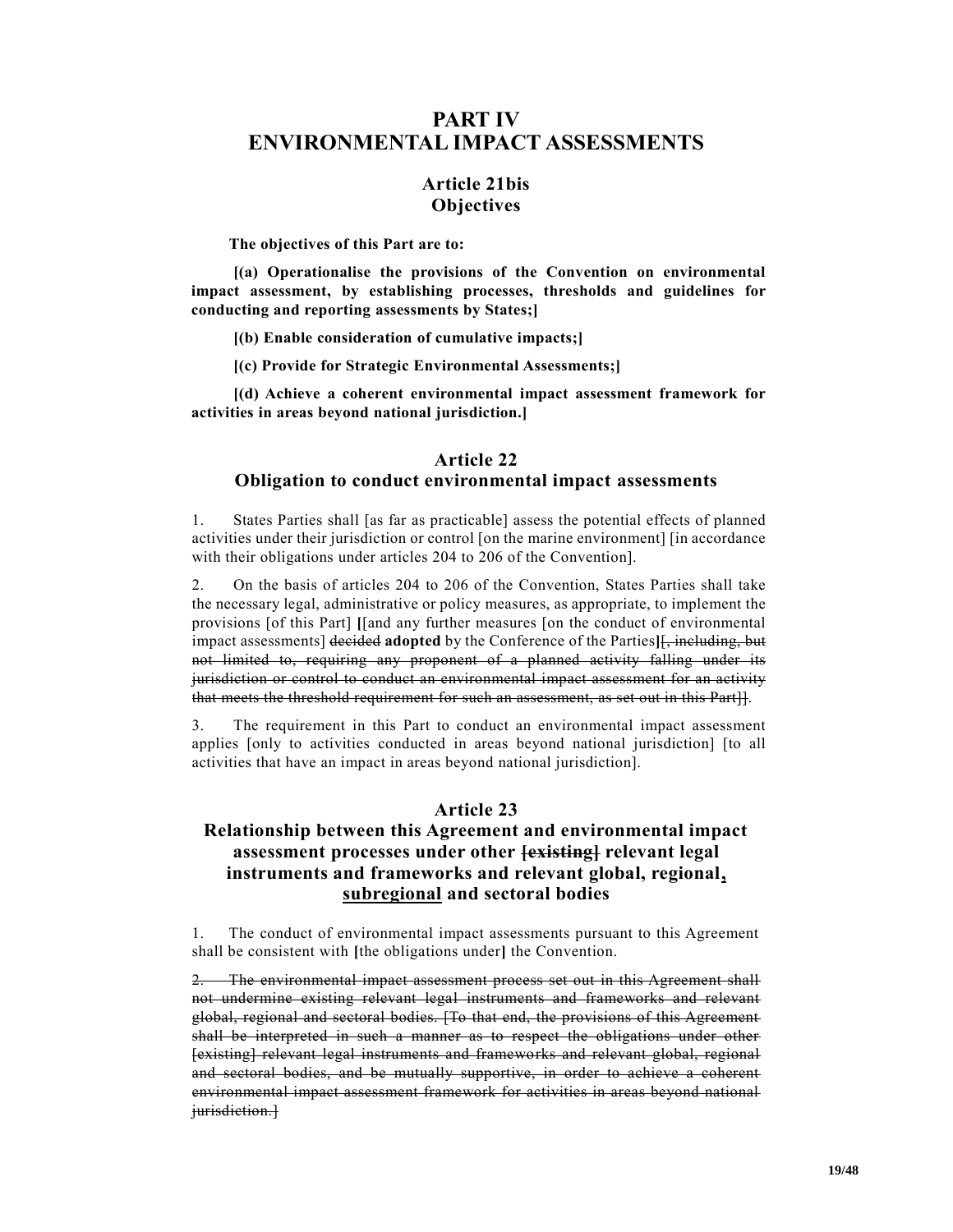[3-2. Alt. 1. The Scientific and Technical  $\text{FBody}$  [Network] shall consult and/or coordinate with  $\overline{\text{|\text{existing}|}}$  relevant legal instruments and frameworks and relevant global, regional**, subregional** and sectoral bodies with a mandate to regulate activities [with impacts] in areas beyond national jurisdiction or to protect the marine environment. [Procedures for consultation and/or coordination shall include the establishment of an ad hoc interagency working group or the participation of representatives of the scientific and technical bodies of those organizations in meetings of the Scientific and Technical [Body] [Network]].]

[3 **2**. Alt. 2. States **Parties** shall cooperate in promoting the use of environmental impact assessments in relevant legal instruments and frameworks and relevant global, regional**, subregional** and sectoral bodies for planned activities that meet or exceed the threshold contained in this Agreement.]

[4 **3**. Alt. 1. [Global minimum standards] [and] [guidelines] for the conduct of environmental impact assessments [under [existing] relevant legal instruments and frameworks and relevant global, regional**, subregional** and sectoral bodies] shall be developed [by the Scientific and Technical [Body] [Network]] [through consultation or collaboration with  $\overline{f$  existing relevant legal instruments and frameworks and relevant global, regional**, subregional** and sectoral bodies]. [These [global minimum standards] [and] [guidelines] shall be set out in an annex to this Agreement and shall be updated periodically].]

[4 **3**. Alt. 2. The provisions of this Part constitute global minimum standards for environmental impact assessments for areas beyond national jurisdiction.]

[54. Alt. 1. **Existing relevant**] [Relevant] legal instruments and frameworks and relevant global, regional**, subregional** and sectoral bodies with a mandate in relation to marine biological diversity of areas beyond national jurisdiction shall conform to the strict environmental impact assessment standards set forth in this Part.]

[5 **4**. Alt. 2. No environmental impact assessment is required under this Agreement for any activity conducted in accordance with the rules and guidelines appropriately established under  $\overline{\text{fexisting}}$  relevant legal instruments and frameworks and by relevant global, regional**, subregional** and sectoral bodies, regardless of whether or not an environmental impact assessment is required under those rules or guidelines.]

[5 **4**. Alt. 3. No environmental impact assessment is required under this Agreement where relevant legal instruments and frameworks and relevant global, regional**, subregional** or sectoral bodies with mandates for environmental impact assessments for planned activities [with impacts] in areas beyond national jurisdiction already exist, regardless of whether or not an environmental impact assessment is required for the planned activity **under the jurisdiction or control of a State Party**.]

[5 **4**. Alt. 4. Where a planned activity **under the jurisdiction or control of a State Party** [with impacts] in areas beyond national jurisdiction is already covered by existing environmental impact assessment obligations and agreements, it is not necessary to conduct another environmental impact assessment of that activity under this Agreement [, provided that the [State with jurisdiction or control over the planned activity] [body set forth in Part  $[...]$ ] [, following consultation with  $[$ existing] relevant legal instruments and frameworks and relevant global, regional**, subregional** and sectoral bodies,] determines that:

[(a) The outcome of environmental impact assessment under those obligations or agreements is effectively implemented;]

[(b) The environmental impact assessment already undertaken is [[functionally] [substantively] equivalent to the one required under this Part]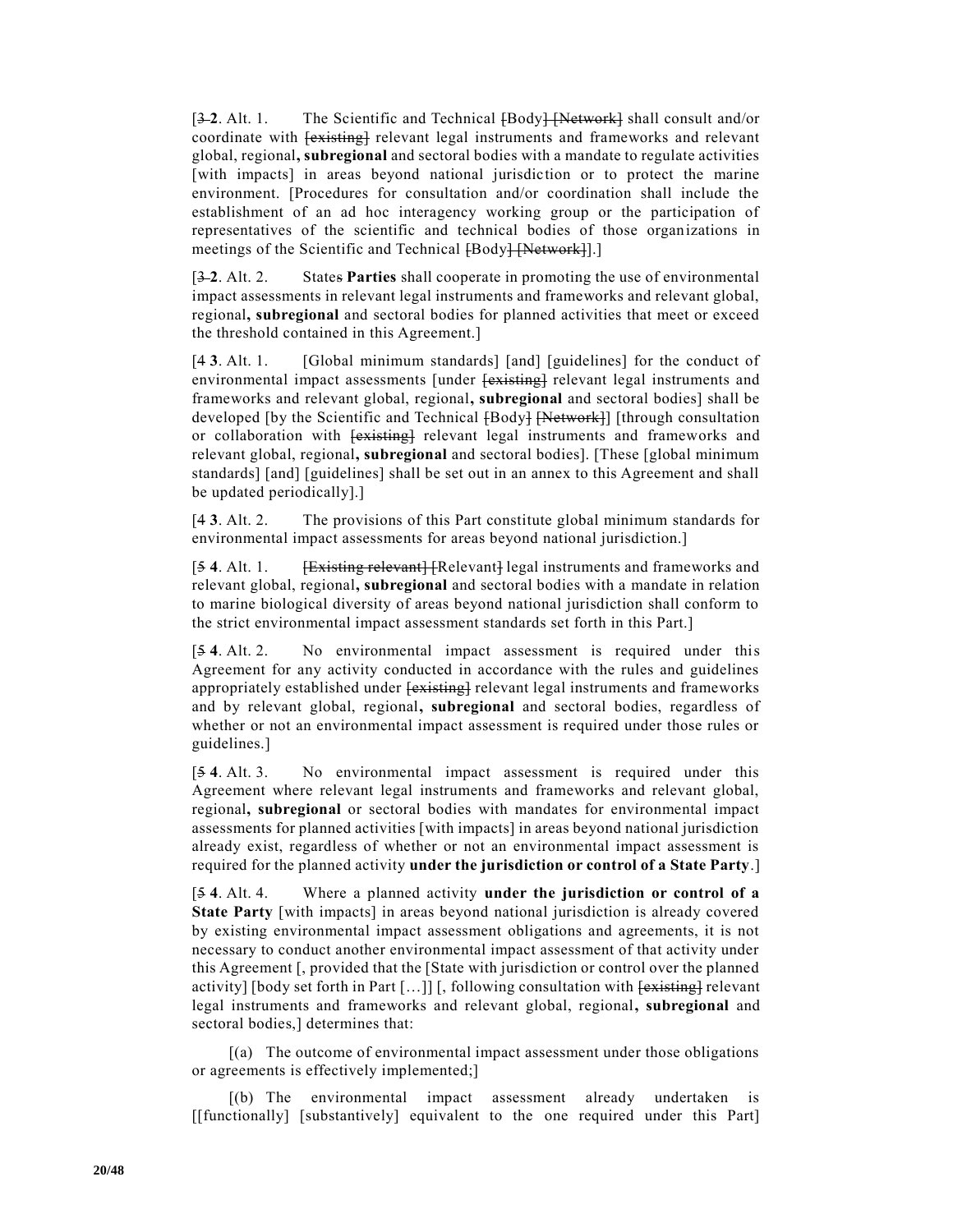[comparably comprehensive, including with regard to such elements as the assessment of cumulative impacts];]

 $[(c)$  The threshold for the conduct of environmental impact assessments meets or exceeds the threshold set out in this Part.]]

### **Article 24 Thresholds and criteria for environmental impact assessments**

[1. Alt.1]

1. When States have reasonable grounds for believing that planned activities under their jurisdiction or control [may cause substantial pollution of or significant and harmful changes to] [are likely to have more than a minor or transitory effect on] the marine environment [in areas beyond national jurisdiction], they shall, [individually or collectively,] as far as practicable, [assess the potential effects of such activities on the marine environment] [ensure that the potential effects of such activities on the marine environment are assessed].]

[1. Alt.2

1. When States Parties have reasonable grounds for believing that planned activities under their jurisdiction or control**:**

**(a)** are **Are** likely to have more than a minor or transitory effect on the marine environment, they shall conduct  $a_{n}$  [initial] [simplified] environmental impact assessment on the potential effects of such activities on the marine environment in the manner provided in this Part**;**

2. (b)When States Parties have reasonable grounds for believing that planned activities under their jurisdiction or control may **May** cause substantial pollution of or significant and harmful changes to the marine environment, they shall [conduct] [ensure that] a [full] [comprehensive] environmental impact assessment [is conducted] on the potential effects of such activities on the marine environment [and ecosystems] and shall <del>[communicate] [submit]</del> the results of such assessments [for technical review] in the manner provided in this Part.]

#### $[Alt.3]$

2. Environmental impact assessments shall be conducted in accordance with the threshold and criteria [set out in this Part and as further elaborated upon pursuant to the procedure set out in paragraph  $[\dots]$  [, which shall be developed by the [Scientific and Technical [Body] [Network]].

## **Article 25 Cumulative impacts**

[1. Cumulative impacts shall [as far as possible] be [taken into account] [considered] in the conduct of environmental impact assessments.

[2. Alt. 1. **Guidelines** The process for assessing cumulative impacts in areas beyond national jurisdiction and how those impacts will be taken into account in the environmental impact assessment process for planned activities shall be developed by the Conference of the Parties.]

[2. Alt. 2. In determining cumulative impacts, the incremental effect of a planned activity **under the jurisdiction or control of a State Party** when added to the effects of past, present and reasonably foreseeable future activities shall be examined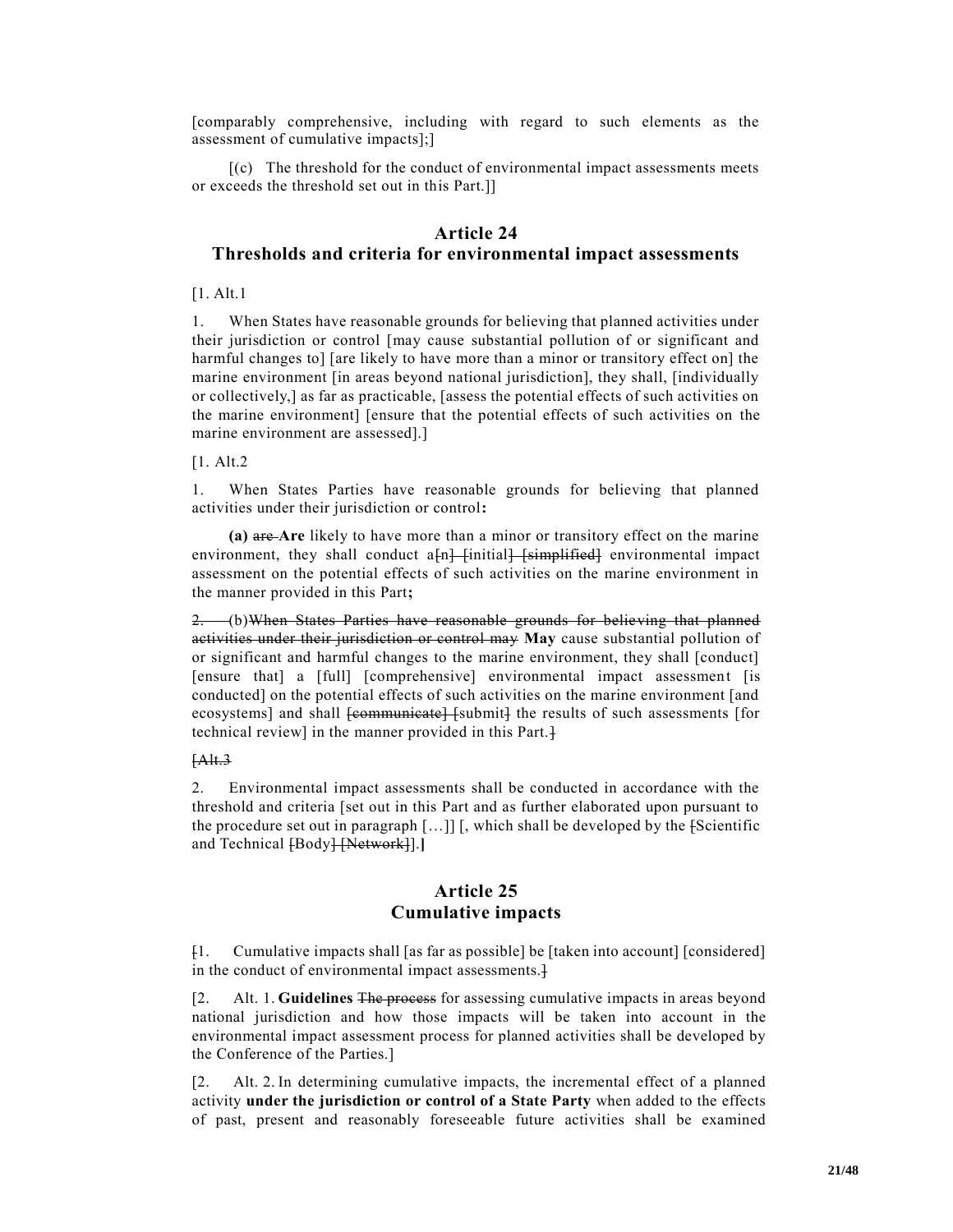regardless of whether the State Party exercises jurisdiction or control over those other activities.]

# **Article 26 Transboundary impacts**

[1. Possible transboundary impacts shall be taken into account in environmental impact assessments.]

[2. Where relevant, the environmental impact assessment process shall also take into account possible impacts in [adjacent**]** [areas] [coastal States] [areas within national jurisdiction, including the continental shelf beyond 200 nautical miles].

# **Article 27 Areas identified as ecologically or biologically significant or vulnerable**

[1. A lower threshold, as set out in article […], shall apply to the conduct of environmental impact assessments for activities undertaken in areas identified as ecologically or biologically significant or vulnerable.]

[2. Alt. 1. Environmental impact assessments for planned activities to be undertaken in areas identified as ecologically or biologically significant or vulnerable shall be conducted in accordance with the following provisions: […].]

[2. Alt. 2. Guidelines on the conduct of environmental impact assessments in [or adjacent to] areas identified as ecologically or biologically significant or vulnerable shall be elaborated by the Conference of the Parties.]

[2. Alt. 3. Environmental impact assessments shall be conducted in existing marine protected areas or areas that may require protection in accordance with the relevant international agreements applicable to those areas.

**[1. For areas identified as requiring protection [or special attention] by any other [relevant instrument or competent body] [ legal instruments and frameworks or by relevant global, regional, subregional, and sectoral [bodies][organizations]], or areas [ecologically or culturally] connected to such areas, environmental impact assessments shall be required for planned activities.]**

**[2. Additional guidelines on the conduct of environmental impact assessments in [or adjacent to][or connected to] areas identified [by other legal instruments and frameworks or by relevant global, regional, subregional, and sectoral [bodies][organizations]] as requiring protection or special attention may be elaborated by the scientific technical and technological body in cooperation with relevant competent bodies for the consideration and adoption of the Conference of the Parties.]**

#### **Article 28 Strategic environmental assessments**

[1. States Parties, individually or in cooperation with other States Parties, shall ensure that a strategic environmental assessment is carried out for plans and programmes relating to activities [under their jurisdiction or control,] [conducted] [with impacts] in areas beyond national jurisdiction, which meet the threshold/criteria established in article 24.]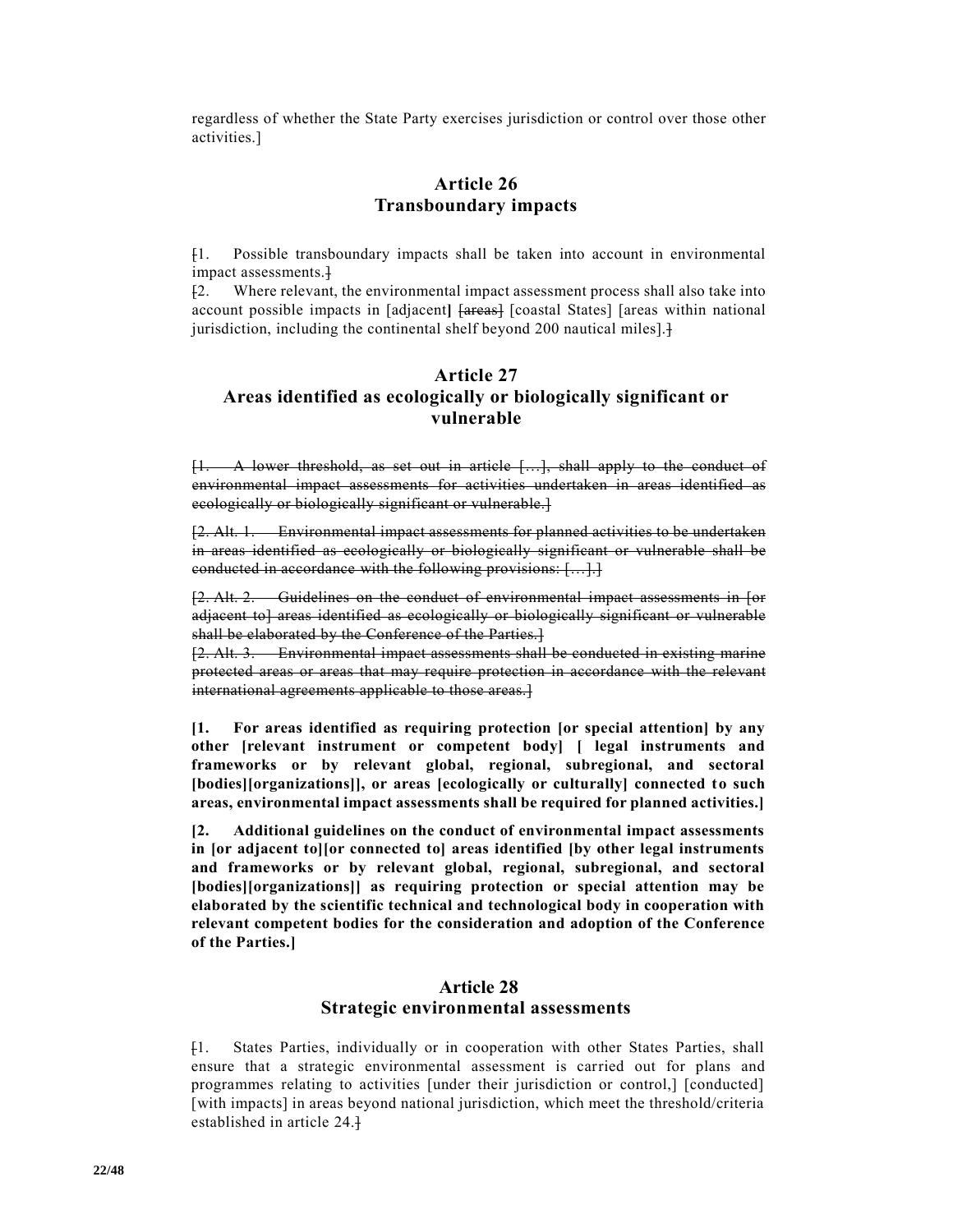[2. As one type of environmental assessment, strategic environmental assessments shall follow mutatis mutandis the process set out in this Part.]

#### **Article 29 List of activities that [require] [or] [do not require] an environmental impact assessment**

[1. An indicative non-exhaustive list of activities that [normally] [require] [or] [do not require] an environmental impact assessment [is contained in annex […]] [shall be [prepared by the Conference of the Parties as voluntary guidelines on the basis of recommendations by the Scientific and Technical [Body] [Network]]].]

[2. The list shall be regularly updated by the Conference of the Parties.]

# **Article 30 Screening**

[1. [A State Party] [The proponent of the planned activity] shall [determine] [be responsible for determining] whether an environmental impact assessment is required in respect of  $\mathfrak f$  planned activity under its jurisdiction or control  $\mathfrak f$  (the planned activity].]

[2. The initial screening of activities shall consider the characteristics of the area where the planned activity **under the jurisdiction or control of a State Party** is intended to take place, as well as where the potential effects are going to be felt. Should the **such** planned activity take place in or adjacent to an area that has be en identified for its significance or vulnerability, regardless of whether the impacts are expected to be minimal or not, an environmental impact assessment shall be required.]

[3. If [a State Party determines that an environmental impact assessment is not required for a planned activity under its jurisdiction or control [the proponent determines that an environmental impact assessment for a planned activity is not required], [the approval of the Scientific and Technical Body must be obtained] [it must provide information to support that conclusion]. [The Scientific and Technical [Body] [Network] shall verify that the information provided by the [State Party] [proponent of the planned activity] satisfies the requirements in this Part].]

# **Article 31 Scoping**

[1. States Parties shall establish procedures to define the scope of the environmental impact assessments that shall be conducted [under the provisions of this Part].]

[2. Such scope shall include, the identification of key environmental [, social, economic, cultural and other relevant] [impacts] [issues], including [identified cumulative impacts], using the best available scientific information and **relevant** traditional knowledge **of indigenous peoples and local communities** [, alternatives for analysis] [and a determination of the potential effects of the planned activity **under the jurisdiction or control of a State Party**, including a detailed description of potential environmental consequences].]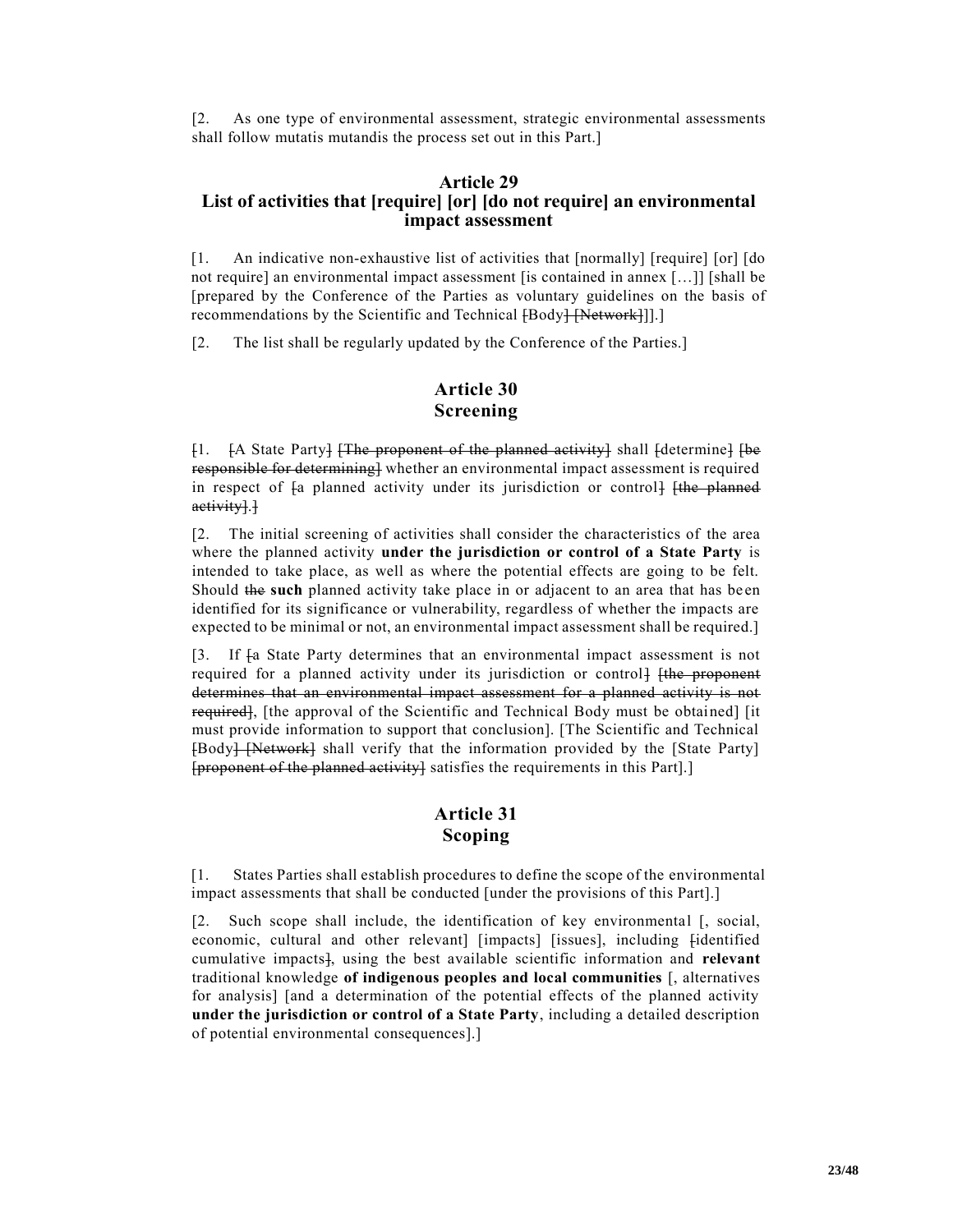#### **Article 32 Impact assessment and evaluation**

[1. A [State Party **[**that has determined that a planned activity under its jurisdiction or control] [proponent that has determined that a planned activity] requires an environmental impact assessment under this Agreement**]** shall ensure that the prediction **identification** and evaluation of impacts in such an assessment is conducted in accordance with this Part, using the best available scientific information and **relevant** traditional knowledge **of indigenous peoples and local communities** [, and an examination of alternatives].]

[2. Nothing in this Part precludes States Parties, in particular **[**small island**]** developing States, from conducting joint environmental impact assessments.

[3. Alt. 1. A State Party may designate a third party to conduct an environmental impact assessment required under this Agreement. **Such third party [shall] [may] be drawn from the pool of experts created pursuant to paragraph 4 below.** Environmental impact assessments conducted by such third parties must be submitted to the State for review and decision-making.]

[3. Alt. 2. The environmental impact assessment shall be conducted by an independent consultant appointed by a panel of experts designated by the Scientific and Technical [Body] [Network].]

[4. A pool of experts shall be created under the Scientific and Technical [Body] [Network]. States Parties with capacity constraints may commission those experts to conduct and evaluate environmental impact assessments for planned activities.]

# **Article 33 Mitigation, prevention and management of potential adverse effects**

[States Parties shall establish procedures for the prevention, mitigation, and management of potential adverse effects of **[**authorized**]** activities under their jurisdiction or control. Such procedures shall include the identification of alternatives to the planned **activity under their jurisdiction or control**.]

## **Article 34 Public notification and consultation**

[1. States Parties shall ensure early notification to stakeholders about planned activities under their jurisdiction or control and effective, time -bound opportunities for stakeholder participation throughout the environmental impact assessment process, including through the submission of comments, before a decision is made as to whether to proceed with the activity.]

[2. Stakeholders in this process include potentially affected States, where those can be identified, [in particular adjacent coastal States] [, indigenous peoples and local communities with relevant traditional knowledge in adjacent coastal States,] relevant global, regional**, subregional** and sectoral bodies, non-governmental organizations, the general public, academia [, scientific experts] [, affected parties,] [adjacent communities and organizations that have special expertise or jurisdiction] [, interested and relevant stakeholders] [, and those with existing interests in an area].]

[3. Public notification and consultation shall be transparent and inclusive [, and targeted and proactive when involving adjacent small island developing States].]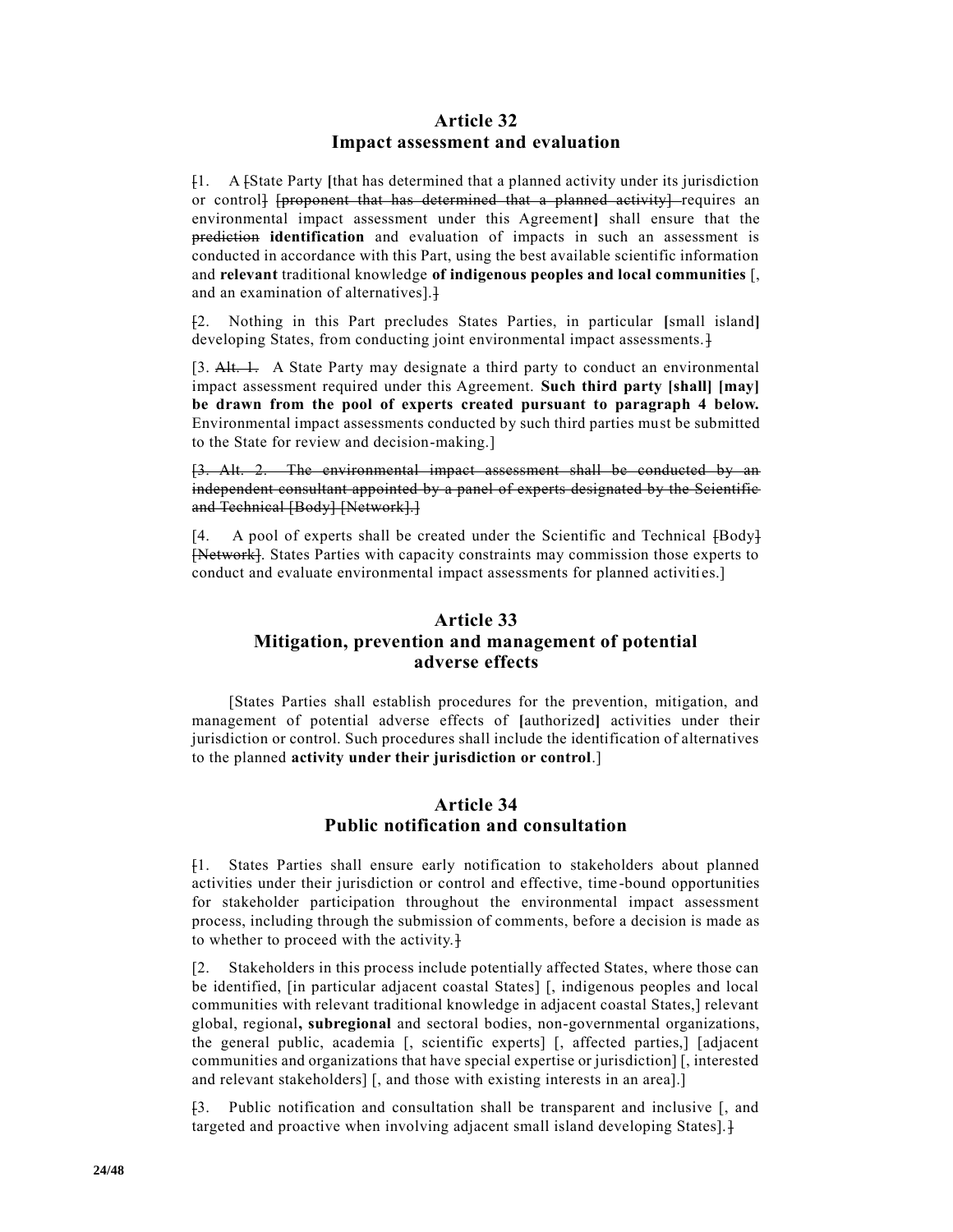[4. [Substantive] comments received during the consultation process [from adjacent coastal States] shall be considered and [addressed] [responded to] by States Parties. States Parties shall give particular regard to comments concerning potential transboundary impacts. States Parties shall make public the comments received and the descriptions of how they were addressed.

[5. States Parties [undertaking an environmental impact assessment pursuant to this Agreement] shall establish procedures allowing for access to information related to the environmental impact assessment process under this Agreement. [Notwithstanding this, States Parties shall not be required to disclose non-public information or information that would undermine intellectual property rights or other interests].]

[6. [All States and, in particular] Adjacent coastal States [, including small island developing States,] shall be [kept informed of] [consulted actively [, as appropriate,] in] the monitoring, reporting and review processes in respect of [an activity approved under this Agreement] [activities in areas beyond national jurisdiction].]

[76. Procedures may be developed by the Conference of the Parties to facilitate consultation at the international level.]

# **Article 35 Preparation and content of environmental impact assessment reports**

1. States Parties shall **[**be responsible for**] [ensure]** the preparation of an environmental impact assessment report for any such assessment undertaken pursuant to this Part.

2. Where an environmental impact assessment is required in accordance with this Part, the environmental impact assessment report [shall] [may] include [as a minimum, the following information]:

(a) A description of the planned activity **under the jurisdiction or control of a State Party** [and its purpose] [, including a description of the location of **[**the**] [such a]** planned activity];

- (b) A description of the results of the scoping exercise;
- (c) A description of the marine environment likely to be affected;

(d) A description of the potential effects of the planned activity **under the jurisdiction or control of a State Party** on the marine environment, including [social, economic, cultural and other relevant impacts,] and [reasonably foreseeable potential direct, indirect,] [cumulative and transboundary impacts], [as well as an estimation of their significance] [, including a description of the likelihood that the assessed activity will cause substantial pollution of or other significant and harmful changes to the marine environment in areas beyond national jurisdiction and its biodiversity];

(e) A description [, where appropriate,] of reasonable alternatives to the planned activity **under the jurisdiction or control of a State Party**, including the no-action alternative;

 $[(f)$  A description of the worst-case scenario that could be expected to occur as a result of the planned activity **under the jurisdiction or control of a State Party**;]

(g) A description of any measures for avoiding, preventing [, minimizing] and mitigating impacts [ and, where necessary and possible, redressing any substantial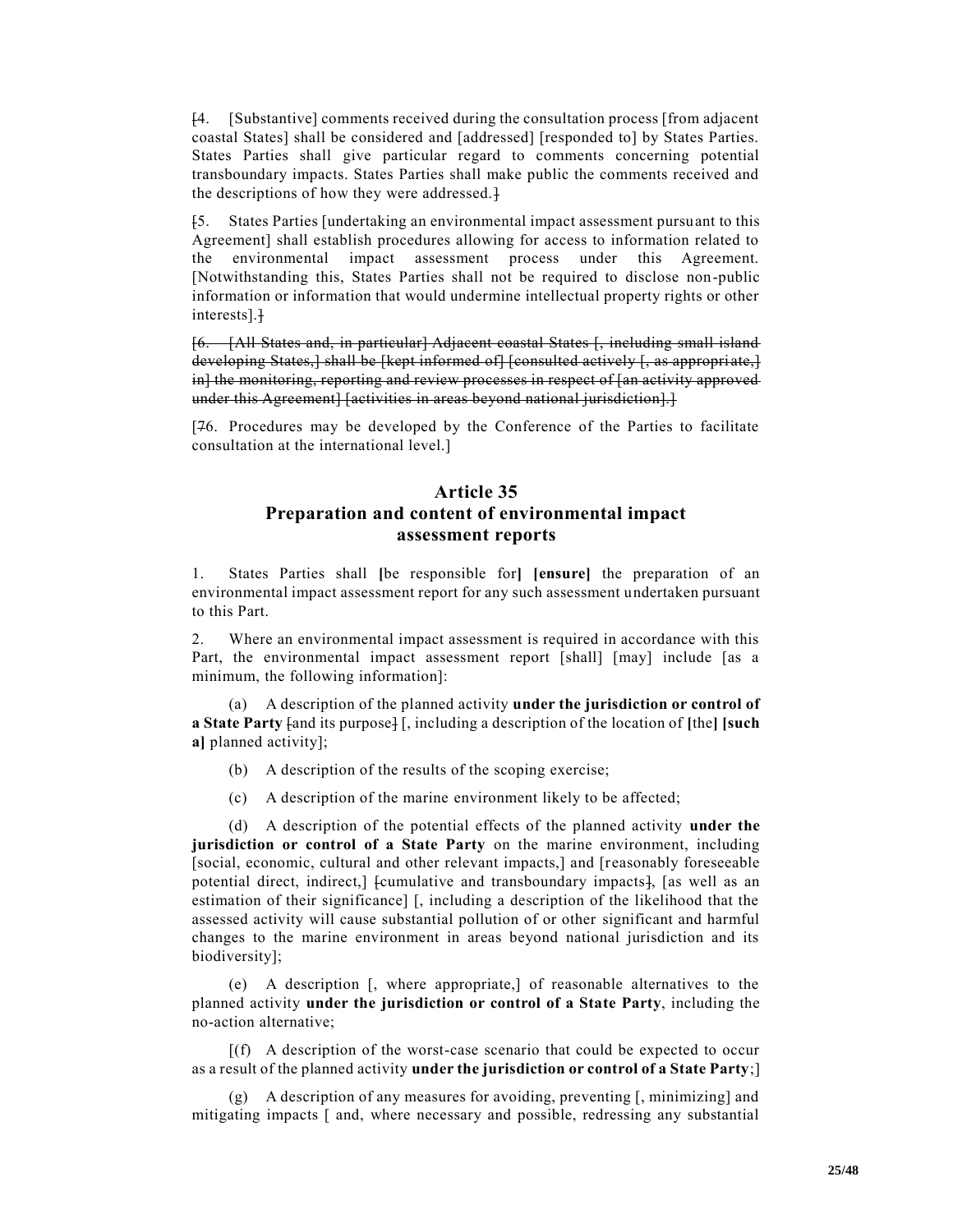pollution of or significant and harmful changes to the marine environment] [and other adverse social, economic, cultural and relevant impacts];

(h) A description of any follow-up actions, including any monitoring and management programmes, any plans for post-project analysis where scientifically justified, and plans for remediation;

(i) Uncertainties and gaps in knowledge;

(j) [A non-technical summary] [and/or a technical summary];

[(k) The identification of the sources of the information contained in the report;]

[(l) An explicit indication of predictive methods and underlying assumptions, as well as the relevant environmental data used;]

 $[(m)$  The methodology used to identify environmental impacts;

[(n) An environmental management plan, including a contingency plan for responding to incidents that have an impact on the marine environment;]

[(o) The environmental record of the proponent;]

[(p) A review of the business plan for the planned activity **under the jurisdiction or control of a State Party**;]

(q) A description of consultations undertaken in the environmental impact assessment process, including with relevant global, regional, **subregional** and sectoral bodies.

[3. Further [details] [guidance] regarding the required content of an environmental impact assessment report [shall] [may] be developed by the Conference of the Parties as an annex to this Agreement and shall be based on the best available scientific information and knowledge, including **relevant** traditional knowledge **of indigenous peoples and local communities**. [[These details] [This guidance] shall be reviewed regularly].]

#### **Article 36 Publication of [assessment] reports**

States Parties shall publish **[**and communicate**]** the reports of the results of the assessments in accordance with [articles 204 to 206<del>] [article 205]</del> of] the Convention [, including through the clearing-house mechanism].

## **[Article 37 Consideration and review of [assessment] reports]**

[The environmental impact assessment reports prepared pursuant to this Agreement shall be considered and reviewed on the basis of approved scientific methods  $\{by the Scientific and Technical  $\{Body\} \{Network\}$ .$ 

# **Article 38 Decision-making**

[1. Alt. 1. Where a planned activity is under the jurisdiction or control of a State Party, that State shall be responsible for determining whether the planned activity **under its jurisdiction or control** may proceed.]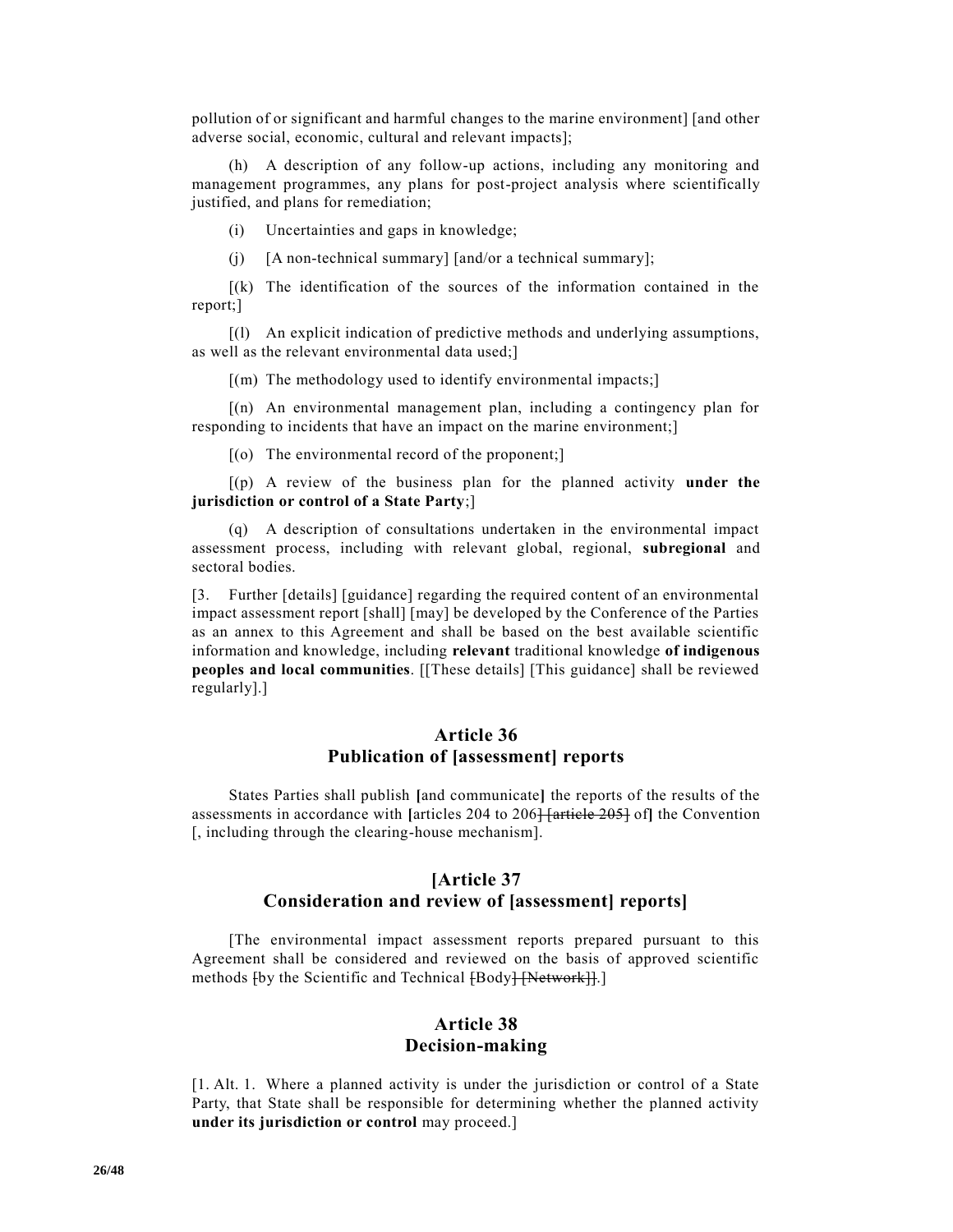[1. Alt. 2. The Conference of the Parties shall be responsible for determining whether a planned activity **under the jurisdiction or control of a State Party** may proceed, in accordance with the following procedural requirements:

(a) The environmental impact assessment report shall be submitted to the Scientific and Technical [Body] [Network] for review, which shall, having regard to the inputs received during public consultation, review the report and make a recommendation to the Conference of the Parties on whether the planned activity **under the jurisdiction or control of a State Party** should proceed[;]

[(b) A revised environmental impact assessment report may be submitted to the panel of experts, appointed by the Scientific and Technical  ${[\text{Body}]\over{\text{Network}}}$ , for reconsideration where the Scientific and Technical [Body] [Network] has recommended that the planned activity **under the jurisdiction or control of a State Party** should not proceed.]]

[1. Alt. 3. The Conference of the Parties may delegate its decision-making function to a relevant regional body in accordance with conditions and requirements to be established by the Conference.]

[2. No decision allowing the planned activity **under the jurisdiction or control of a State Party** to proceed shall be made where the environmental impact assessment indicates that the planned activity **under the jurisdiction or control of a State Party**  would have severe adverse impacts on the environment.]

[3. Decision-making-related documents shall be made public, including through the clearing-house mechanism.]

# **Article 39 Monitoring**

[In accordance with articles 204 to 206 of the Convention,] States Parties shall [[continuously] monitor the effects of authorized activities] [ensure that the environmental impacts of the authorized activity are [continuously] monitored [and supervised]  $\{by$  the proponent of the planned activity}]  $\}$ , in accordance with the conditions set out in the approval of the activity]. $\}$ 

# **Article 40 Reporting**

#### [1. Alt. 1. States Parties shall report on the effects of authorized activities in accordance with articles 204 to 206 of the Convention.]

[1. Alt. 2**1**.States Parties shall ensure that the [environmental impacts of the authorized activity] [the results of the monitoring required under article 39] are [periodically] reported on.]

[1. Alt. 3**2**.[States Parties] [and] [[Existing] relevant legal instruments and frameworks and relevant global, regional, **subregional** or sectoral bodies] shall [periodically] report on [the environmental impacts of the authorized activity] [the results of the monitoring and review required under articles 39 and 41].]

[2. Reports shall be submitted to [the clearing-house mechanism] [the Scientific and Technical [Body] [Network] [ [existing] relevant legal instruments or frameworks or relevant global, regional, **subregional** and sectoral bodies and other States].]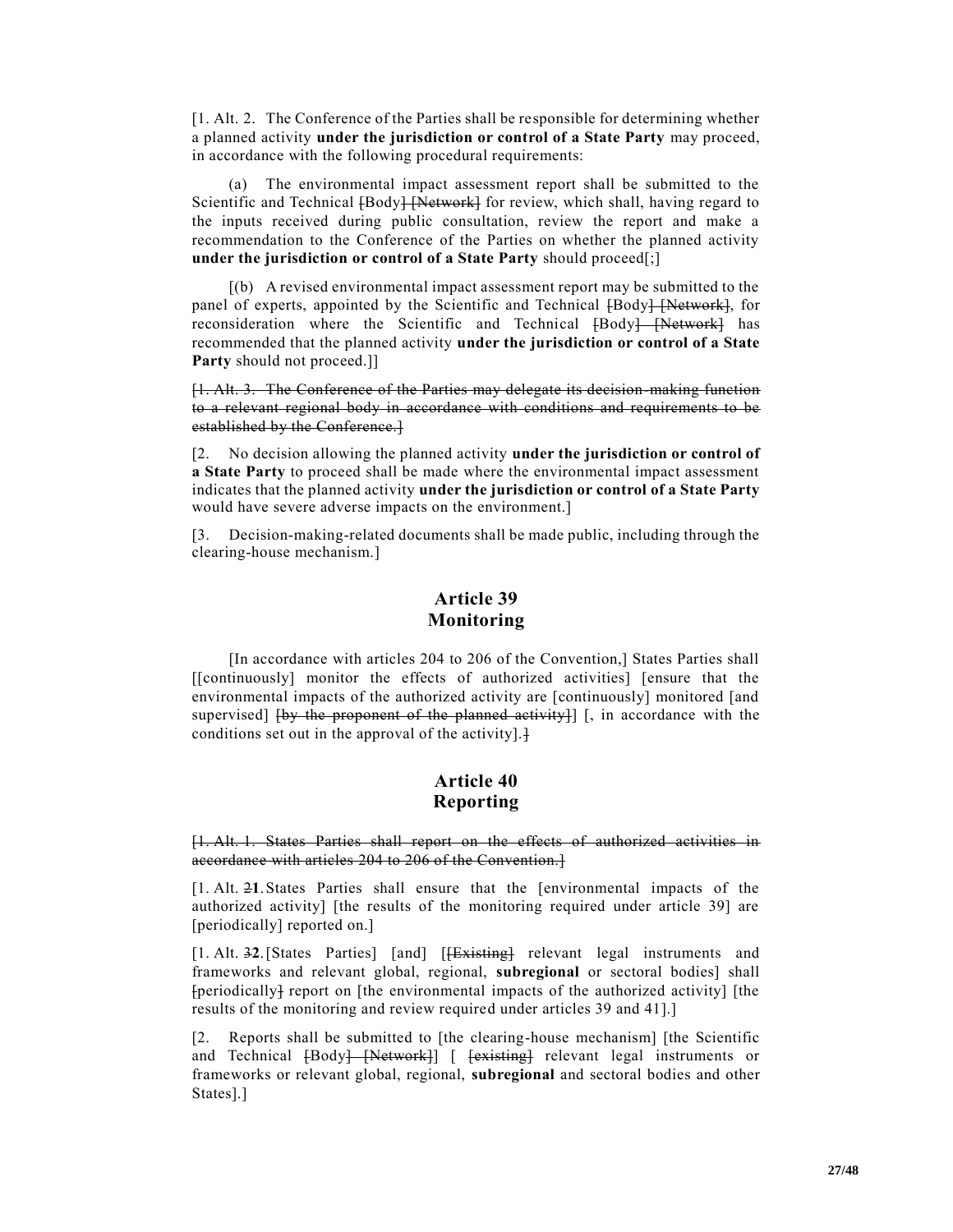$[(a)$  The Scientific and Technical  ${Body}$   $[Network]$  may request independent consultants or an expert panel to undertake a further review of the reports submitted to it;]

[(b) <del>[Existing relevant]</del> [Relevant] legal instruments and frameworks and relevant global, regional, **subregional** and sectoral bodies and other States may [analyse the reports and highlight cases of non-compliance, the lack of information or other shortcomings] [provide recommendations regarding] [comment on] the environmental assessment and review.]

### **Article 41 Review**

[1. Alt. 1. [The Scientific and Technical [Body] [Network] shall] [States Parties shall] [States Parties shall require the proponent to] review the [environmental impacts of the authorized activity] [results of the monitoring required under article 39] [conditions set out in the authorization of the activity].]

[1. Alt. 2. States Parties shall ensure that the environmental impacts of the authorized activity are reviewed.]

[(a) Should the results of the monitoring required under article 39 identify adverse impacts not foreseen in the environmental impact assessment, the [State with jurisdiction or control over the activity] [Scientific and Technical [Body] [Network]] shall:

[(i) Notify the [Conference of the Parties] [other States] [the public];]

 $[(ii)$  Halt the activity;

[(iii) Require the proponent to propose measures to mitigate and/or prevent those impacts;]

[(iv) Evaluate measures proposed under article […] and decide whether the activity should continue];]

[(b) The Conference of the Parties shall develop guidelines on the nature and severity of the impacts that would require a supplemental environmental impact assessment.]

[2. A **[**non-adversarial consultation**]** process shall be established to resolve [controversies] [differences] [disagreements] in respect of monitoring, [without recourse to judicial or non-judicial bodies].]

**[3. [All States and, in particular] Adjacent coastal States [, including small island developing States,] shall be [kept informed of] [consulted actively [, as appropriate,] in] the monitoring, reporting and review processes in respect of [an activity approved under this Agreement] [activities in areas beyond national jurisdiction].]**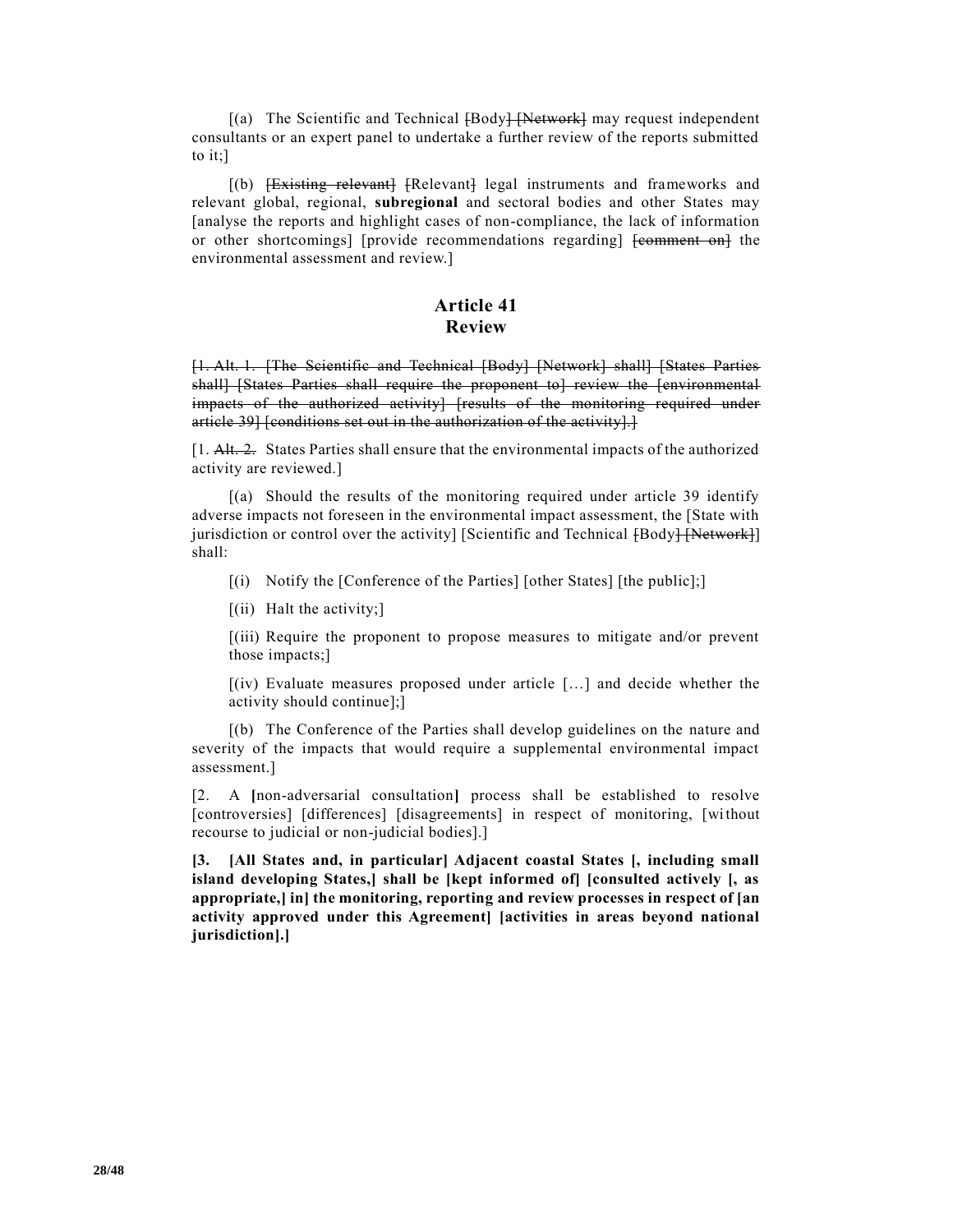# **PART V CAPACITY-BUILDING AND TRANSFER OF MARINE TECHNOLOGY**

# **Article 42 Objectives**

#### **The objectives of this Part are to:** Capacity-building and the transfer of marine technology shall be aimed at: ``

(a) Assisting States Parties, in particular developing States Parties, in implementing the provisions of this Agreement, in order to achieve its objectives;

(b) Enabl**e**ing inclusive and effective participation in the activities undertaken under this Agreement;

[(c) [Promot**e**ing and encourag**e**ing] [Ensur**e**ing] [Providing or facilitating] access to **marine** technology by and transfer of marine technology for peaceful purposes to developing States Parties for the attainment of the objectives of this Agreement;]

(d) Increas**e**ing, disseminat**e**ing and shar**e**ing knowledge on the conservation and sustainable use of marine biological diversity of areas beyond national jurisdiction;

(e) Developing the marine scientific and technological capacity of States Parties with regard to the conservation and sustainable use of marine biological resources diversity of areas beyond national jurisdiction;

(f) Ensur**e**ing that developing States Parties have:

[(i) Access to, and benefit from, the scientific information resulting from **[the collection of] [**access to**]** resources in areas beyond national jurisdiction, in particular marine genetic resources;]

[(ii) Access to, and that their special requirements receive consideration in, the sharing of benefits from marine genetic resources and in marine scientific research;]

[(iii) **[Collection of] [**Access to**]** marine genetic resources *in situ*, *ex situ* [and  $\lceil$ *in silico*] [[and] [as<sup>1</sup> [digital **sequence information**] [as genetic] sequence data [and information]**] [and their utilization]**;]

[(iv) [Endogenous] [Local] research capabilities relating to marine genetic resources and products, processes and other tools;]

(v) The capacity to develop, implement, monitor and manage, including to enforce, any area-based management tools, including marine protected areas;

(vi) The capacity to conduct and evaluate environmental impact assessments [and strategic environmental assessments].

## **Article 43 Cooperation in capacity-building and transfer of marine technology**

1. States Parties, directly or through  $\overline{\text{|\textbf{existing}|}}$  relevant legal instruments and frameworks and relevant global, regional**, subregional** and sectoral bodies, shall [promote] [ensure] <del>[facilitate]</del> cooperation, [in accordance with [this Agreement]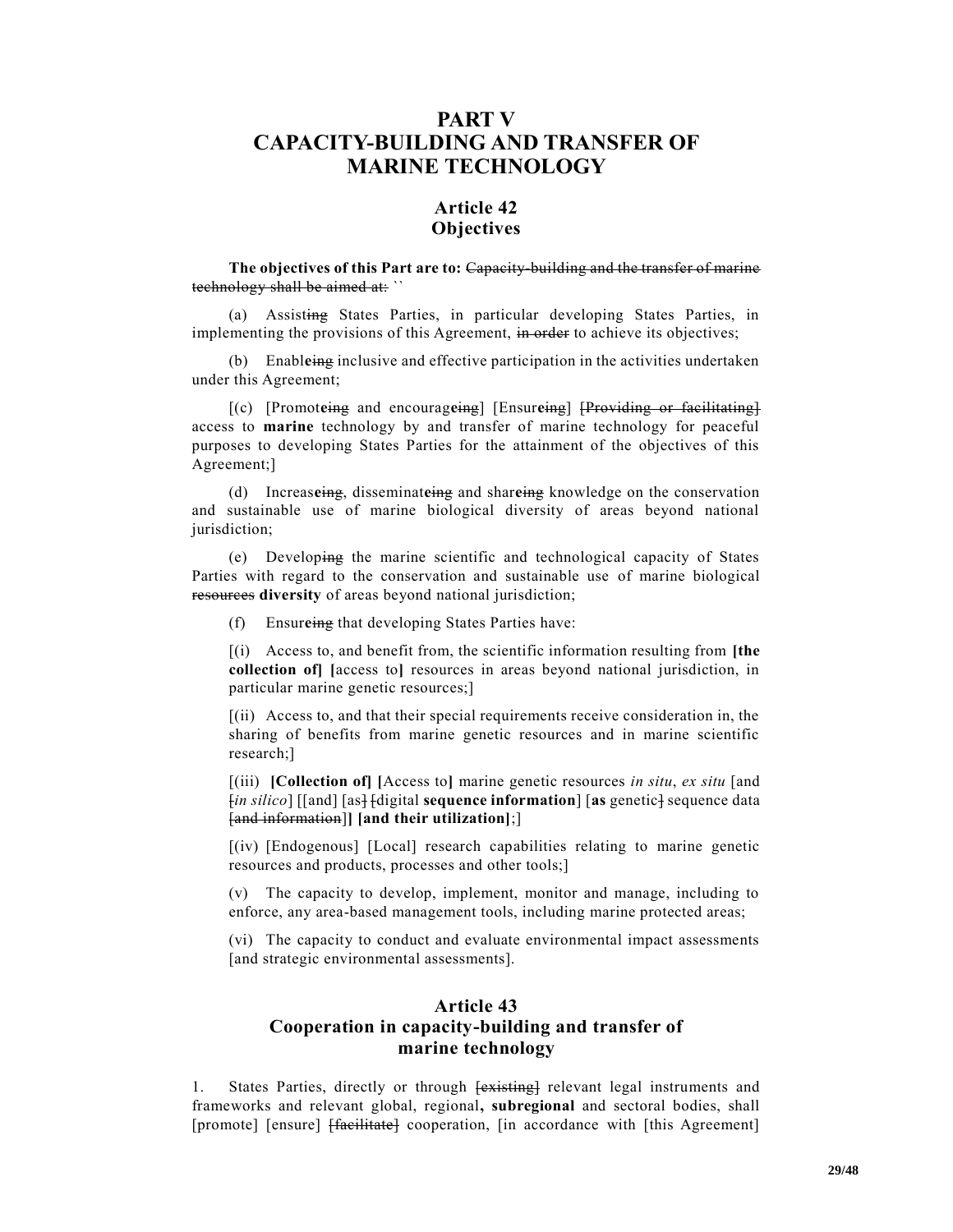[Part XIV of the Convention],]  $\lim$  accordance with their capabilities, $\frac{1}{\pi}$  in capacitybuilding and the transfer of marine technology to assist [States Parties that need and request it, in particular l developing States Parties in achieving the objectives of this Agreement.

2. Capacity-building and the transfer of marine technology under this Agreement shall be [carried out] [promoted] through enhanced cooperation **at all levels and in all forms, including partnerships with and involving all relevant stakeholders, such as, where appropriate, [the private sector,] civil society and holders of traditional knowledge** [, including through North-South, South-South and triangular cooperation, cooperation with other relevant stakeholders, including industry and the private sector], and through **by** strengthening cooperation, coordination and synergies between  $\overline{\text{lexical}}$  relevant legal instruments and frameworks and relevant global, regional**, subregional** and sectoral bodies.

3. In giving effect to the duty to [cooperate] [promote cooperation] under this article, States **Parties** shall give full recognition to the special requirements of developing States Parties, in particular least developed countries, landlocked developing countries, geographically disadvantaged States, small island developing States, coastal African States and developing middle-income countries.

# **Article 44 Modalities for capacity-building and the transfer of marine technology**

**1**. **States Parties, recognizing that capacity-building, access to and the transfer of marine technology, including biotechnology, among States Parties are essential elements for the attainment of the objectives of this Agreement, [undertake to provide or facilitate] [shall promote] [shall ensure] access to and the transfer of marine technology, and capacity-building, for developing States Parties, in particular least developed countries, landlocked developing countries, geographically disadvantaged States, small island developing States, coastal African States and developing middle-income countries.**

1**2**. Capacity-building and the transfer of marine technology [shall] [may] be provided on a **[mandatory and voluntary]** [voluntary] [bilateral, regional**, subregional** and multilateral] basis.

2**3**. Capacity-building and the transfer of marine technology shall be transparent and country-driven [, and shall, as far as possible, not duplicate existing programmes]. Capacity-building and the transfer of marine technology shall be guided by lessons learned, including those from capacity-building and the transfer of marine technology activities under existing relevant legal instruments and frameworks and relevant global, regional**, subregional** and sectoral bodies, and should be an effective, iterative process that is participatory, cross-cutting and gender-responsive.

3**4**. Capacity-building and the transfer of marine technology shall be based on and be responsive to the needs and priorities of developing States Parties **[carried out** through] [as determined by] [informed by] a needs assessment [on an individual caseby-case**, subregional** or regional basis]. Such needs and priorities may be selfassessed or facilitated through a mechanism, which may be established by the Conference of the Parties.

[4**5**. Detailed modalities, procedures and guidelines for capacity-building and the transfer of marine technology [may] [shall] be developed and adopted by the Conference of the Parties.]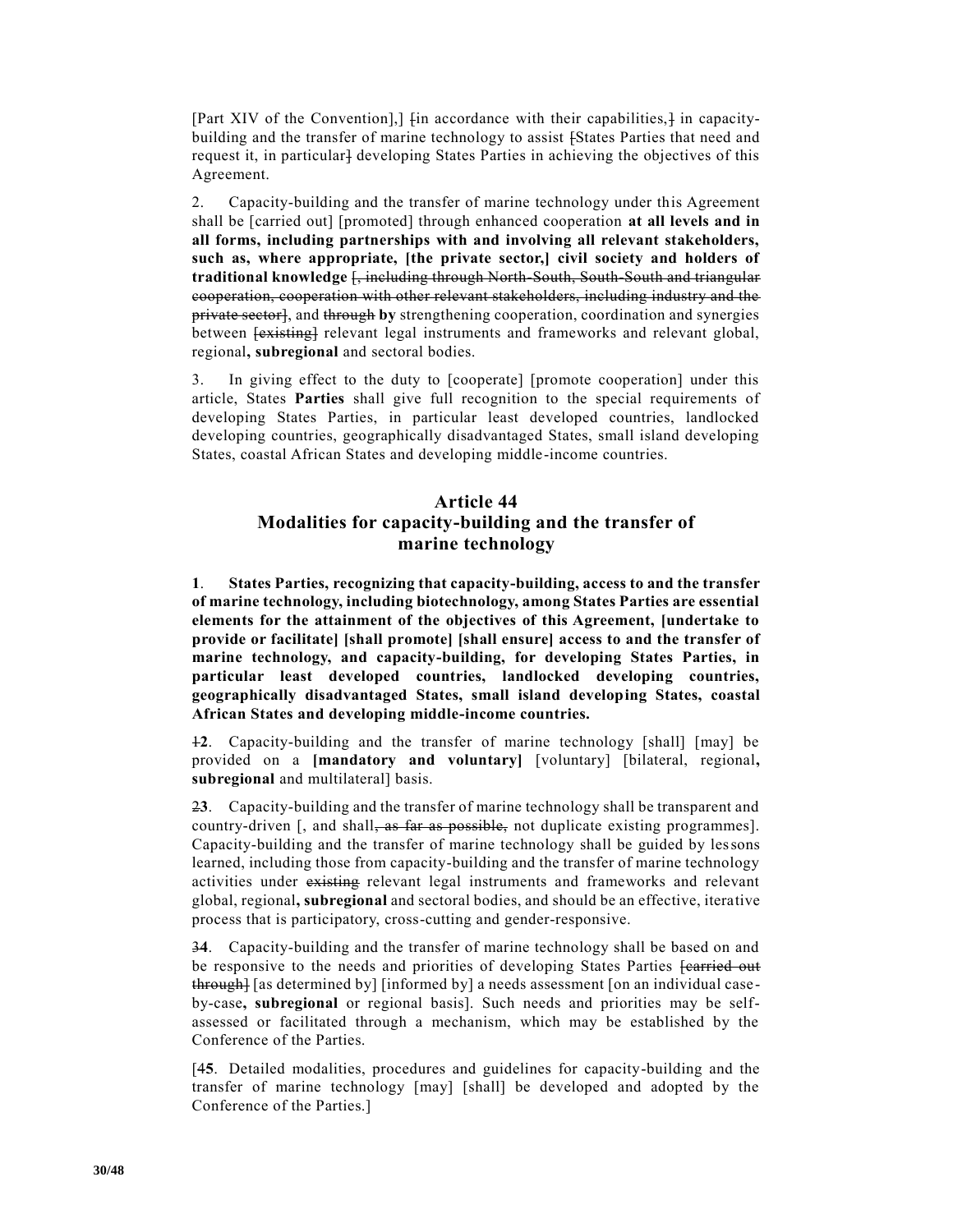#### **Article 45**

#### **Additional modalities for the transfer of marine technology**

[1. States Parties, recognizing that marine technology includes biotechnology and that both access to and the transfer of marine technology among States Parties are essential elements for the attainment of the objectives of this Agreement, [undertake to provide or facilitate] [shall promote] [shall ensure] access for and transfer to developing States Parties of appropriate, reliable, affordable, modern and environmentally sound marine technology that is relevant to the conservation and sustainable use of marine biological diversity of areas beyond national jurisdiction.]

2**1**. The development and transfer of marine technology shall be [carried out]  $[promoted]: — (a) On a [voluntary] [voluntary and mandatory] basis;$ 

(b) [On the basis of fair and reasonable terms and conditions] [**o**n fair and most favourable terms, including on concessional and preferential terms] [**a**ccording to mutually agreed terms and conditions].

[3**2**. Alt. 1.The transfer of marine technology shall [take into account the need to protect intellectual property rights] [be carried out with due regard for all legitimate interests, including the rights and duties of holders, suppliers and recipients of marine technology].]

[3**2**. Alt. 2.States Parties shall [protect] [respect the protection of] intellectual property rights.]

[3**2**. Alt. 3.Intellectual property rights [related to resources of areas beyond national jurisdiction] shall [not preclude the transfer of **marine** technology] [be subject to specific limitations in furtherance of technology transfer related to marine technology] under this Agreement.]

2**3**. **Marine technology transferred pursuant to this Part shall be appropriate, reliable, affordable, up to date, environmentally sound, available in an accessible form for developing States Parties and relevant to the conservation and sustainable use of marine biological diversity of areas beyond national**  jurisdiction. [States Parties shall [promote] [ensure] the transfer of marine technology in an accessible form for developing States Parties, in particular least developed countries, landlocked developing countries, geographically disadvantaged States, small island developing States, coastal African States and developing middle income countries [, and shall ensure that such transfer is not conditional on onerous reporting requirements].

### **Article 46 Types of capacity-building and transfer of marine technology**

#### $[AAt.1]$

1. In support of the objectives set out in article 42, the types of capacity-building and transfer of marine technology may include, and are not limited to:

(a) The sharing of relevant data, information, knowledge and research;

(b) Information dissemination and awareness-raising, including with respect to **relevant** traditional knowledge **of indigenous peoples and local communities**;

(c) The development and strengthening of relevant infrastructure, including equipment;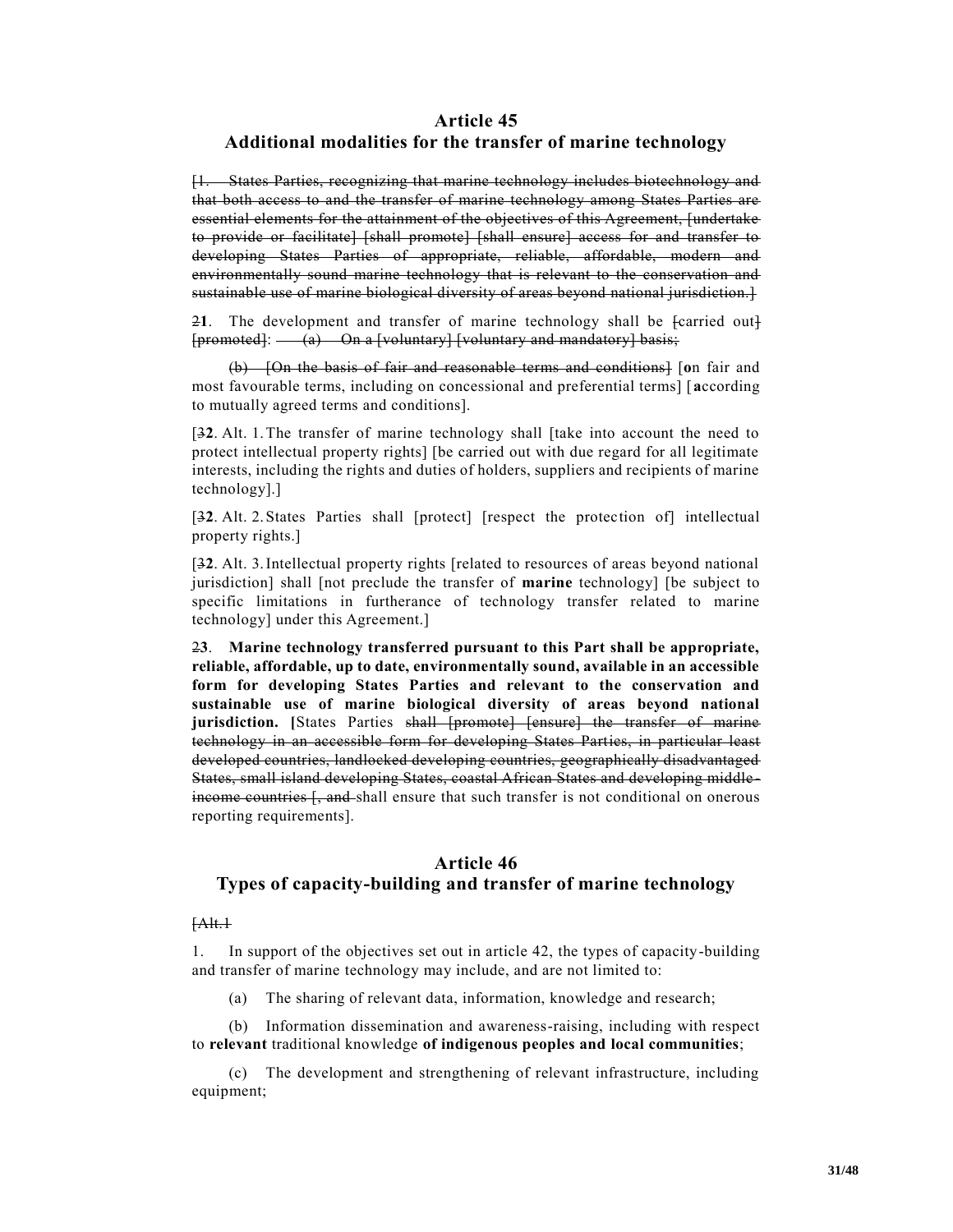(d) The development and strengthening of institutional capacity and national regulatory frameworks or mechanisms;

(e) The development and strengthening of human resources and technical expertise through exchanges, research collaboration, technical support, education and training and the transfer of technology;

(f) The development and sharing of manuals, guidelines and standards;

(g) The development of technical, scientific and research and development programmes, including biotechnological research activities.]

#### [Alt.2

1**2**. **Further details concerning** In support of the objectives set out in article 42, the types of capacity-building and transfer of marine technology are set forth **identified in this article are elaborated** in the annex **II.]**

#### $[Alt.3]$

1. The Conference of the Parties [shall] [may] develop [guidelines on] [an indicative, non-exhaustive and flexible list of [a broad set of categories of] types of capacity-building and transfer of marine technology and may establish a subsidiary body for that purpose.]

2**3**. **[**The types of capacity-building and transfer of marine technology set out in paragraph 1 of this article] [The list set forth in the annex II] [The guidelines] [shall] [may] be reviewed, assessed and adjusted **amended** periodically by the Conference of the Parties to reflect technological progress and innovation and to respond and adapt to the evolving needs of States**, subregions** and regions.

## **Article 47 Monitoring and review**

1. Capacity-building and the transfer of marine technology activities undertaken in accordance with this Agreement shall be monitored and reviewed periodically.

2. The monitoring and review referred to in paragraph 1 shall be aimed at:

(a) Reviewing the needs and priorities of developing States Parties in terms of capacity-building and transfer of marine technology, including the support required, provided and mobilized, and gaps in meeting requirements from **of**  developing States Parties;

(b) Measuring performance on the basis of objective indicators and reviewing results-based analyses, including the output, progress and effectiveness of capacitybuilding and transfer of marine technology activities, successes and challenges;

(c) Making recommendations for proposed ways forward and follow-up activities, including on how capacity-building and the transfer of marine technology could be further enhanced to allow developing States Parties, in particular least developed countries, landlocked developing countries, geographically disadvantaged States, small island developing States, coastal African States and developing middle income countries, to fully meet their obligations and exercise their rights under this Agreement.

3. Monitoring and review shall be carried out by the Conference of the Parties, which shall decide upon the details and modalities of such review and monitoring, including with regard to any subsidiary body that it may wish to establish in this respect.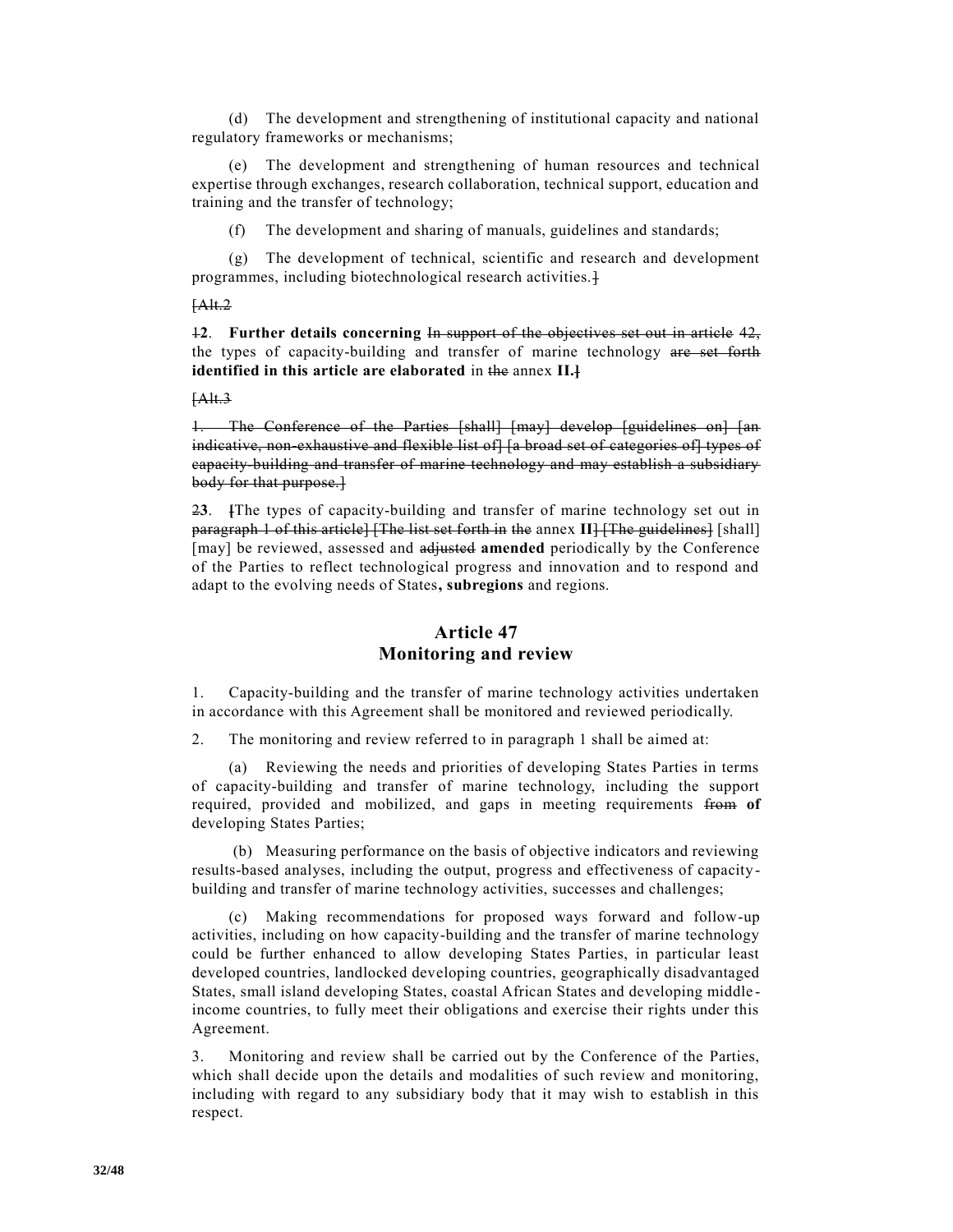4. The monitoring and review of capacity-building and transfer of marine technology activities under this Agreement shall include all relevant actors involved in the process, including at the **subregional and** regional level**s**.

5. In supporting the monitoring and review of capacity-building and the transfer of marine technology, States Parties [and regional committees on capacity-building and the transfer of marine technology] may submit, on a voluntary basis, reports, which may be made publicly available, on capacity-building and the transfer of marine technology given and received. States Parties shall ensure that reporting requirements for developing States Parties, in particular least developed countries, landlocked developing countries, geographically disadvantaged States, small island developing States, coastal African States and developing middle-income countries, are streamlined and not onerous.

# **PART VI INSTITUTIONAL ARRANGEMENTS**

### **Article 48 Conference of the Parties**

1. A Conference of the Parties is hereby established.

2. The first meeting of the Conference of the Parties shall be convened no later than one year after the entry into force of this Agreement. Thereafter, ordinary meetings of the Conference shall be held at regular intervals to be determined by the Conference at its first meeting.

3. The Conference of the Parties shall agree upon and adopt rules of procedure for itself and for any subsidiary body that it may establish.

**[3bis. As a general rule, the decisions of the Conference of the Parties referred to in paragraph 1 shall be taken by consensus. If all efforts to reach consensus have been exhausted, the procedure established in the rules of procedure adopted by the Conference shall apply.]**

**[3ter. Decisions of the Conference of the Parties shall be made publicly available by the secretariat and shall be transmitted to all States Parties in a timely manner, [in particular, to adjacent coastal States] and [existing] as well as to relevant legal instruments and frameworks and relevant global, regional, subregional and sectoral bodies.]**

4. The Conference of the Parties shall **[**monitor and**]** keep under review the implementation of this Agreement and, for this purpose, shall:

(a) **Adopt** Make, within its mandate, decisions and recommendations related to the implementation of this Agreement;

(b) Exchange information relevant to the implementation of this Agreement;

(c) Promote cooperation and coordination with and among  $\overline{f}$  existing  $\overline{f}$  relevant legal instruments and frameworks and relevant global, regional**, subregional** and sectoral bodies, with a view to promoting coherence among efforts towards, and the harmonization of relevant policies and measures for, the conservation and sustainable use of marine biological diversity of areas beyond national jurisdiction [, including by establishing processes for cooperation and coordination **with and** among relevant global, regional**, subregional** and sectoral bodies] [, including by inviting other global, regional**, subregional** and sectoral bodies to establish processes for cooperation];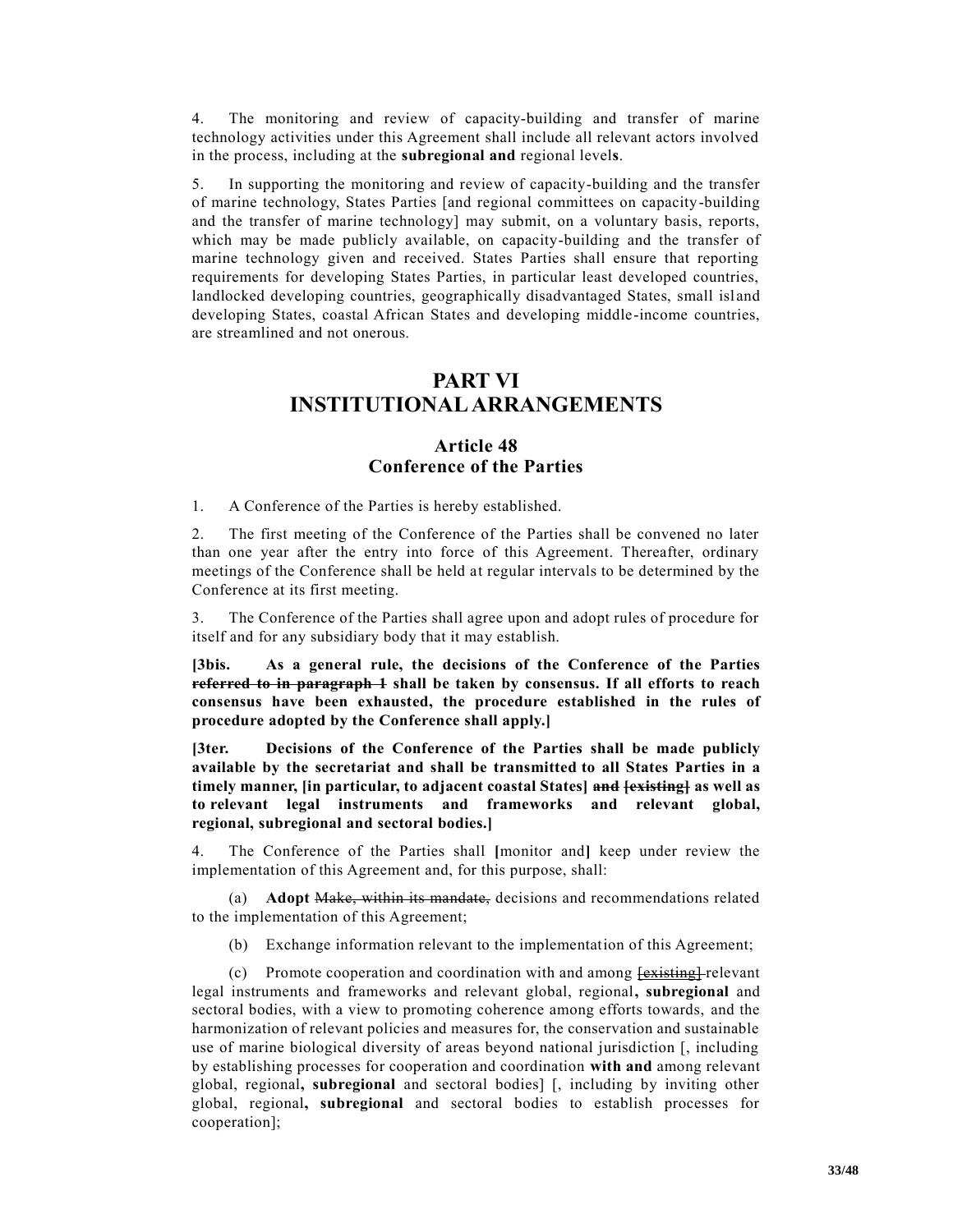(d) Establish such subsidiary bodies as deemed necessary for the implementation of this Agreement [, which may include:

- $[(i)$  An access and benefit-sharing mechanism;
- [(ii) A capacity-building and transfer of marine technology committee;]

[(iii) An implementation and compliance committee;]

[(iv) A finance committee]];

(e) Adopt, at each ordinary meeting, a budget for the financial period until the following ordinary meeting;

(f) Undertake other functions identified in this Agreement or as may be required for its implementation.

[5. The Conference of the Parties [shall] [may], at intervals to be determined by it, assess and review the adequacy and effectiveness of the provisions of this Agreement and, if necessary, propose means of strengthening the substance and methods of implementation of those provisions in order to better address the conservation and sustainable use of marine biological diversity of areas beyond national jurisdiction.]

## **Article 49 Scientific and Technical [Body] [Network]**

1. A Scientific and Technical [Body] [Network] is hereby established.

2. The [Body] [Network] shall be composed of experts, taking into account the need for multidisciplinary expertise [, including **expertise in relevant** traditional knowledge expertise **of indigenous peoples and local communities**], gender balance and equitable geographical representation.

3. The [Body] [Network] may also draw on appropriate advice from **[**existing arrangements, such as the Joint Group of Experts on the Scientific Aspects of Marine Environmental Protection**] [relevant legal instruments and frameworks and relevant global, regional, subregional and sectoral bodies]**, as well as other scientists and experts, as may be required.

[4. Alt. 1. Under the authority and guidance of the Conference of the Parties, [and upon its request, { the {Body} { Network } shall:

(a) Provide scientific and technical advice to the Conference of the Parties;

[(b) Have advisory competence with regard to marine genetic resources, including questions on the sharing of benefits;}

[(c) Elaborate a benefit-sharing mechanism;]

[(db) Monitor the utilization of marine genetic resources of areas beyond national jurisdiction;]

[(ec) Possess recommendatory functions with respect to measures such as area based management tools, including marine protected areas, including regarding:

- (i) Standard-setting and review;
- (ii) The assessment of proposals;
- (iii) The monitoring and review of measures;
- [(fd) Elaborate guidelines with respect to environmental impact assessments;]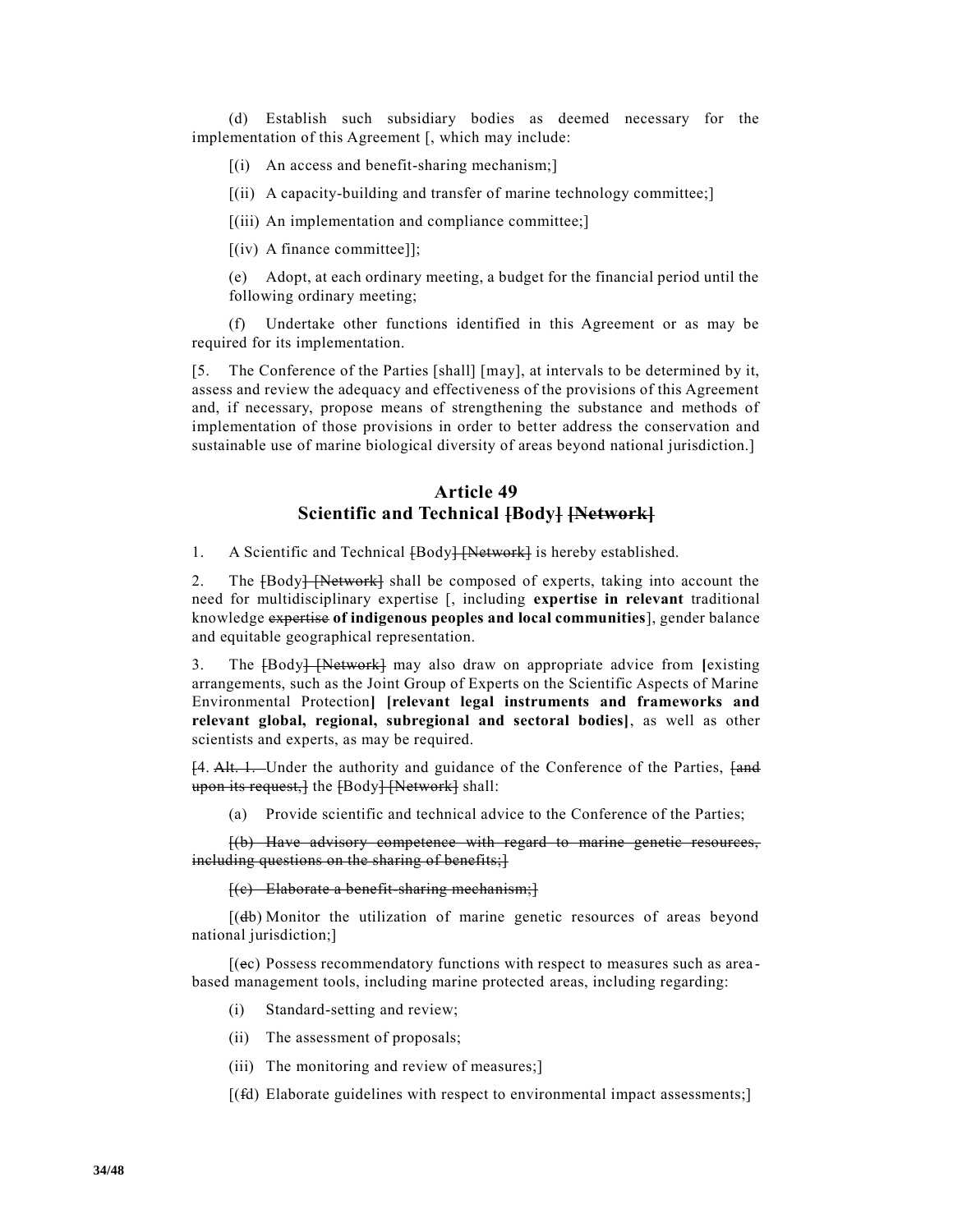[(ge) Make recommendations to the Conference of the Parties with respect to environmental impact assessments;]

[(hf) Review environmental impact assessment standards to ensure consistency with the requirements under this Agreement;

[(ig) Identify innovative, efficient and state-of-the-art technology and knowhow relating to the conservation and sustainable use of marine biological diversity;]

 $[(i)$  Advise on ways and means to promote the development and transfer of marine technology;]

[(ki) Assess the effectiveness of the implementation of measures and programmes for capacity-building and the transfer of marine technology, including by assessing whether capacity gaps are decreasing;]

[(lj) Collaborate with regional **and subregional** committees on capacitybuilding and the transfer of marine technology or regional needs assessment mechanisms;]

[(mk) Elaborate programmes for capacity-building and the transfer of marine technology;]

 $[(\text{h})$  Establish subsidiary bodies as required;

(om) Perform such other functions as may be determined by the Conference of the Parties or assigned to it under this Agreement.<sup>1</sup>

[4. Alt. 2. The functions of the [Body] [Network] shall be elaborated by the Conference of the Parties.]

#### **Article 50 Secretariat**

[1. Alt. 1. A secretariat is hereby established.]

[1. Alt. 2. The Conference of the Parties shall [, at its first ordinary meeting,] designate the secretariat from among those existing competent international organizations that have signified their willingness to carry out the secretariat functions under this Agreement.]

[1. Alt. 3. The secretariat functions for this Agreement shall be performed by the Division for Ocean Affairs and the Law of the Sea of the Office of Legal Affairs of the United Nations.]

[1. Alt. 4. The secretariat functions under this Agreement shall be performed by the secretariat of the International Seabed Authority.]

2. The secretariat shall:

(a) Provide administrative and logistical support;

(b) Convene and service the meetings of the Conference of the Parties and of any other bodies as may be established by the Conference;

(c) Circulate information relating to the implementation of this Agreement;

 $[(d)$  [Ensure] [Facilitate]  $[the$  necessary] [appropriate] coordination with the secretariats of other relevant international bodies;]

[(e) Provide assistance with the implementation of this Agreement, as mandated by the Conference of the Parties;]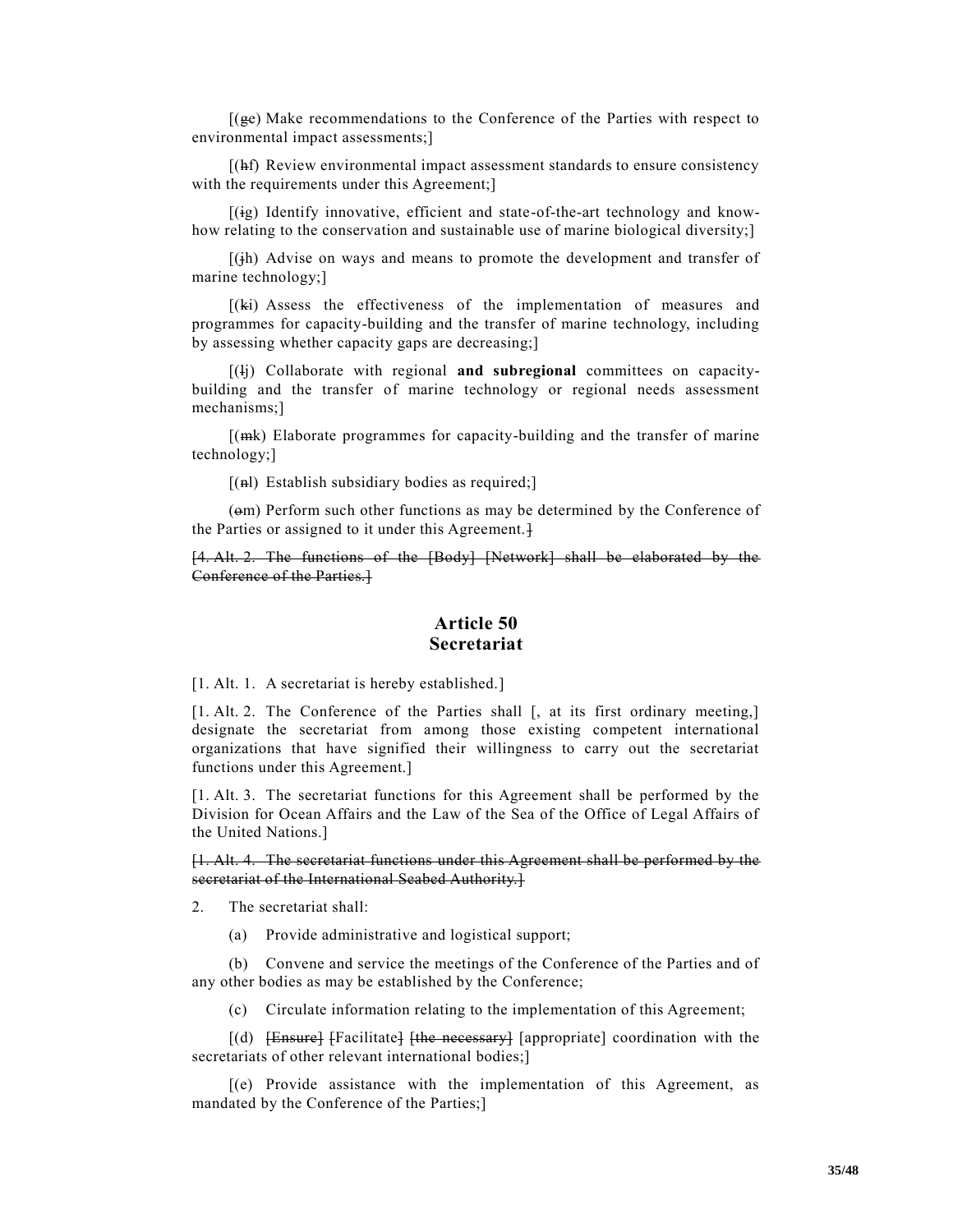[(f) Prepare reports on the execution of its functions under this Agreement and submit them to the Conference of the Parties;]

(g) Perform such other functions as may be determined by the Conference of the Parties or assigned to it under this Agreement.

## **Article 51 Clearing-house mechanism**

1. A clearing-house mechanism is hereby established.

2. The clearing-house mechanism shall consist primarily of an open-access webbased platform. **[**It shall also include a network of experts and practitioners in relevant fields.**]** The specific modalities for the operation of the clearing-house mechanism shall be determined by the Conference of the Parties.

[3. Alt. 1. The clearing-house mechanism shall serve as a centralized platform to enable States Parties to have access to, [collect,] [evaluate,] [publish] [make public] and disseminate information with respect to:

[(a) Activities related to marine genetic resources of areas beyond national jurisdiction, including notices of forthcoming *in situ* collection of marine genetic resources, research teams, ecosystems where the marine genetic resources are collected, the [digital] [genetic] properties of the marine genetic resources, their biochemical components, genetic sequence data [and information] [and the utilization of marine genetic resources];]

 $[(b)$  Data and scientific information on, as well as  $[$ , in line with the principle of prior informed consent,] traditional knowledge associated with, marine genetic resources of areas beyond national jurisdiction, including through lists of databases, repositories or gene banks where marine genetic resources of areas beyond national jurisdiction are currently held, a registry of such resources, and a track-and-trace mechanism for marine genetic resources of areas beyond national jurisdiction and their utilization;]

[(c) The sharing of benefits, including through reports on the status of monetary benefits shared and on their use through the publication of the proceedings of the meetings of the Conference of the Parties;]

- [(d) Environmental impact assessments [, including:
- (i) Environmental impact assessment reports;

(ii) Statements of the reasons underlying decisions related to environmental impact assessments and how environmental concerns have been taken into account;

(iii) The policies, guidelines and technical methods of States Parties for environmental impact assessments;

(ivii) Guidelines and technical methods on environmental impact assessments**]**;

(v) Best practices on environmental impact assessments;

(vi) Indications of areas in which proposed planned activities will take place;]]

[(e) Opportunities for capacity-building and the transfer of marine technology, such as activities, programmes and projects being conducted in areas beyond national jurisdiction, including those relevant to building capacity for skills development in activities covered in this Agreement [, as well as availability of funding];]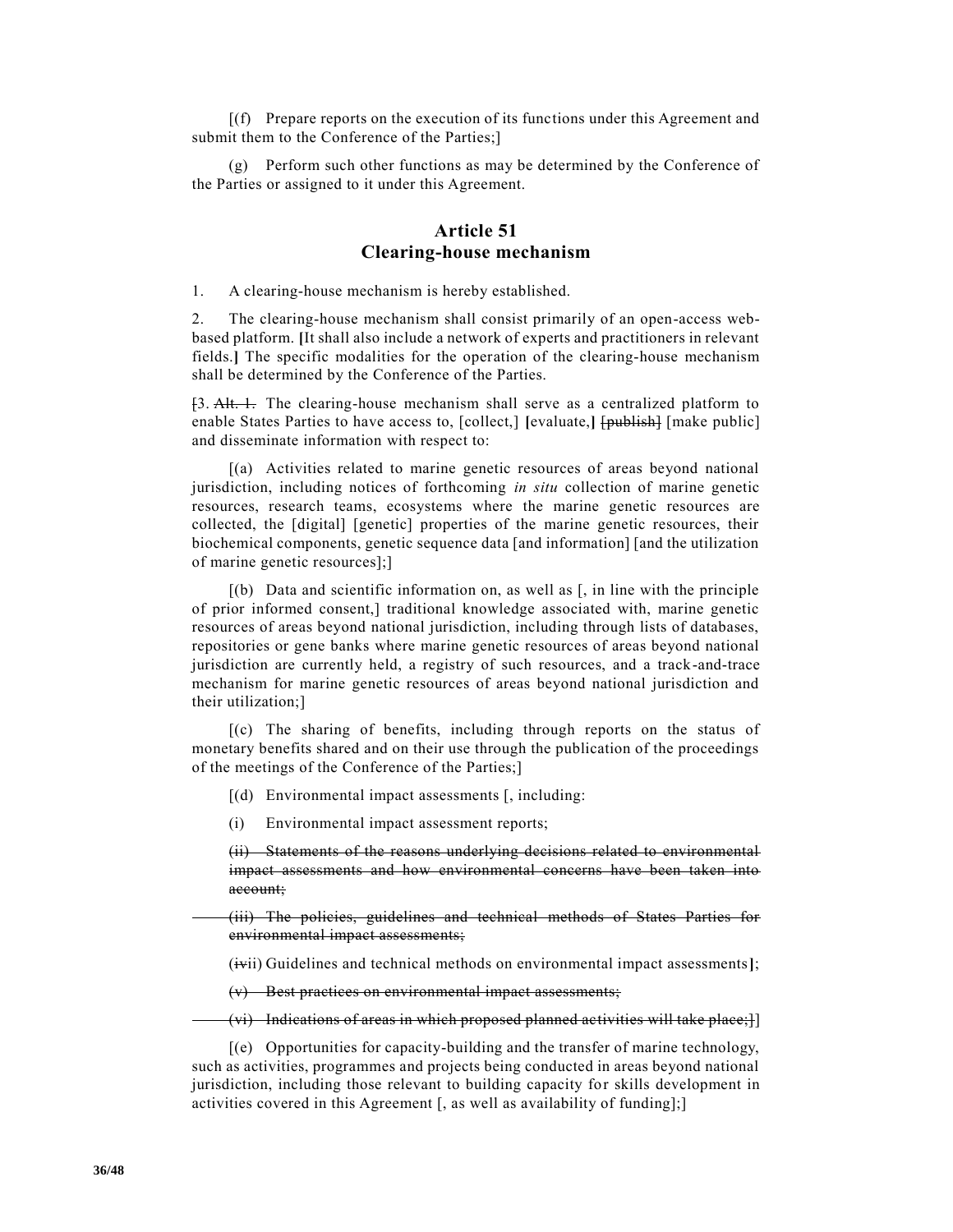[(f) Requests for capacity-building and the transfer of marine technology on a case-by-case basis, including patent monitoring services, and other relevant legal services;]

[(g) Research collaboration and training opportunities, including in relation to information on universities and other organizations that offer study grants and facilities in the field of marine science, marine research institutes that offer laboratory facilities, equipment and opportunities for research and training, and offers of cruise studies at the global, regional and subregional levels;]

[(h) Information on sources and availability of technological information and data for the transfer of marine technology and opportunities for facilitated access to marine technology.]]

3. Alt. 2. The functions of the clearing-house mechanism shall be elaborated by the Conference of the Parties.

[4. The clearing-house mechanism [shall] [should]:

[(a) Match capacity-building needs with the support available and with providers for the transfer of marine technology, including governmental, non-governmental or private entities interested in participating as donors in the transfer of marine technology, and [provide] [facilitate] access to related know-how and expertise;<sup>1</sup>

[(b) Promote linkages to existing relevant global, regional, subregional, national and sectoral clearing-house mechanisms and other databases, repositories and gene banks [, including experts in **relevant** traditional knowledge **of indigenous peoples and local communities**];]

[(c) Link to private and non-governmental platforms for the exchange of information;]

[(d) Build on existing regional and subregional clearing-house institutions, if applicable, when establishing regional and subregional mechanisms under the global mechanism;]

(e) Facilitate enhanced transparency, including by providing baseline data and information;

(f) Facilitate international cooperation and collaboration, including scientific and technical cooperation and collaboration.]

[5. The clearing-house mechanism shall recognize the special circumstances of small island developing States **Parties** [and archipelagic developing States **Parties**], facilitate access to the mechanism to enable those States to utilize it without undue obstacles or administrative burdens, and include information on activities to promote information-sharing, awareness-raising and dissemination in and with those States, as well as provide specific programmes for those States.]

[6. The clearing-house mechanism shall be managed by [the secretariat] [the Intergovernmental Oceanographic Commission of the United Nations Educational, Scientific and Cultural Organization, in association with relevant organizations, including the International Seabed Authority and the International Maritime Organization, and shall be informed by the Intergovernmental Oceanographic Commission Criteria and Guidelines on the Transfer of Marine Technology].]

[7. Due regard shall be given to the confidentiality of information provided under this Agreement.]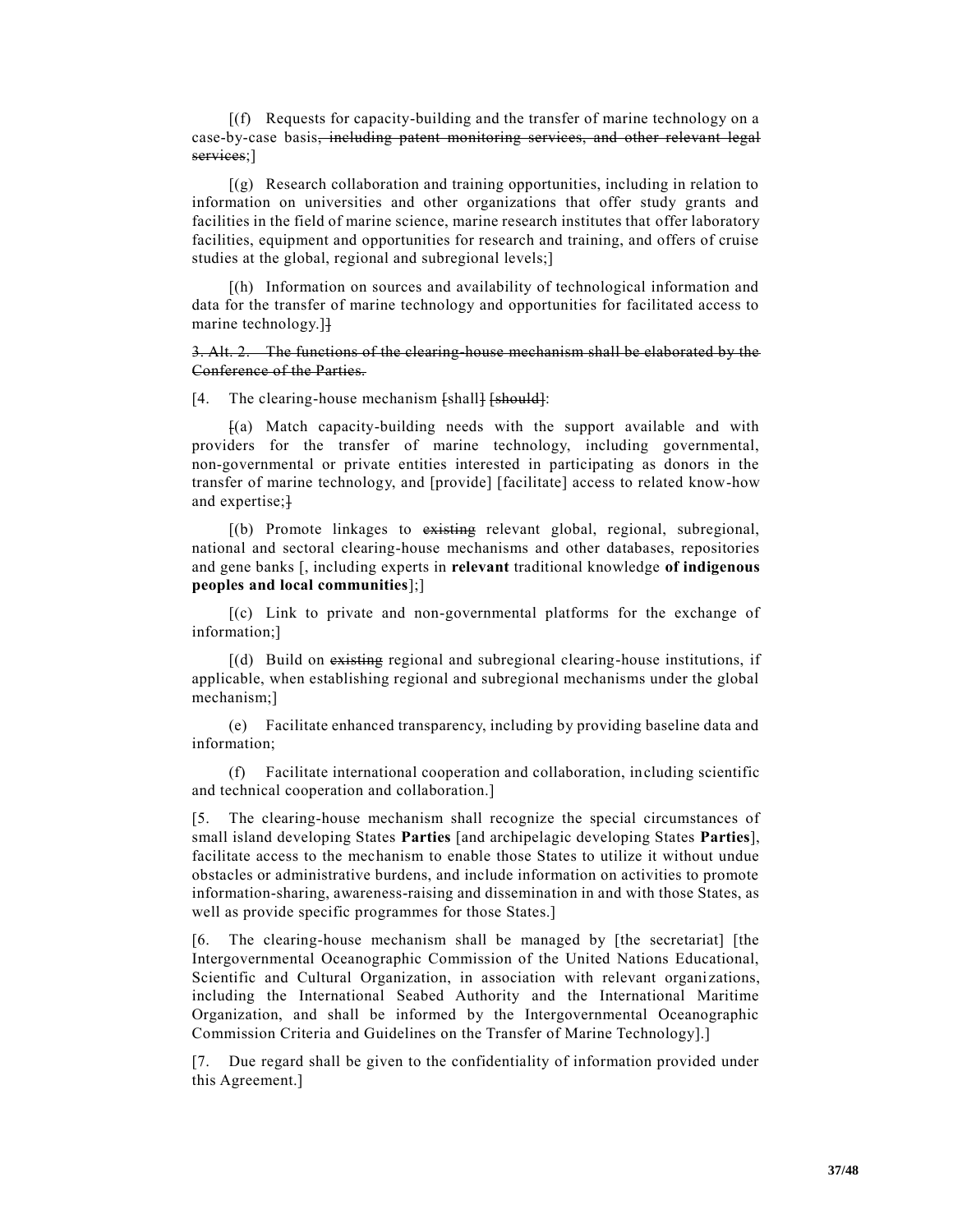# **[PART VII FINANCIAL RESOURCES [AND MECHANISM]]**

# **[Article 52 Funding]**

[1. Funding in support of the implementation of this Agreement, in particular capacity-building and the transfer of marine technology under this Agreement, [shall] [may] [aims to strive to] be adequate, accessible, transparent [, sustainable and predictable] and [both voluntary and mandatory] [voluntary].]

2. Funding may be provided through public and private sources, both national and international, including but not limited to contributions from States, international financial institutions, existing funding mechanisms under global and regional instruments, donor agencies, intergovernmental organizations, non-governmental organizations and natural and juridical persons, and through public -private partnerships.

3. States Parties shall ensure that, for the purposes of the conservation and sustainable use of marine biological diversity of areas beyond national jurisdiction, developing States **Parties** are granted preference by international organizations in the allocation of appropriate funds and technical assistance and the utilization of their specialized services.

4. A voluntary trust fund to facilitate the participation of representatives of developing States Parties in the meetings of the bodies under this Agreement shall be established by the Conference of the Parties. It shall be funded through voluntary contributions.

[Alt.1

5. In addition to the voluntary trust fund, a special fund [may] [shall] be established by the Conference of the Parties to:

(a) Fund capacity-building projects, including effective projects on the conservation and sustainable use of marine biological diversity;

(b) Fund activities and programmes, including training, related to the transfer of technology;

(c) Assist developing States Parties to implement this Agreement;

(d) Finance the rehabilitation and ecological restoration of marine biological diversity of areas beyond national jurisdiction;

(e) Support conservation and sustainable use programmes by holders of traditional knowledge in **of indigenous peoples and** local communities;

(f) Support public consultations at the national**, subregional** and regional levels;

(g) Undertake any other functions as agreed by the States Parties.

5bis. The special fund shall be funded through:

(a) Voluntary contributions;

[(b) Mandatory sources, including:

(i) Contributions from States Parties and royalties and milestone payments resulting from the utilization of marine genetic resources;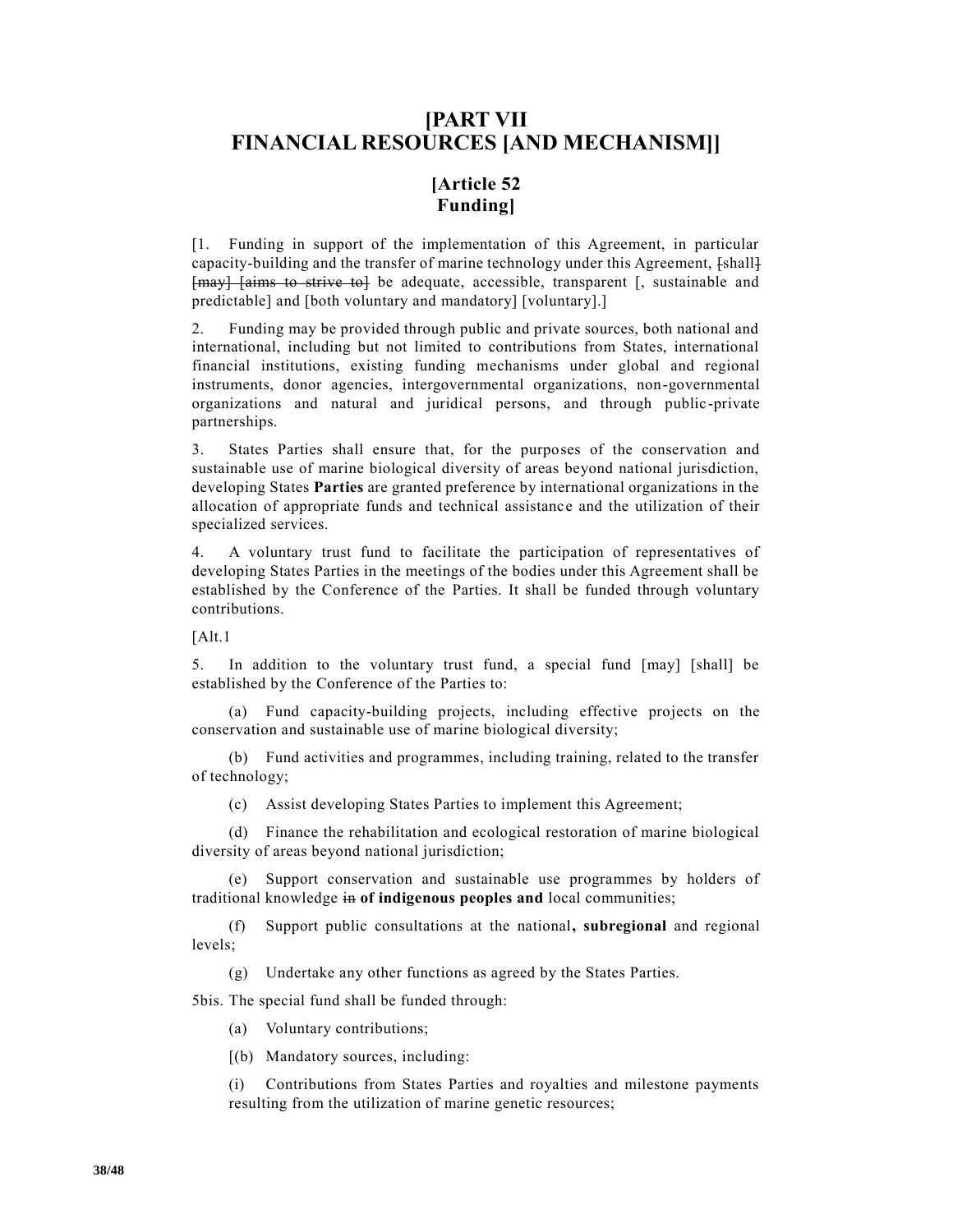(ii) Payments as a condition of access to, and utilization of, marine genetic resources, premiums paid during the approval process of environmental impact assessments, in addition to cost recovery, fees and penalties, and other avenues for mandatory payments;]

(c) Endowments by States Parties;

(d) Existing financial mechanisms, such as the Global Environment Facility and the Green Climate Fund;

[(e) Private entities wishing to engage in the exploration and exploitation of marine biological diversity of areas beyond national jurisdiction.]]

 $[Alt.2]$ 

5. States Parties shall cooperate to establish appropriate funding mechanisms to assist developing States Parties with achieving the objectives of capacity-building and the transfer of marine technology under this Agreement.]

6. The funding mechanisms established under this Agreement shall be aimed at ensuring efficient access to funding through simplified approval procedures and enhanced readiness of support for developing States Parties, in particular least developed countries, landlocked developing countries, geographically disadvantaged States, small island developing States, coastal African States and developing middle income countries.

7. Access to funding under this Agreement shall be open to developing States Parties <del>[and other stakeholders]</del> [on the basis of need] [*f*, taking into account the needs for assistance of [giving priority to] States **Parties** with special requirements, in particular least developed countries, landlocked developing countries, geographi cally disadvantaged States, small island developing States, coastal African States and developing middle-income countries].

# **PART VIII IMPLEMENTATION [AND COMPLIANCE]**

## **Article 53 Implementation [and compliance]**

1. States Parties shall take the necessary legislative, administrative or policy measures, as appropriate, to ensure the implementation of this Agreement.

[2. Each State Party shall monitor the implementation of its obligations under this Agreement and shall, at intervals and in a format to be determined by the Conference of the Parties, report to the Conference on measures that it has taken to implement this Agreement.]

[3. The Conference of the Parties shall consider and approve **adopt** cooperative procedures and institutional mechanisms to promote compliance with the provisions of this Agreement and to address cases of non-compliance.]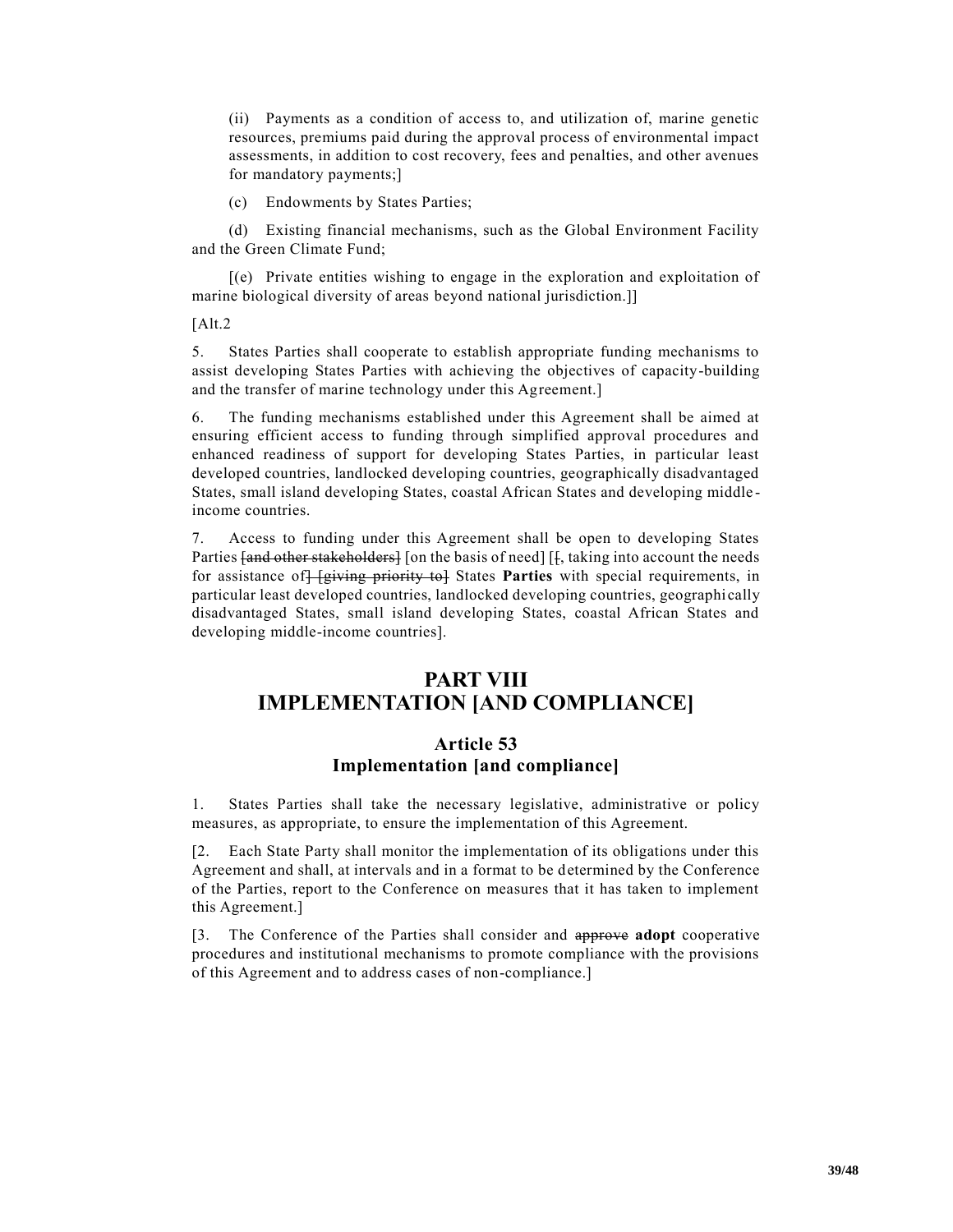# **[PART IX SETTLEMENT OF DISPUTES]**

## **Article 54 Obligation to settle disputes by peaceful means**

States **Parties** have the obligation to settle their disputes by negotiation, e**i**nquiry, mediation, conciliation, arbitration, judicial settlement, resort to regional agencies or arrangements, or other peaceful means of their own choice.

# **[Article 55 Procedures for the settlement of disputes]**

[1. The provisions relating to the settlement of disputes set out in Part XV of the Convention apply mutatis mutandis to any dispute between States Parties to this Agreement concerning the interpretation or application of this Agreement, whether or not they are also Parties to the Convention.]

[2. Any procedure accepted by a State Party to this Agreement and the Convention pursuant to article 287 of the Convention shall apply to the settlement of disputes under this Part, unless that State Party, when signing, ratifying or acceding to this Agreement, or at any time thereafter, has accepted another procedure pursuant to article 287 for the settlement of disputes under this Part.]

[3. A State Party to this Agreement that is not a Party to the Convention, when signing, ratifying or acceding to this Agreement, or at any time thereafter, shall be free to choose, by means of a written declaration, one or more of the means set out in article 287, paragraph 1, of the Convention for the settlement of disputes under this Part. Article 287 shall apply to such a declaration, as well as to any dispute to which such State is a party that is not covered by a declaration in force. For the purposes of conciliation and arbitration in accordance with annexes V, VII and VIII to the Convention, such State shall be entitled to nominate conciliators, arbitrators and experts to be included in the lists referred to in annex V, article 2, annex VII, article 2, and annex VIII, article 2, for the settlement of disputes under this Part.]

# **[PART X NON-PARTIES TO THIS AGREEMENT]**

# **[Article 56 Non-parties to this Agreement]**

[States Parties shall encourage non-parties to this Agreement to become parties thereto and to adopt laws and regulations consistent with its provisions.]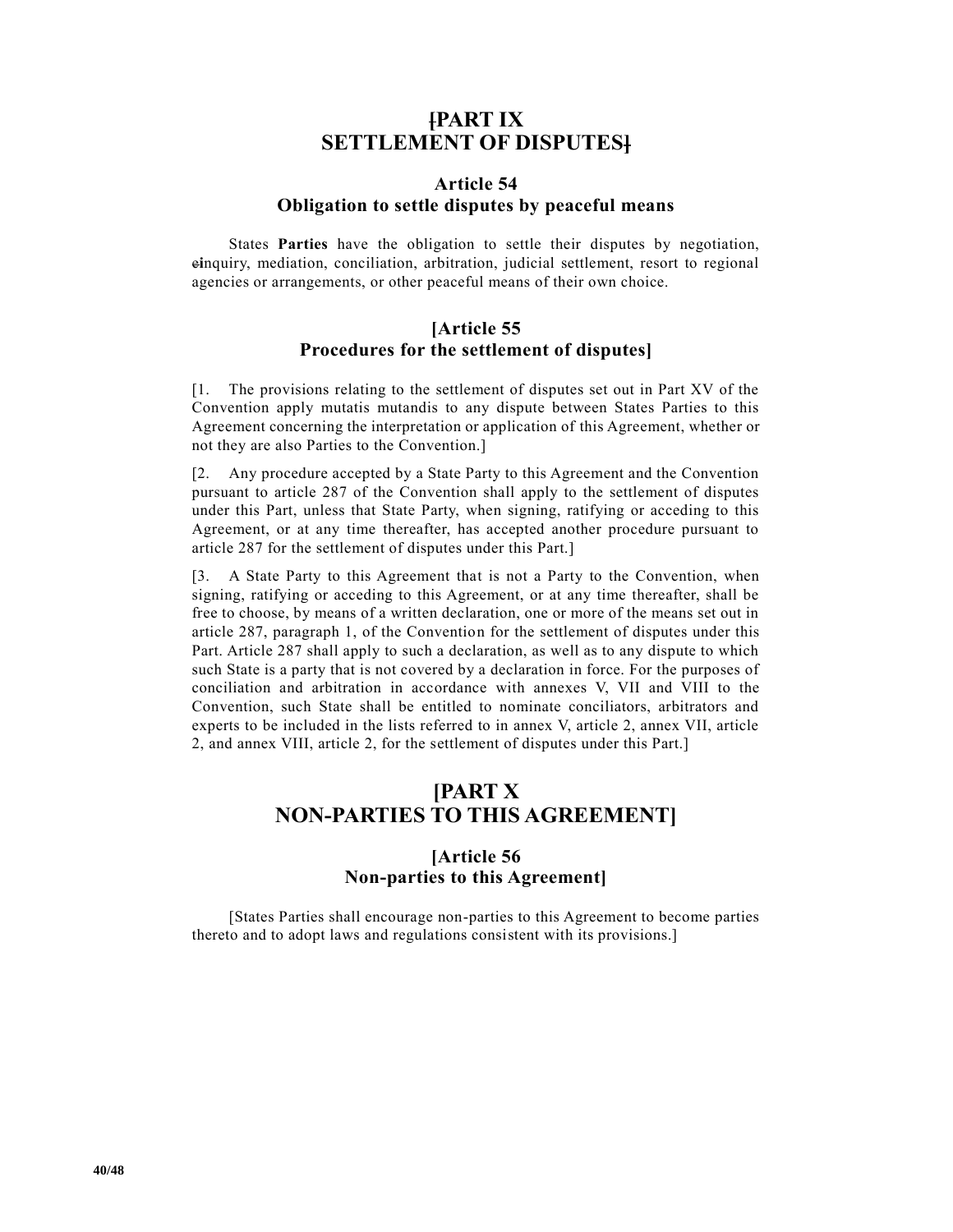# **PART XI GOOD FAITH AND ABUSE OF RIGHTS**

#### **Article 57 Good faith and abuse of rights**

States Parties shall fulfil in good faith the obligations assumed under this Agreement and exercise the rights recognized therein in a manner that would not constitute an abuse of right.

# **PART XII FINAL PROVISIONS**

# **Article 58 Signature**

[This Agreement shall be open for signature by all States and the other entities referred to in article [1 (12) (b)] from [insert date] and shall rema in open for signature at United Nations Headquarters until [insert date].]

## **Article 59 Ratification, approval, acceptance and formal confirmation**

[This Agreement is subject to ratification, approval or acceptance by States and to formal confirmation by the other entities referred to in article  $[1 (12) (b)]$ . The instruments of ratification, approval, acceptance and formal confirmation shall be deposited with the Secretary-General of the United Nations.]

# **Article 60 Accession**

[This Agreement is open for accession by States and the other entities referred to in article [1 (12) (b)] from the day following the date on which it is closed for signature. The instruments of accession shall be deposited with the Secretary-General of the United Nations.]

## **Article 61 Entry into force**

[1. This Agreement shall enter into force [30] days after the date of deposit of the [...] instrument of ratification, approval, acceptance or accession.]

[2. For each State or entity that ratifies, approves or accepts the Agreement or accedes thereto after the deposit of the […] instrument of ratification, approval, acceptance or accession, this Agreement shall enter into force on the [thirtieth] day following the deposit of its instrument of ratification, approval, acceptance or accession.]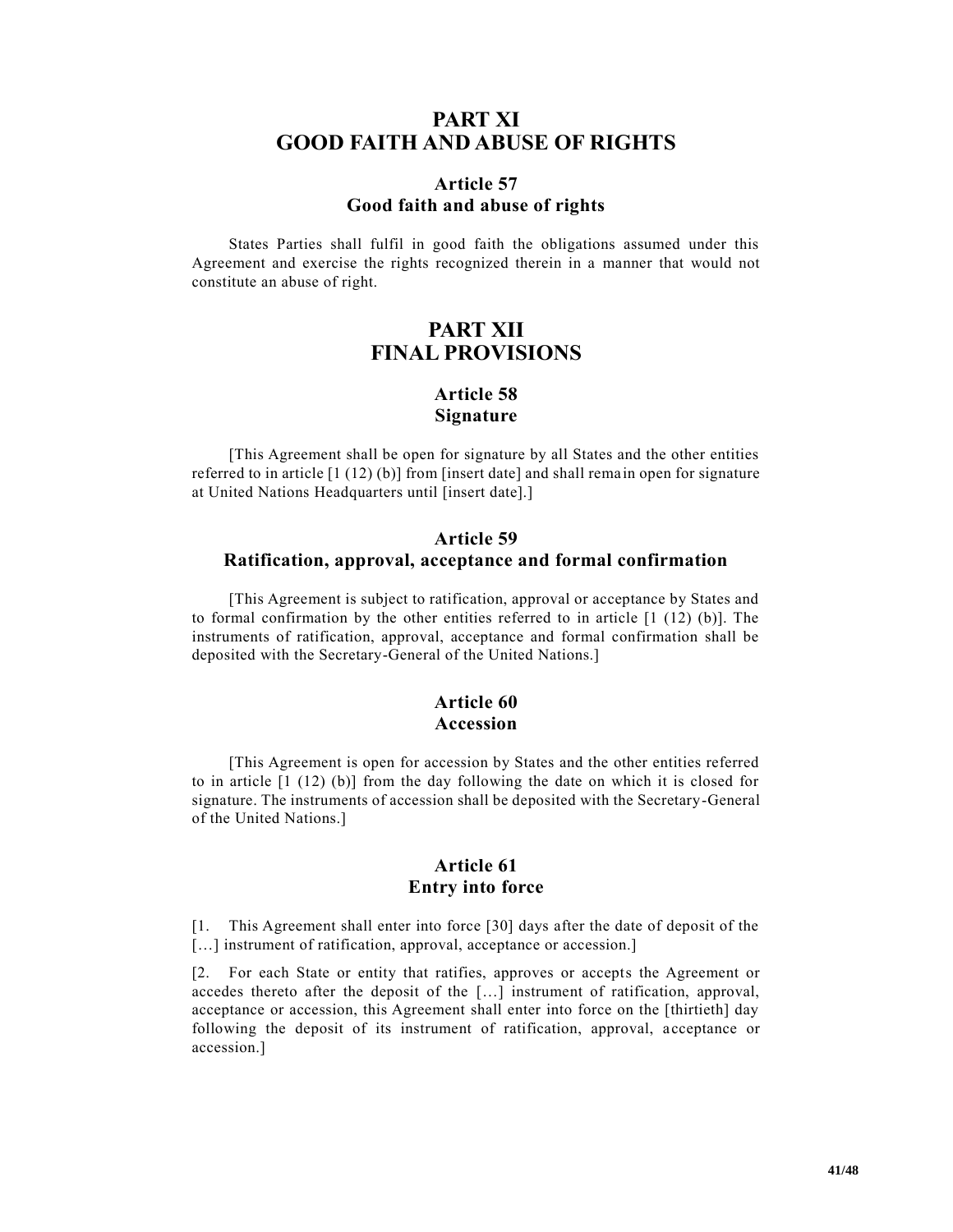## **[Article 62 Provisional application]**

[1. This Agreement shall be applied provisionally by a State or entity that consents to its provisional application by so notifying the depositary in writing at the time of signature or deposit of its instrument of ratification, acceptance, approval, formal confirmation or accession. Such provisional application shall become effective from the date of receipt of the notification by the Secretary-General.]

[2. Provisional application by a State or entity shall terminate upon the entry into force of this Agreement for that State or entity or upon notification by that State or entity to the depositary in writing of its intention to terminate its provisional application.]

#### **Article 63 Reservations and exceptions**

[No reservations or exceptions may be made to this Agreement.]

# **[Article 64 Relation to other agreements]**

[1. Two or more States Parties may conclude agreements modifying or suspending the operation of provisions of this Agreement, applicable solely to the relations between them, provided that such agreements do not relate to a provision the derogation from which is incompatible with the effective execution of the object and purpose of this Agreement, and provided further that such agreements shall not affect the application of the basic principles embodied herein, and that the provisions of such agreements do not affect the enjoyment by other States Parties of their rights or the performance of their obligations under this Agreement.]

[2. States Parties intending to conclude an agreement referred to in paragraph 1 shall notify the other States Parties through the secretariat referred to in article 50 of their intention to conclude the agreement and of the modification or suspension that it provides.]

## **Article 65 Amendment**

[1. A State Party may, by written communication addressed to the secretariat referred to in article 50, propose amendments to this Agreement. The secretariat shall circulate such communication to all States Parties. If, within [six] months from the date of the circulation of the communication, not less than [one half] of the States Parties reply favourably to the request, the proposed amendment shall be considered at the following meeting of the Conference of the Parties.]

[2. The Conference of the Parties shall make every effort to reach agreement on the adoption of any proposed amendment by way of consensus. If all efforts to reach consensus have been exhausted, the procedures established in the rules of procedure adopted by the Conference shall apply.]

[3. An amendment adopted in accordance with paragraph 2 of this article shall be communicated by the depositary to all States Parties for ratification, approval or acceptance.]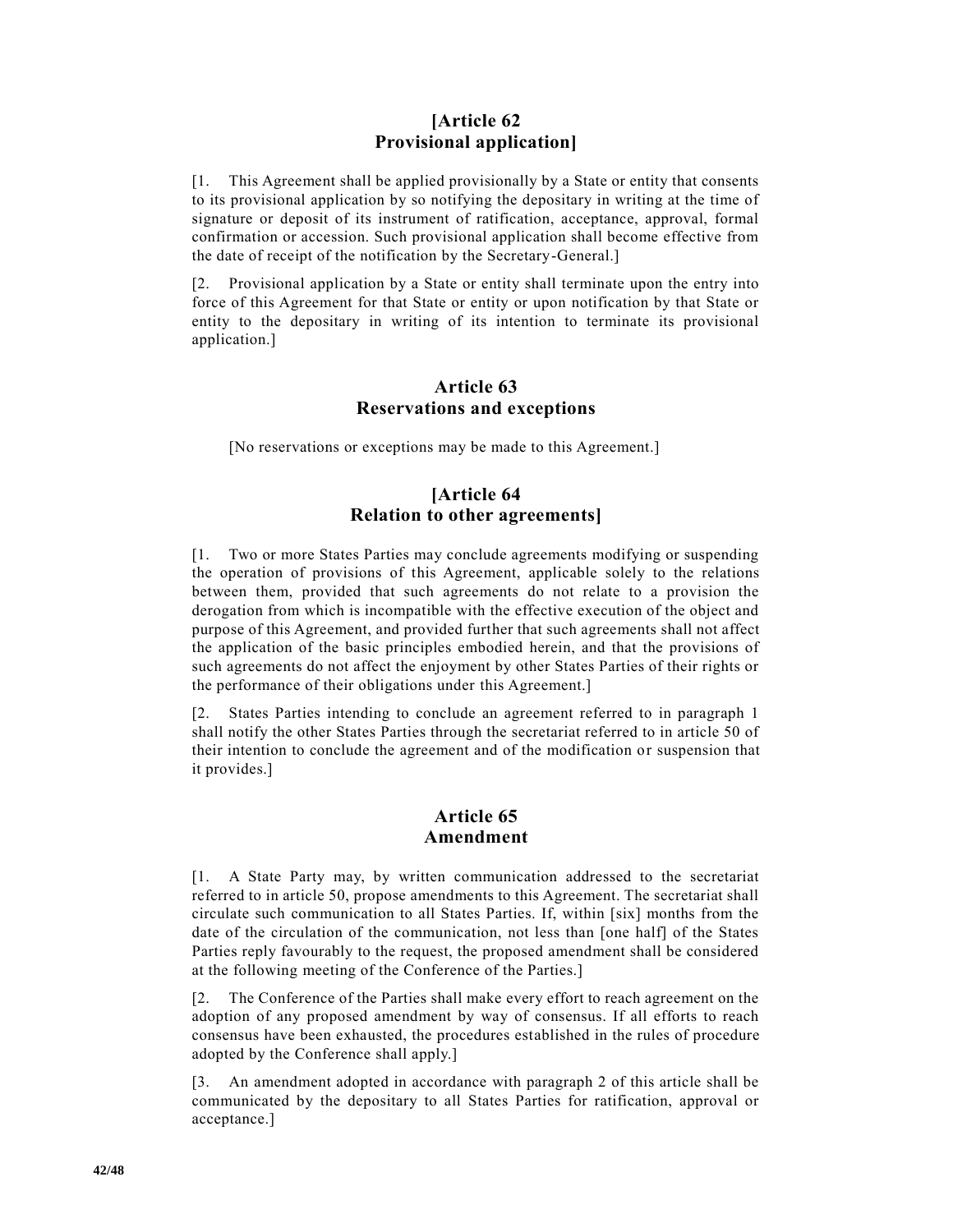[4. Amendments to this Agreement shall enter into force for the States Parties ratifying, approving or accepting them on the [thirtieth] day following the deposit of instruments of ratification, approval or acceptance by [two-thirds] of the number of States Parties [at the time of adoption of the amendment] [at the time of ratification, approval or acceptance of the amendment]. Thereafter, for each State Party depositing its instrument of ratification, approval or acceptance of an amendment after the deposit of the required number of such instruments, the amendment shall enter into force on the [thirtieth] day following the deposit of its instrument of ratification, approval or acceptance.]

[5. An amendment may provide that a smaller or a larger number of ratifi cations or accessions shall be required for its entry into force than required under this article.]

## **Article 66 Denunciation**

[1. A State Party may, by written notification addressed to the Secretary-General of the United Nations, denounce this Agreement and may indicate its reasons. Failure to indicate reasons shall not affect the validity of the denunciation. The denunciation shall take effect [one year] after the date of receipt of the notification, unless the notification specifies a later date.]

[2. The denunciation shall not in any way affect the duty of any State Party to fulfil any obligation embodied in this Agreement to which it would be subject under international law independently of this Agreement.]

# **Article 67 Participation by international organizations**

[1. In cases where an international organization referred to in annex IX, article 1, of the Convention does not have competence over all the matters governed by this Agreement, annex IX to the Convention shall apply mutatis mutandis to participation by such international organization in this Agreement, except that the following provisions of that annex shall not apply:

- (a) Article 2, first sentence;
- (b) Article 3, paragraph 1.]

[2. In cases where an international organization referred to in annex IX, article 1, of the Convention has competence over all the matters governed by this Agreement, the following provisions shall apply to participation by such international organization in this Agreement:

(a) At the time of signature, formal confirmation or accession, such international organization shall make a declaration stating that:

(i) It has competence over all matters governed by this Agreement;

(ii) For this reason, its member States shall not become States Parties, except in respect of their territories for which the international organization has no responsibility;

(iii) It accepts the rights and obligations of States **Parties** under this Agreement;

(b) Participation of such an international organization shall in no case confer any rights under this Agreement on member States of the international organization;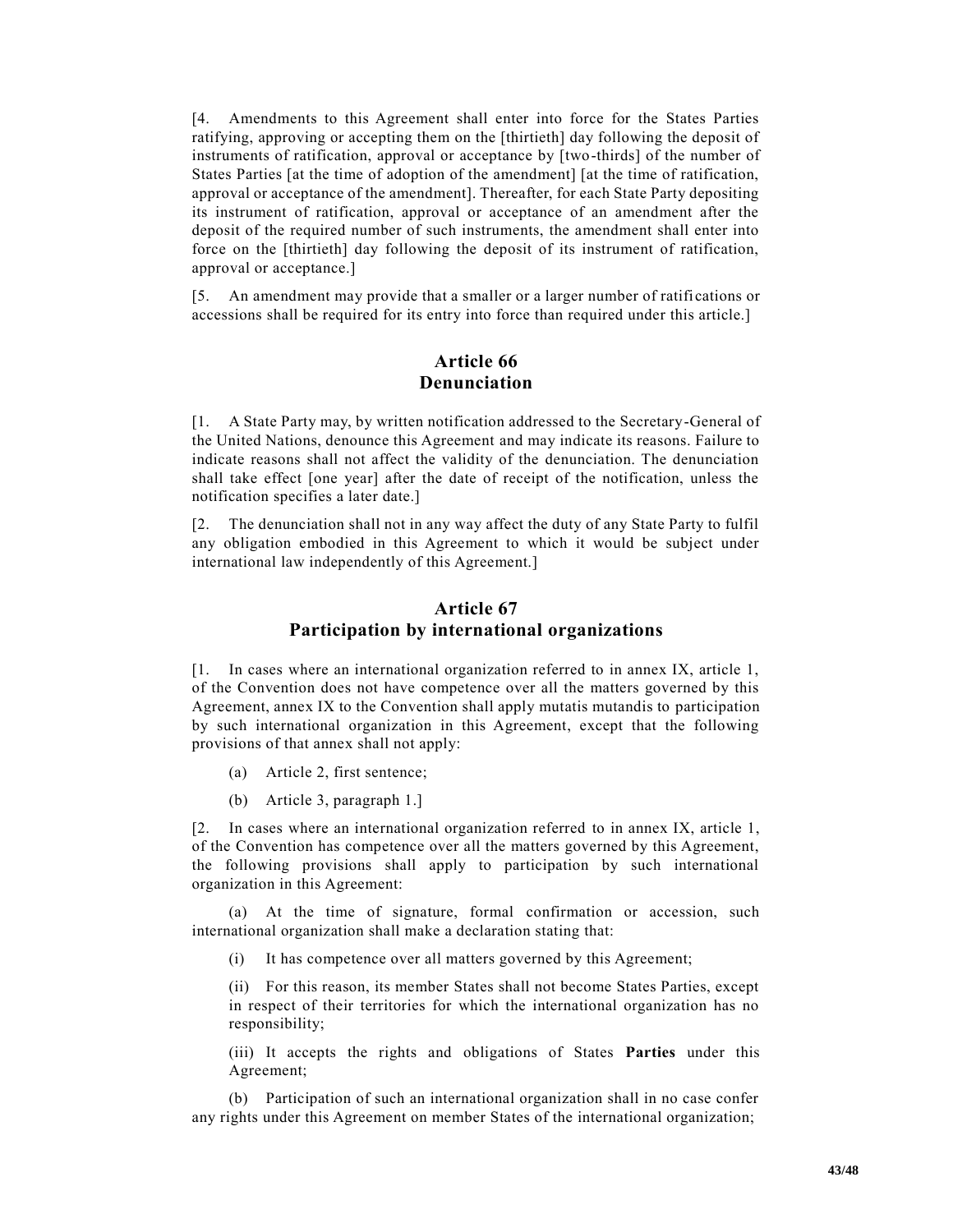(c) In the event of a conflict between the obligations of an international organization under this Agreement and its obligations under the agreement establishing the international organization or any acts relating to it, the obligations under this Agreement shall prevail.]

# **[Article 68 Annex[es]]**

[1. The annex [est form [st ] an integral part of this Agreement and, unless expressly provided otherwise, a reference to this Agreement or to one of its Parts includes a reference to the annexes relating thereto.]

[2. The annex[es] may be revised from time to time by States Parties. Notwithstanding the provisions of article 65, if a revision to an annex is adopted by consensus at a meeting of the Conference of the Parties, it shall be incorporated in this Agreement and shall take effect from the date of its adoption or from such other date as may be specified in the revision. Once adopted, the revised annex shall be submitted to the depositary for its circulation to all States. If a revision to an annex is not adopted by consensus at such a meeting, the amendment procedures set out in article 65 shall apply.]

# **Article 69 Depositary**

[The Secretary-General of the United Nations shall be the depositary of this Agreement and any amendments or revisions thereto.]

## **Article 70 Authentic texts**

The Arabic, Chinese, English, French, Russian and Spanish texts of this Agreement are equally authentic.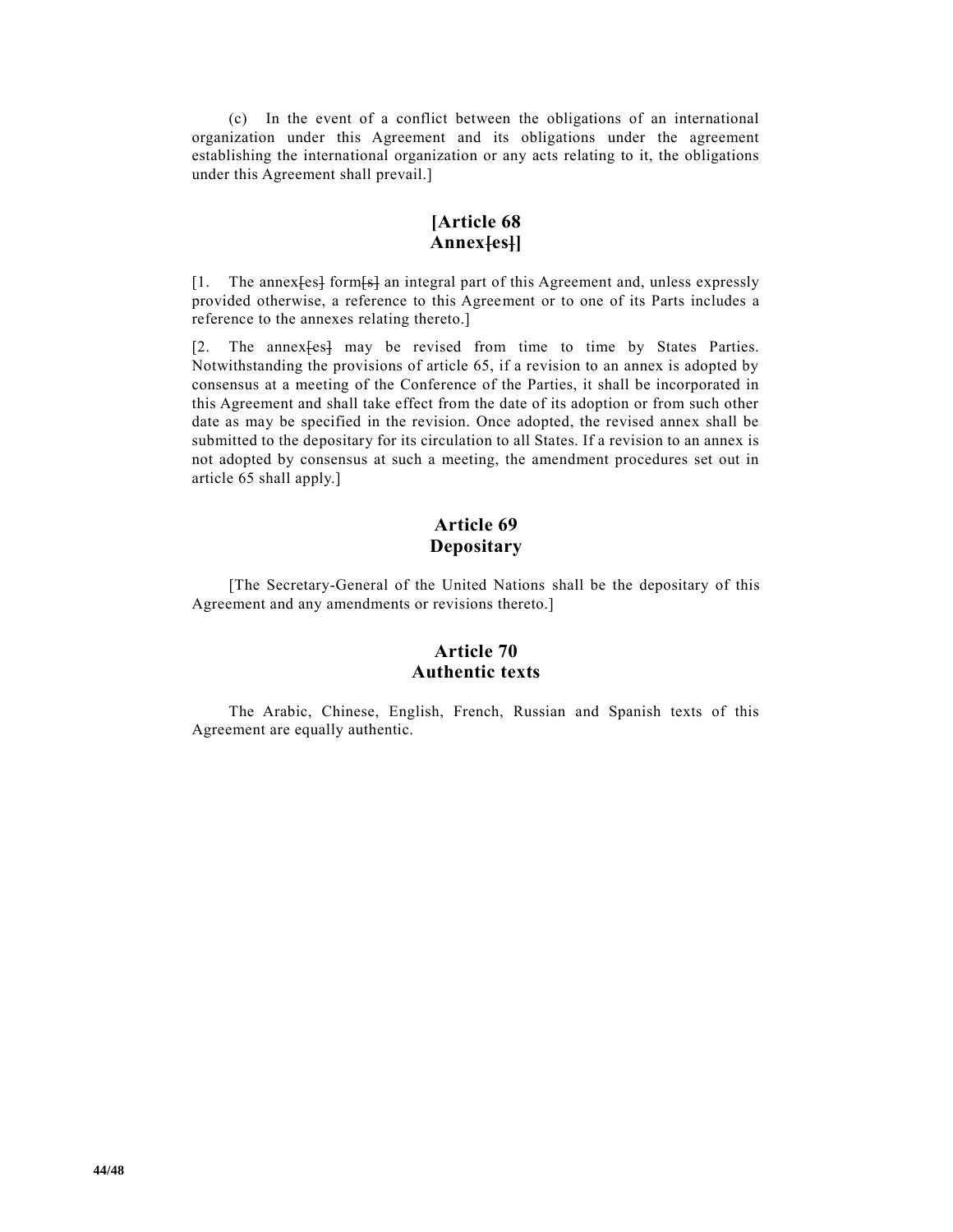# **[ANNEX I Indicative criteria for identification of areas]**

- [(a) Uniqueness;
- [(b) Rarity;]
- (c) Special importance for the life history stages of species;
- (d) Special importance of the species found therein;
- (e) The importance for threatened, endangered or declining species or habitats;
- (f) Vulnerability, **including to climate change and ocean acidification**;
- (g) Fragility;
- (h) Sensitivity;
- $[(i)$  Biological productivity;
- (j**i**) Biological diversity **[and productivity];**
- [(k**j**) Representativeness;]
- (l**k**) Dependency;
- [(m**l**) Exceptional naturalness;]
- [(n**m**) Ecological connectivity **[**and/or coherence**]**;]

[(o**n**) Important ecological processes occurring therein;]

**[**(p**o**) Economic and social factors;**]**

#### **[(p) Cultural factors]**

[(q) [The adverse impacts of climate change and ocean acidification] [Vulnerability to climate change];]

- [(r**q**) Cumulative and transboundary impacts;]
- (s**r**) Slow recovery **and resilience**;
- (t**s**) Adequacy and viability;
- (u**t**) Replication;
- (v**u**) Feasibility.]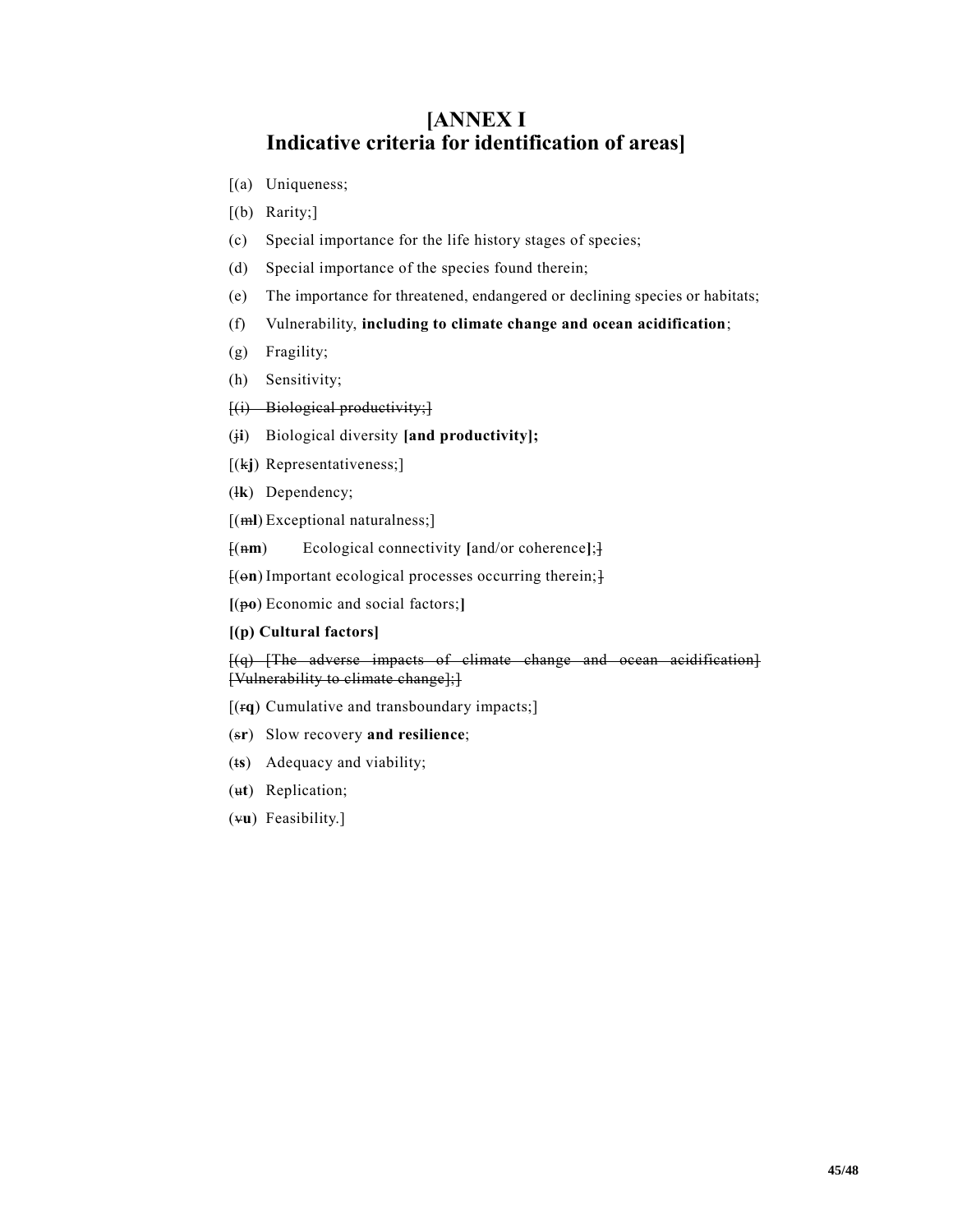# **[ANNEX II Types of capacity-building and transfer of marine technology]**

[Under this Agreement, capacity-building and the transfer of marine technology initiatives may include, and are not limited to:

(a) The sharing of relevant data, information, knowledge and research, in user-friendly formats, including:

(i) The sharing of marine scientific and technological knowledge;

(ii) The exchange of information on the conservation and sustainable use of marine biological diversity of areas beyond national jurisdiction;

(iii) The sharing of research and development results;

(b) Information dissemination and awareness-raising, including with regard to:

(i) Marine scientific research, marine sciences and related marine operations and services;

(ii) Environmental and biological information collected through research conducted in areas beyond national jurisdiction;

(iii) Relevant traditional knowledge [, in line with the principle of prior informed consent];

(iv) Stressors on the ocean that affect marine biological diversity of areas beyond national jurisdiction, including the adverse effects of climate change and ocean acidification;

(v) Measures such as area-based management tools, including marine protected areas;

(vi) Environmental impact assessments;

(c) The development and strengthening of relevant infrastructure, including equipment, such as:

(i) The development and establishment of necessary infrastructure;

(ii) The provision of technology, including sampling and methodology equipment (e.g., for water, geological, biological or chemical samples);

(iii) The acquisition of the equipment necessary to support and further develop research and development capabilities, including in data management, in the context of **[the collection of] [**access to**]** and the utilization of marine genetic resources, measures such as area-based management tools, including marine protected areas, and the conduct of environmental impact assessments;

(d) The development and strengthening of institutional capacity and national regulatory frameworks or mechanisms, including:

(i) Governance, policy and legal frameworks and mechanisms;

(ii) Assistance in the development, implementation and enforcement of national legislative, administrative or policy measures, including associated regulatory, scientific and technical requirements at the national**, subregional** or regional level;

(iii) Technical support for the implementation of the provisions of this Agreement, including for data monitoring and reporting;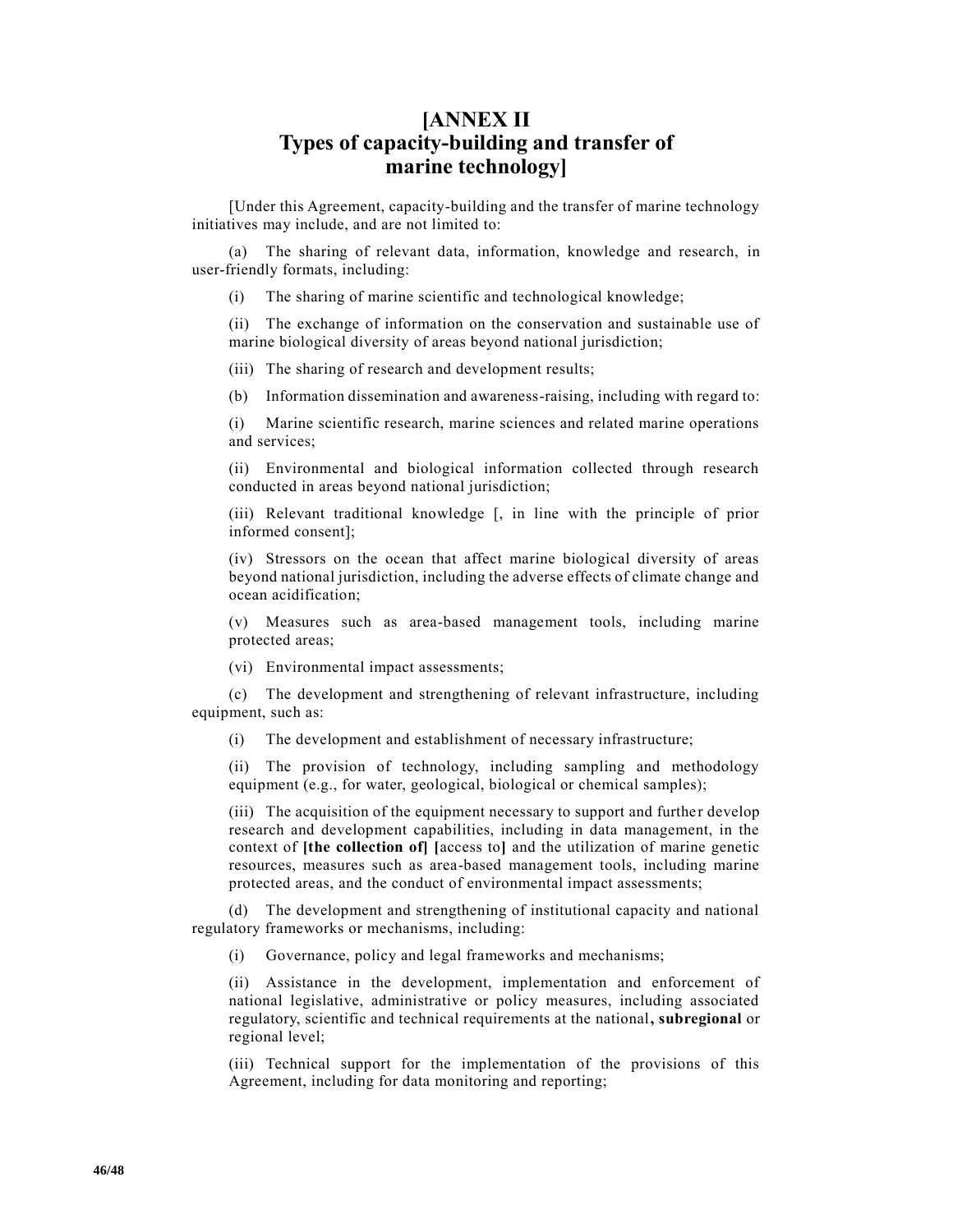(iv) Capacity to translate data and information into effective and efficient policies, including by facilitating access to and the acquisition of necessary knowledge to inform decision makers in developing States Parties;

(v) The establishment or strengthening of the institutional capacities of relevant national and regional organizations and institutions;

(vi) The establishment of national and regional scientific centres, including as data repositories;

(vii) The development of regional centres of excellence;

(viii) The development of regional centres for skills development;

(ix) Increasing cooperative links between regional institutions, for example North-South and South-South collaboration and collaboration among regional seas organizations and regional fisheries management organizations;

(e) The development and strengthening of human resources and technical expertise through exchanges, research collaboration, technical support, education and training and the transfer of technology, such as:

Collaboration and cooperation in marine science, including through data collection, technical exchange, scientific research projects and programmes, and the development of joint scientific research projects in cooperation with institutions in developing States;

(ii) [Short-term, medium-term and long-term] [Education] and training in:

a. The natural and social sciences, both basic and applied, to develop scientific and research capacity;

b. Technology, and the application of marine science and technology, to develop scientific and research capacities;

c. Policy and governance;

d. The relevance and application of traditional knowledge;

(iii) The exchange of experts, including experts on traditional knowledge;

(iv) The provision of funding for the development of human resources and technical expertise, including through:

a. The provision of scholarships or other grants for representatives of small island developing States Parties in workshops, programmes or other relevant training programmes to develop their specific capacities;

b. The provision of financial and technical expertise and resources, in particular for small island developing States, concerning environmental impact assessments;

(v) The establishment of a networking mechanism among trained human resources;

(f) The development and sharing of manuals, guidelines and standards, including:

(i) Criteria and reference materials;

(ii) Technology standards and rules;

(iii) A repository for manuals and relevant information to share knowledge and capacity on how to conduct environmental impact assessments, lessons learned and best practices;